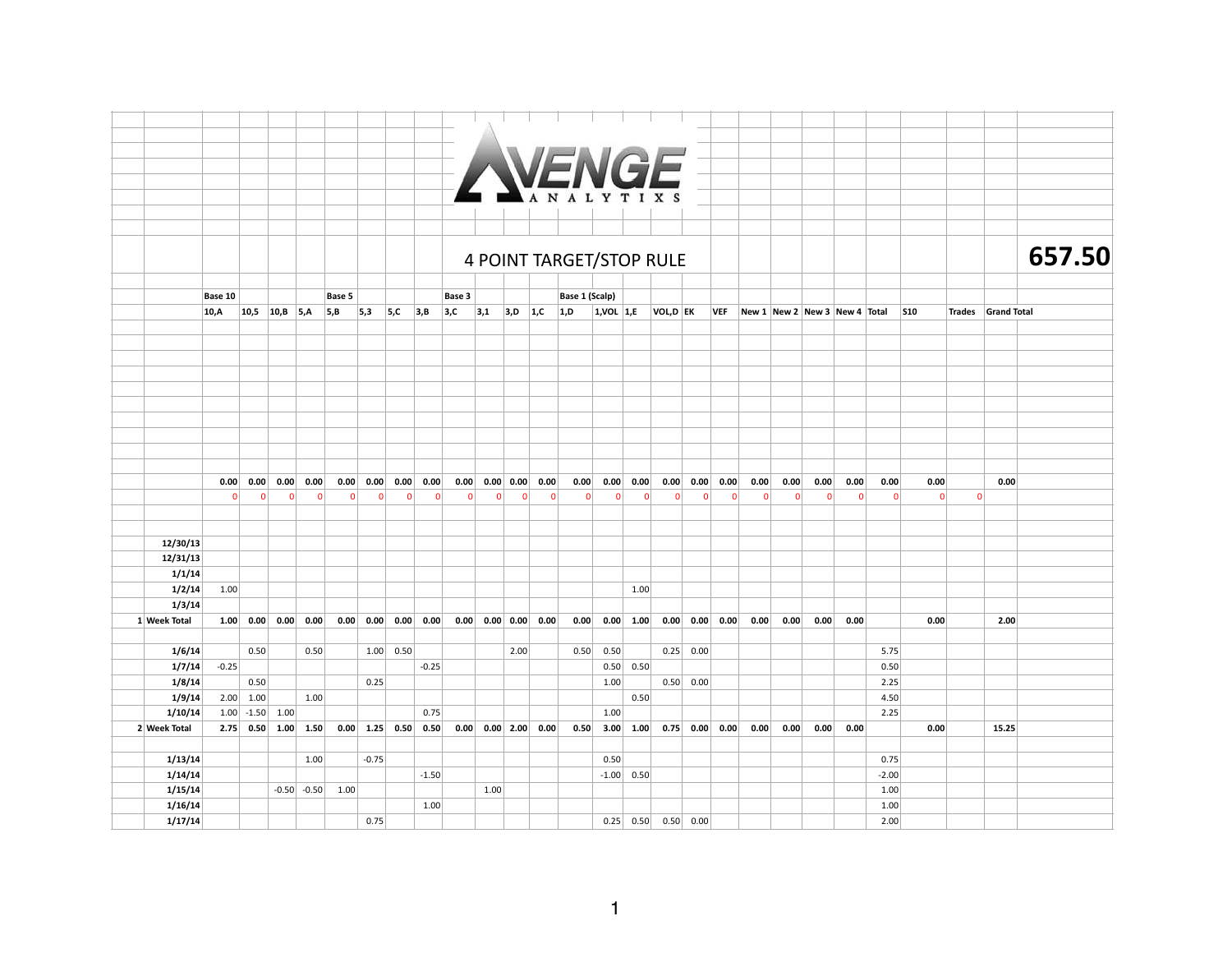| 3 Week Total            |         |                          |                        | $0.00$ 0.00 -0.50 0.50       |         |              |                         | $1.00$ 0.00 0.00 -0.50 |         |                       |                          | $0.00$ 1.00 0.00 0.00 | 0.00 |      |               | $-0.25$ 1.00 0.50 0.00 0.00 |              |      | 0.00 | 0.00 | 0.00 | 0.00 |         | 0.00    | 2.75  |  |
|-------------------------|---------|--------------------------|------------------------|------------------------------|---------|--------------|-------------------------|------------------------|---------|-----------------------|--------------------------|-----------------------|------|------|---------------|-----------------------------|--------------|------|------|------|------|------|---------|---------|-------|--|
|                         |         |                          |                        |                              |         |              |                         |                        |         |                       |                          |                       |      |      |               |                             |              |      |      |      |      |      |         |         |       |  |
| 1/20/14                 |         |                          |                        |                              |         |              |                         |                        |         |                       |                          |                       |      |      |               |                             |              |      |      |      |      |      | 0.00    |         |       |  |
| 1/21/14                 |         |                          | 3.00                   |                              |         |              | $0.25$ -0.25            |                        | 1.00    |                       |                          |                       |      |      | $0.25$ -0.25  |                             |              |      |      |      |      |      | 4.00    | 6.00    |       |  |
| 1/22/14                 |         |                          |                        | $-0.25$                      |         | $-1.25$      |                         |                        |         | 0.25                  |                          |                       |      |      |               |                             |              |      |      |      |      |      | $-1.25$ | 0.50    |       |  |
| 1/23/14                 | $-0.50$ |                          | 0.50                   |                              |         |              |                         | $-0.50$                |         |                       |                          | $0.00$ 0.50           |      | 0.25 | 0.00          | 1.50                        | 1.75         |      |      |      |      |      | 3.50    | 1.00    |       |  |
| 1/24/14                 | 1.00    |                          |                        | 1.00                         | $-1.00$ |              |                         | 0.50                   |         | 1.00                  |                          |                       |      |      |               |                             | 0.50         |      |      |      |      |      | 3.00    | 1.50    |       |  |
| 4 Week Total            |         | $0.50 \,   \, 0.00 \,  $ | 3.50                   | 0.75                         |         |              | $-1.00$ $-1.00$ $-0.25$ | 0.00                   |         | $1.00$ $1.25$ 0.00    |                          | 0.50                  | 0.00 |      | $0.50 - 0.25$ | 1.50                        | 2.25         | 0.00 | 0.00 | 0.00 | 0.00 | 0.00 |         | 9.00    | 18.25 |  |
|                         |         |                          |                        |                              |         |              |                         |                        |         |                       |                          |                       |      |      |               |                             |              |      |      |      |      |      |         |         |       |  |
| 1/27/14                 |         |                          |                        | 3.50                         |         |              |                         | 0.50                   |         |                       |                          |                       |      |      |               |                             |              |      |      |      |      |      | 4.00    |         |       |  |
| 1/28/14                 |         | $2.00$ -1.00             |                        | $-1.00$                      |         |              |                         | $-0.50$                |         |                       |                          |                       |      | 0.50 |               |                             | 0.50         |      |      |      |      |      | 0.50    | 3.00    |       |  |
| 1/29/14                 |         |                          |                        |                              |         |              |                         |                        |         |                       |                          |                       |      |      |               |                             |              |      |      |      |      |      | 0.00    |         |       |  |
| 1/30/14                 |         |                          | $0.75$ -4.00           | $-1.00$                      | 1.00    | 0.25         |                         |                        |         | 1.00                  |                          |                       |      |      |               |                             | 0.75         |      |      |      |      |      | $-1.25$ | $-4.00$ |       |  |
| 1/31/14                 | 1.00    |                          |                        |                              | $-1.75$ |              |                         | $0.75$ 1.00            |         | $1.25$ 1.00           |                          |                       |      |      |               |                             | 1.75         |      |      |      |      |      | 5.00    | 7.00    |       |  |
| 5 Week Total            |         |                          | $3.00$ -0.25 -4.00     | 1.50                         | $-0.75$ |              |                         | $0.25$ 0.75 1.00       |         | $1.25$ 2.00 0.00      |                          | 0.00                  | 0.00 | 0.50 | 0.00          | 0.00                        | 3.00         | 0.00 | 0.00 | 0.00 | 0.00 | 0.00 |         | 6.00    | 14.25 |  |
|                         |         |                          |                        |                              |         |              |                         |                        |         |                       |                          |                       |      |      |               |                             |              |      |      |      |      |      |         |         |       |  |
| 2/3/14                  |         | 1.00                     |                        | 0.00                         | 0.50    | 0.50         |                         | 1.00                   |         |                       |                          | 0.75                  |      |      |               |                             | 0.75         |      |      |      |      |      | 4.50    |         |       |  |
| 2/4/14                  |         |                          | $-2.00$                |                              |         |              |                         | $-2.00$                |         |                       |                          |                       |      |      |               |                             | $-1.50$      |      |      |      |      |      | $-5.50$ | $-2.00$ |       |  |
| 2/5/14                  |         | 1.00                     |                        |                              |         |              |                         |                        |         | $1.25$ 1.25           |                          |                       |      |      | $0.50$ -0.75  |                             | 0.75         |      |      |      |      |      | 4.00    |         |       |  |
| 2/6/14                  |         |                          |                        |                              |         |              |                         |                        |         |                       |                          |                       |      | 1.25 |               |                             | 2.25         |      |      |      |      |      | 3.50    |         |       |  |
| 2/7/14                  |         | 3.50                     |                        | 1.00                         | $-0.25$ |              |                         | 1.75                   |         | 2.00                  |                          |                       |      | 0.50 |               |                             | 0.75         |      |      |      |      |      | 9.25    | 3.00    |       |  |
| 6 Week Total            |         |                          | $0.00$ 5.50 -2.00 1.00 |                              | 0.25    |              |                         | $0.50$ 0.00 0.75       |         | $1.25$ 3.25 0.00 0.75 |                          |                       | 0.00 |      | $2.25 - 0.75$ | 0.00                        | 3.00         | 0.00 | 0.00 | 0.00 | 0.00 | 0.00 |         | 1.00    | 16.75 |  |
|                         |         |                          |                        |                              |         |              |                         |                        |         |                       |                          |                       |      |      |               |                             |              |      |      |      |      |      |         |         |       |  |
| 2/10/14                 |         | $1.50$ 1.50              |                        |                              |         | $-0.50$      |                         |                        |         |                       |                          |                       |      | 0.50 |               |                             | 2.00         |      |      |      |      |      | 5.00    | 4.50    |       |  |
| 2/11/14                 |         | $-0.25$                  |                        |                              |         | $0.50$ -0.25 |                         |                        |         |                       | 1.00                     |                       |      |      |               |                             | 0.50         |      |      |      |      |      | 1.50    |         |       |  |
| 2/12/14                 |         |                          |                        | 0.50                         |         |              | 1.00                    |                        | 1.50    |                       | 0.25                     |                       |      |      |               |                             | 2.75         |      |      |      |      |      | 6.00    |         |       |  |
| 2/13/14                 | $-3.00$ |                          |                        | 1.00                         | $-1.00$ | 1.00         |                         | 1.00                   |         |                       | $-1.00$ 1.00             |                       |      |      |               |                             | 1.00         |      |      |      |      |      | 0.00    | $-6.50$ |       |  |
| 2/14/14                 |         |                          | $0.75$ 1.50 -0.25      | 1.00                         | $-1.00$ | 1.00         |                         | $-0.25$                |         |                       |                          |                       |      |      |               |                             | 1.25         |      |      |      |      |      | 4.00    | 3.00    |       |  |
| 7 Week Total            |         |                          | $-0.75$ 2.75 $-0.25$   | 2.50                         | $-1.50$ |              |                         | $1.25$ $1.00$ 0.75     |         | $1.50$ -1.00 2.25     |                          | 0.00                  | 0.00 | 0.50 | 0.00          |                             | $0.00$ 7.50  | 0.00 | 0.00 | 0.00 | 0.00 | 0.00 |         | 1.00    | 17.50 |  |
|                         |         |                          |                        |                              |         |              |                         |                        |         |                       |                          |                       |      |      |               |                             |              |      |      |      |      |      |         |         |       |  |
| 2/17/14                 |         |                          |                        |                              |         |              |                         |                        |         |                       |                          |                       |      |      |               |                             |              |      |      |      |      |      | 0.00    |         |       |  |
| 2/18/14                 |         | 1.00                     |                        |                              |         |              |                         |                        |         |                       |                          |                       |      |      |               |                             | 0.50         |      |      |      |      |      | 1.50    | $-1.00$ |       |  |
| 2/19/14                 |         | 1.00   0.50              |                        | 0.50                         |         |              |                         |                        |         |                       |                          |                       |      |      |               |                             | 1.00         |      |      |      |      |      | 3.00    | 1.00    |       |  |
| 2/20/14                 | 1.00    | 0.50                     | 1.00                   |                              |         |              |                         |                        |         |                       |                          |                       |      | 0.50 |               |                             | 1.00         |      |      |      |      |      | 4.00    |         |       |  |
| 2/21/14                 |         | $-0.25$                  |                        | 0.75                         |         |              |                         |                        |         | 0.50                  |                          |                       |      | 0.50 |               |                             |              |      |      |      |      |      | 1.50    | 0.25    |       |  |
| 8 Week Total            |         | $2.00 \mid 1.75 \mid$    | 1.00                   | 1.25                         | 0.00    | 0.00         | 0.00                    | 0.00                   | 0.00    |                       | $0.50 \,   \, 0.00 \,  $ | 0.00                  | 0.00 | 1.00 | 0.00          | 0.00                        | 2.50         | 0.00 | 0.00 | 0.00 | 0.00 | 0.00 |         | 0.25    | 10.25 |  |
|                         |         |                          |                        |                              |         |              |                         |                        |         |                       |                          |                       |      |      |               |                             |              |      |      |      |      |      |         |         |       |  |
| 2/24/14                 |         | $-1.50$                  |                        | $-2.00$                      |         |              |                         |                        | $-0.75$ |                       |                          |                       |      | 0.25 |               |                             | $-0.25$ 0.25 |      |      |      |      |      | $-4.00$ |         |       |  |
| 2/25/14                 |         | 2.00                     |                        |                              | 0.75    |              |                         | 1.00 0.00              | $-1.25$ |                       |                          | 0.25                  |      |      |               |                             | 0.50         |      |      |      |      |      | 3.25    | 0.75    |       |  |
| 2/26/14                 |         |                          |                        | $-2.50$                      |         |              |                         |                        | 1.00    |                       |                          |                       |      | 0.25 |               |                             | 1.75         |      |      |      |      |      | 0.50    |         |       |  |
| 2/27/14                 |         | 1.00                     |                        |                              |         |              |                         |                        |         |                       |                          |                       |      | 0.25 |               |                             | 0.25         |      |      |      |      |      | 1.50    | 2.50    |       |  |
|                         | 1.50    |                          |                        |                              |         |              |                         |                        |         |                       |                          |                       |      |      |               |                             | 1.00         |      |      |      |      |      | 2.50    | $-2.50$ |       |  |
| 2/28/14<br>9 Week Total |         |                          |                        | $1.50$ $1.50$ $0.00$ $-4.50$ | 0.75    |              |                         | $0.00$ 1.00 0.00       |         | $-1.00$ 0.00 0.00     |                          | 0.25                  | 0.00 |      |               | $0.75$ $0.00$ $-0.25$ 3.75  |              | 0.00 | 0.00 | 0.00 | 0.00 | 0.00 |         | 0.75    | 4.50  |  |
|                         |         |                          |                        |                              |         |              |                         |                        |         |                       |                          |                       |      |      |               |                             |              |      |      |      |      |      |         |         |       |  |
|                         |         |                          |                        |                              |         |              |                         |                        |         |                       |                          |                       |      |      |               |                             |              |      |      |      |      |      |         |         |       |  |
| 3/3/14                  |         | 5.00                     |                        |                              |         |              |                         |                        |         |                       | 0.25                     |                       |      |      |               |                             | 1.75         |      |      |      |      |      | 7.00    | 4.00    |       |  |
| 3/4/14                  |         | $-1.00$                  |                        |                              |         |              |                         |                        |         |                       | $0.50$ -0.50             |                       |      |      |               |                             |              |      |      |      |      |      | $-1.00$ |         |       |  |
| 3/5/14                  |         |                          |                        |                              |         | $-2.00$      |                         |                        |         |                       |                          |                       |      |      |               |                             | 2.50         |      |      |      |      |      | 0.50    | $-0.50$ |       |  |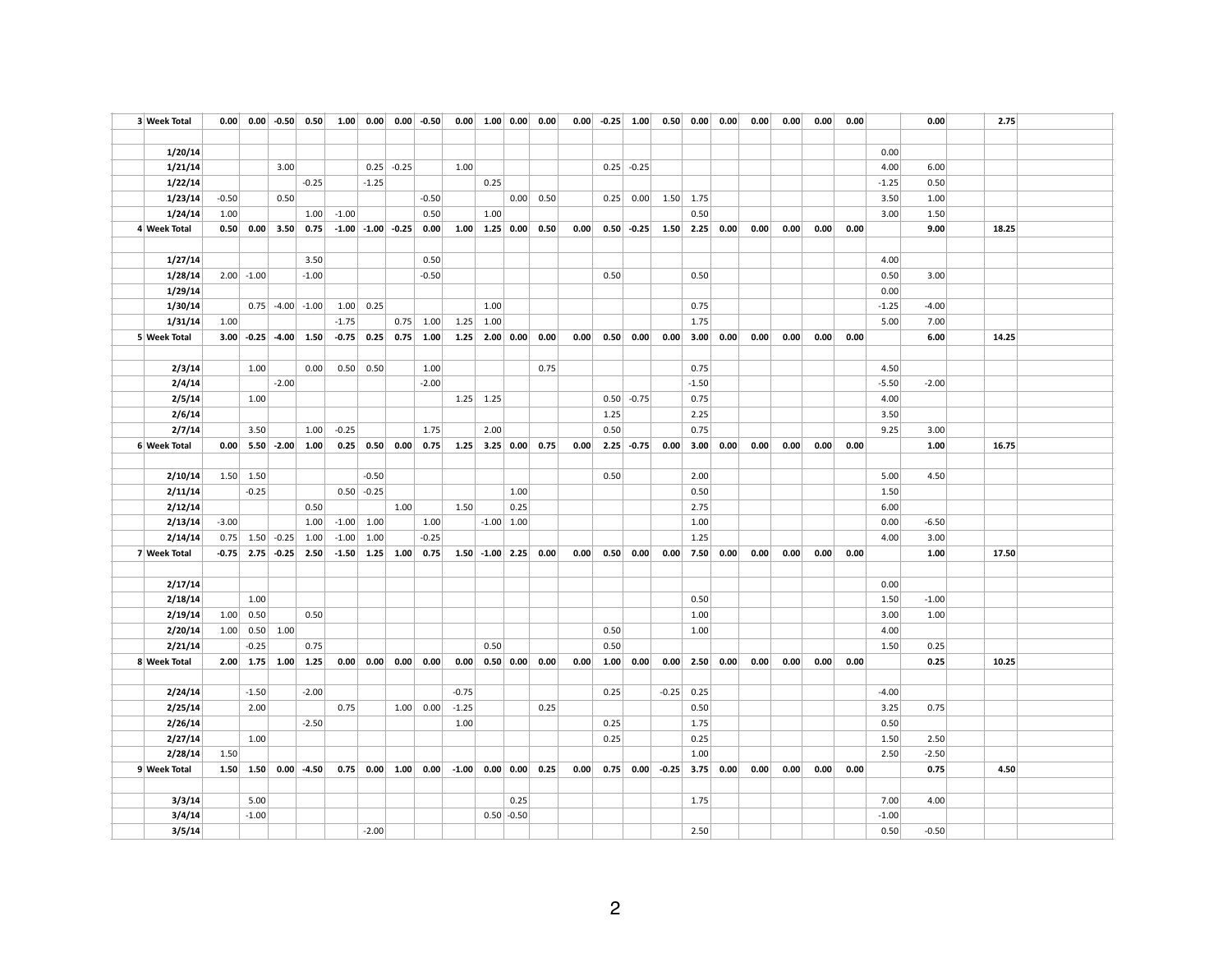|      | 3/6/14        |         | 0.25 |                   |                      |         |              |                          | 1.00         |         | 0.25               |                          |                             |      |      |                       |      | 0.50             |      |      |      |      |      | 2.00    | $-2.75$ |       |  |
|------|---------------|---------|------|-------------------|----------------------|---------|--------------|--------------------------|--------------|---------|--------------------|--------------------------|-----------------------------|------|------|-----------------------|------|------------------|------|------|------|------|------|---------|---------|-------|--|
|      | 3/7/14        |         |      |                   | 6.00                 |         |              |                          |              |         |                    |                          |                             |      |      |                       |      | 4.00             |      |      |      |      |      | 10.00   |         |       |  |
|      | 10 Week Total | 0.00    | 4.25 | 0.00              | 6.00                 |         | $0.00$ -2.00 |                          | 0.00   1.00  | 0.00    |                    |                          | $0.75$ -0.25 0.00           | 0.00 |      | $0.00 \,   \, 0.00  $ | 0.00 | 8.75             | 0.00 | 0.00 | 0.00 | 0.00 | 0.00 |         | 0.75    | 19.25 |  |
|      |               |         |      |                   |                      |         |              |                          |              |         |                    |                          |                             |      |      |                       |      |                  |      |      |      |      |      |         |         |       |  |
|      | 3/10/14       |         | 2.00 |                   |                      |         |              |                          |              |         |                    |                          |                             |      |      |                       |      |                  |      |      |      |      |      | 2.00    | 2.00    |       |  |
|      | 3/11/14       |         | 0.00 |                   |                      |         |              | $1.50$ $1.75$ $-0.75$    |              |         |                    | $0.25$ 0.25              |                             |      |      |                       |      | 0.25             |      |      |      |      |      | 3.25    | $-0.50$ |       |  |
|      | 3/12/14       |         |      |                   | $-1.00$              |         | 0.25         |                          |              |         |                    | $0.25$ 0.25              |                             |      |      | 0.75                  |      | 1.50             |      |      |      |      |      | 2.00    |         |       |  |
|      | 3/13/14       | $-1.00$ | 2.50 |                   |                      | 0.00    |              |                          |              | $-0.50$ |                    |                          | $-0.50$ 0.50                |      |      |                       |      | 2.50             |      |      |      |      |      | 3.50    | 0.50    |       |  |
|      | 3/14/14       | 1.00    |      |                   |                      |         |              |                          | 0.75         |         |                    |                          |                             |      |      |                       |      | 1.25             |      |      |      |      |      | 3.00    | 1.00    |       |  |
|      | 11 Week Total | 0.00    | 4.50 |                   | $0.00$ -1.00         |         |              | $1.50$ $2.00$ $-0.75$    | 0.75         |         | $-0.50$ 0.50 0.00  |                          | 0.50                        | 0.00 | 0.00 | 0.75                  | 0.00 | 5.50             | 0.00 | 0.00 | 0.00 | 0.00 | 0.00 |         | 3.00    | 16.75 |  |
|      |               |         |      |                   |                      |         |              |                          |              |         |                    |                          |                             |      |      |                       |      |                  |      |      |      |      |      |         |         |       |  |
|      | 3/17/14       | $-0.50$ |      |                   | 3.00                 |         | 1.00         |                          |              |         |                    |                          |                             |      |      | 0.50                  |      | 0.50             |      |      |      |      |      | 4.50    | $-0.50$ |       |  |
|      | 3/18/14       |         |      | 0.00              |                      |         | 2.00         |                          |              |         |                    |                          |                             | 0.25 |      |                       |      | 2.00             |      |      |      |      |      | 4.25    |         |       |  |
|      | 3/19/14       |         |      |                   |                      |         |              |                          |              |         |                    |                          |                             |      |      |                       |      |                  |      |      |      |      |      | 0.00    |         |       |  |
|      | 3/20/14       |         |      |                   | 1.50                 |         | 2.00         |                          |              |         |                    | 0.50                     |                             |      |      |                       |      |                  |      |      |      |      |      | 4.00    |         |       |  |
|      | 3/21/14       |         |      |                   |                      | $-1.50$ |              |                          |              |         |                    |                          |                             |      |      |                       |      | $-1.00$          |      |      |      |      |      | $-2.50$ |         |       |  |
|      | 12 Week Total | $-0.50$ | 0.00 | 0.00              | 4.50                 |         |              | $-1.50$ 5.00 0.00 0.00   |              |         |                    |                          | $0.00$ 0.00 0.50 0.00       | 0.25 | 0.00 | 0.50                  |      | $0.00$ 1.50 0.00 |      | 0.00 | 0.00 | 0.00 | 0.00 |         | $-0.50$ | 9.75  |  |
|      |               |         |      |                   |                      |         |              |                          |              |         |                    |                          |                             |      |      |                       |      |                  |      |      |      |      |      |         |         |       |  |
|      | 3/24/14       | 1.00    |      | 2.00              |                      |         |              |                          |              |         |                    |                          |                             |      |      |                       |      |                  |      |      |      |      |      | 3.00    | 1.00    |       |  |
|      | 3/25/14       |         |      |                   | 1.50                 |         |              | $0.75$ 1.50              |              |         |                    |                          |                             |      |      |                       |      | 0.25             |      |      |      |      |      | 4.00    |         |       |  |
|      | 3/26/14       |         |      |                   | 1.00                 |         |              |                          |              | 0.50    |                    |                          |                             |      |      |                       |      | 1.00             |      |      |      |      |      | 2.50    | 2.00    |       |  |
|      | 3/27/14       |         |      | $2.25$ 1.00       | 0.5                  | $-2.00$ |              |                          |              |         | $0.50$ 0.50        |                          |                             |      |      | $0.25$ 0.50           |      | $\overline{2}$   |      |      |      |      |      | 5.50    | 4.50    |       |  |
|      | 3/28/14       | 1.25    | 0.75 |                   |                      | 1.75    |              |                          |              | $-0.50$ |                    |                          |                             |      |      |                       |      | $-0.75$          |      |      |      |      |      | 2.50    |         |       |  |
|      | 13 Week Total | 2.25    |      |                   | $3.00$ $3.00$ $3.00$ |         |              | $-0.25$ 0.75 1.50 0.00   |              |         |                    |                          | $0.50$ $0.50$ $0.00$ $0.00$ | 0.00 |      | $0.25$ 0.50           | 0.00 | 2.50             | 0.00 | 0.00 | 0.00 | 0.00 | 0.00 |         | 7.50    | 25.00 |  |
|      |               |         |      |                   |                      |         |              |                          |              |         |                    |                          |                             |      |      |                       |      |                  |      |      |      |      |      |         |         |       |  |
|      | 3/31/14       | 2.75    |      |                   |                      |         | 0.00         |                          |              |         |                    |                          |                             |      |      | 0.25                  |      | 1.25             |      |      |      |      |      | 4.25    | 2.50    |       |  |
|      | 4/1/14        |         |      |                   | 0.75                 |         |              |                          |              |         |                    |                          |                             |      |      |                       |      | 1.25             |      |      |      |      |      | 2.00    |         |       |  |
|      | 4/2/14        |         |      |                   |                      |         | $-0.50$      |                          |              |         |                    |                          |                             |      |      |                       |      |                  |      |      |      |      |      | $-0.50$ |         |       |  |
|      | 4/3/14        | 0.50    |      | $-0.50$           | 0.5                  |         |              |                          | $-0.25$ 0.00 |         |                    | $-0.50$                  |                             |      |      |                       |      | 1.75             |      |      |      |      |      | 1.50    | 0.50    |       |  |
|      | 4/4/14        | 2.00    | 0.00 | 3.00              |                      |         |              |                          | $-2$         |         | $0.50$ -1.25 -1.50 |                          |                             |      |      |                       |      | 0.50             |      |      |      |      |      | 1.25    | 4.00    |       |  |
|      | 14 Week Total | 5.25    | 0.00 | 2.50              | 1.25                 |         |              | $0.00$ -0.50 -0.25 -2.00 |              |         |                    |                          | $0.50$ -1.25 -2.00 0.00     | 0.00 | 0.00 | 0.25                  | 0.00 | 4.75             | 0.00 | 0.00 | 0.00 | 0.00 | 0.00 |         | 7.00    | 15.50 |  |
|      |               |         |      |                   |                      |         |              |                          |              |         |                    |                          |                             |      |      |                       |      |                  |      |      |      |      |      |         |         |       |  |
|      | 4/7/14        | 1.00    |      |                   | $\overline{0}$       |         | $-4.00$      |                          | 1.25         |         |                    |                          |                             |      |      |                       |      | 1.25             |      |      |      |      |      | $-0.50$ |         |       |  |
|      | 4/8/14        |         |      |                   | 0.75                 |         |              |                          |              |         |                    |                          |                             |      |      |                       |      | 1.25             |      |      |      |      |      | 2.00    | 2.50    |       |  |
|      | 4/9/14        |         |      |                   |                      |         |              |                          |              |         |                    |                          |                             |      |      |                       |      |                  |      |      |      |      |      | 0.00    |         |       |  |
|      | 4/10/14       |         |      |                   | 3.5                  |         |              |                          | 0.25         |         |                    |                          |                             | 0.25 |      |                       |      |                  |      |      |      |      |      | 4.00    |         |       |  |
|      | 4/11/14       |         |      |                   |                      |         | 2.00         |                          | 1.5          |         |                    |                          |                             |      |      |                       |      | 0.5              |      |      |      |      |      | 4.00    |         |       |  |
|      | 15 Week Total | 1.00    | 0.00 | 0.00              | 4.25                 |         |              | $0.00$ -2.00 0.00        | 3.00         |         |                    |                          | $0.00$ $0.00$ $0.00$ $0.00$ | 0.25 | 0.00 | 0.00                  | 0.00 | 3.00             | 0.00 | 0.00 | 0.00 | 0.00 | 0.00 |         | 2.50    | 12.00 |  |
|      |               |         |      |                   |                      |         |              |                          |              |         |                    |                          |                             |      |      |                       |      |                  |      |      |      |      |      |         |         |       |  |
|      | 4/14/14       |         | 2.00 |                   |                      |         | $-4.00$      |                          | 1.00         | $-1.00$ |                    |                          |                             |      |      |                       |      | $-1.50$          |      |      |      |      |      | $-3.50$ | 2.00    |       |  |
|      | 4/15/14       |         | 2.00 |                   |                      |         |              | 5.50 1.50 1.00           |              |         |                    | 0.00                     |                             |      |      | $0.25$ 1.50           |      | 1.50             |      |      |      |      |      | 13.25   | 16.50   |       |  |
|      | 4/16/14       |         |      |                   |                      |         |              |                          |              |         |                    |                          |                             | 0.00 |      | $-0.75$               |      | $-0.50$          |      |      |      |      |      | $-1.25$ |         |       |  |
| **** | 4/17/14       |         |      | $0.25$ 0.75 -0.25 |                      |         |              |                          | $-0.75$      |         |                    |                          |                             |      | 0.50 |                       |      | 0.75             |      |      |      |      |      | 1.25    | $-5.00$ |       |  |
|      | 4/18/14       |         |      |                   |                      |         |              |                          |              |         |                    |                          |                             |      |      |                       |      |                  |      |      |      |      |      | 0.00    |         |       |  |
|      | 16 Week Total | 0.00    | 4.25 |                   | $0.75 - 0.25$        |         |              | $0.00$ 1.50 1.50 1.25    |              | $-1.00$ |                    | $0.00 \,   \, 0.00 \,  $ | 0.00                        | 0.00 |      | $0.75$ 0.75           | 0.00 | 0.25             | 0.00 | 0.00 | 0.00 | 0.00 | 0.00 |         | 13.50   | 23.25 |  |
|      |               |         |      |                   |                      |         |              |                          |              |         |                    |                          |                             |      |      |                       |      |                  |      |      |      |      |      |         |         |       |  |
|      | 4/21/14       |         |      |                   |                      |         | 4.00         |                          |              |         |                    |                          |                             |      |      |                       |      |                  |      |      |      |      |      | 4.00    |         |       |  |
|      |               |         |      |                   |                      |         |              |                          |              |         |                    |                          |                             |      |      |                       |      |                  |      |      |      |      |      |         |         |       |  |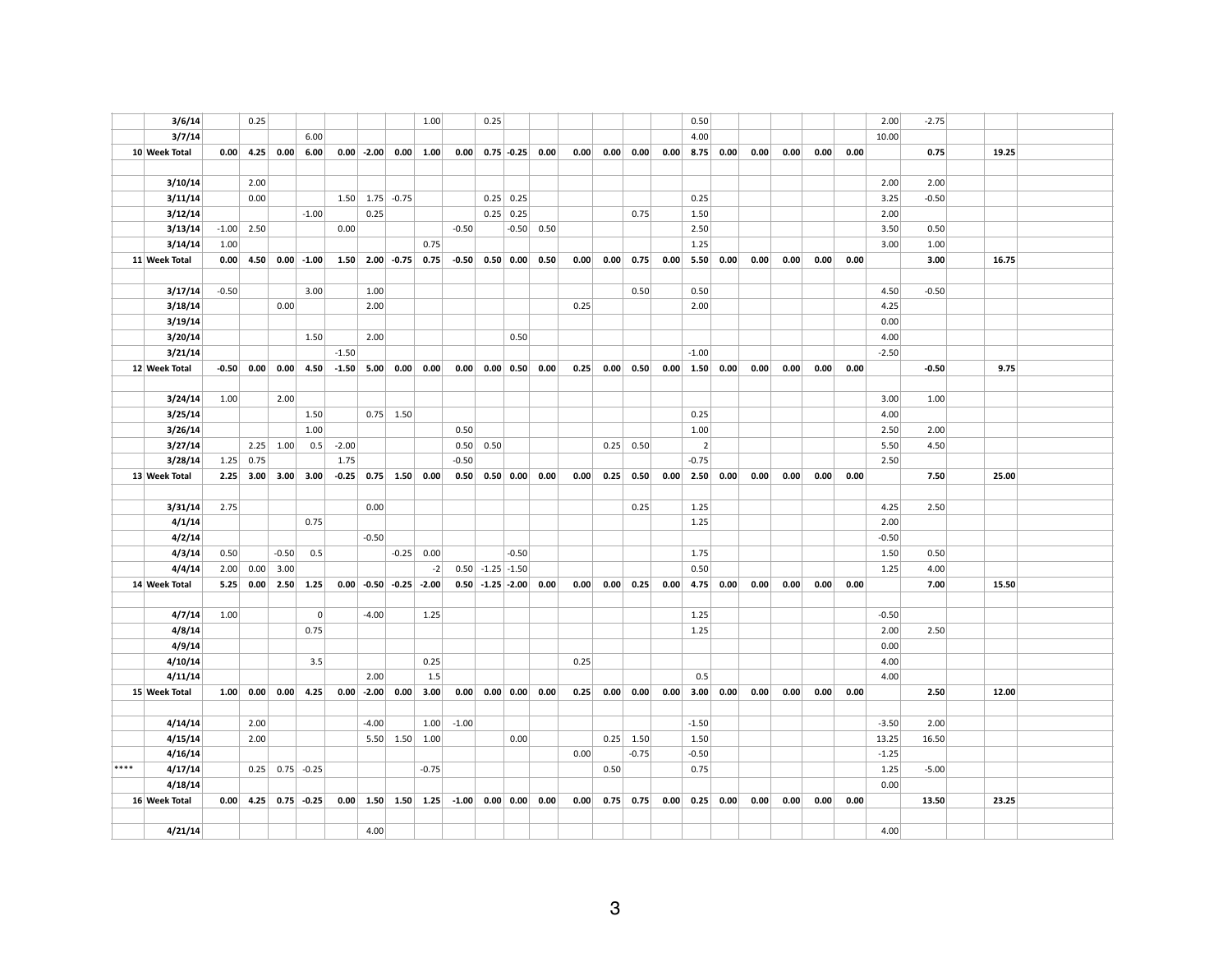| 4/22/14            |         |                         |               |               |      |             |                                                     |         |         |                           | 0.75             |                  |         |                 |              |         |                 |             |      |      |      |      | 0.75         |         |       |  |
|--------------------|---------|-------------------------|---------------|---------------|------|-------------|-----------------------------------------------------|---------|---------|---------------------------|------------------|------------------|---------|-----------------|--------------|---------|-----------------|-------------|------|------|------|------|--------------|---------|-------|--|
| 4/23/14            |         |                         | $-0.25$       |               |      | 0.25        |                                                     | 0.25    | 0.25    |                           | 0.50             |                  |         | 0.25            |              |         | $-0.25$         |             |      |      |      |      | 1.00         |         |       |  |
| 4/24/14            |         | $-1.50$                 | 5.00          |               |      | $-1.00$     |                                                     | $-0.25$ |         | 2.00                      |                  |                  |         |                 | $0.00$ 0.25  |         |                 |             |      |      |      |      | 4.50         |         |       |  |
| 4/25/14            |         | 0.00                    |               | $-0.75$       |      |             |                                                     | 1.25    |         |                           | $0.75$ 0.25 0.50 |                  |         |                 | $-0.25$      | $-0.75$ |                 |             |      |      |      |      | 1.00         | 0       |       |  |
| 17 Week Total      |         | $0.00$ -1.50            |               | $4.75 - 0.75$ | 0.00 |             | $3.25$ 0.00 1.25                                    |         | 0.25    |                           |                  | $2.75$ 1.50 0.50 | 0.00    | 0.25            | 0.00         |         | $-0.75$ $-0.25$ | 0.00        | 0.00 | 0.00 | 0.00 | 0.00 |              | 0.00    | 11.25 |  |
|                    |         |                         |               |               |      |             |                                                     |         |         |                           |                  |                  |         |                 |              |         |                 |             |      |      |      |      |              |         |       |  |
| 4/28/14            |         | $2.00$ 1.00             |               | 1.00          |      | 2.50        |                                                     |         | 0.00    | 0.50                      |                  |                  |         |                 |              |         |                 |             |      |      |      |      | 7.00         | 3.50    |       |  |
| 4/29/14            | $-0.50$ |                         |               |               |      | $-1.00$     |                                                     |         |         |                           | $0.25$ 1.00      |                  |         | 0.00            |              |         | 0.75            |             |      |      |      |      | 0.50         | 0.50    |       |  |
| 4/30/14            |         |                         |               |               |      |             |                                                     |         |         |                           |                  |                  |         |                 |              |         |                 |             |      |      |      |      | 0.00         |         |       |  |
| 5/1/14             |         |                         | $-0.75$       | $-4.00$       |      | 2.25        |                                                     |         | 1.00    |                           | 0.25             |                  |         | 0.00            |              |         | 1               |             |      |      |      |      | $-0.25$      | $-1.25$ |       |  |
| 5/2/14             | 2.00    |                         |               |               |      |             | 1.00                                                |         | 0.50    |                           |                  |                  |         | 0.50            | $-0.25$      |         | 0.25            |             |      |      |      |      | 4.00         | 5.50    |       |  |
| 18 Week Total      |         | $3.50$ 1.00 -0.75 -3.00 |               |               |      |             | $0.00$ 3.75 1.00 0.00                               |         |         | $1.50$ 0.75 1.25 0.00     |                  |                  | 0.00    |                 | $0.50$ -0.25 | 0.00    | 2.00            | 0.00        | 0.00 | 0.00 | 0.00 | 0.00 |              | 8.25    | 19.50 |  |
| 5/5/14             |         |                         |               |               | 0.50 |             |                                                     |         |         |                           | $0.25$ 1.50      |                  | 0.00    |                 | 0.25         |         | 0.25            |             |      |      |      |      | 2.75         |         |       |  |
| 5/6/14             |         | $-1.25$                 |               | $-0.5$        |      |             |                                                     | 0.25    | 0.50    |                           |                  |                  | 0.00    |                 | $0.25$ 0.75  | 0.25    | 0.00            |             |      |      |      |      | 0.25         | 0.25    |       |  |
| 5/7/14             |         |                         |               |               |      |             |                                                     |         |         |                           |                  |                  |         |                 |              |         |                 |             |      |      |      |      | 0.00         |         |       |  |
| 5/8/14             |         |                         |               |               |      |             |                                                     |         |         |                           |                  |                  |         |                 |              |         |                 |             |      |      |      |      | 0.00         |         |       |  |
| 5/9/14             |         |                         | $2.00$ -2.00  | $-0.5$        |      |             | $1.00$ $1.00$ $-0.25$                               |         | 1.50    |                           | 0.50             | 0.50             |         | $-0.25$         |              |         | 0.5             |             |      |      |      |      | 4.00         | $-0.50$ |       |  |
| 19 Week Total      | 0.00    |                         | $0.75 - 2.00$ | $-1.00$       | 1.50 |             | $1.00$ $-0.25$ 0.25                                 |         |         | $2.00$ 0.25 2.00          |                  | 0.50             | 0.00    |                 | 0.00   1.00  | 0.25    |                 | $0.75$ 0.00 | 0.00 | 0.00 | 0.00 | 0.00 |              | $-0.25$ | 6.75  |  |
|                    |         |                         |               |               |      |             |                                                     |         |         |                           |                  |                  |         |                 |              |         |                 |             |      |      |      |      |              |         |       |  |
| 5/12/14            |         | 3.00                    |               |               |      |             |                                                     |         |         | $-0.75$                   |                  |                  |         | 0.25            |              |         |                 |             |      |      |      |      | 2.50         | 0.75    |       |  |
| 5/13/14            |         | 1.00                    |               |               |      | 1.00        |                                                     |         | $-0.75$ | $0.25$ 0.25               |                  |                  | 0.25    |                 | $0.25$ 0.25  |         |                 |             |      |      |      |      | 2.50         | 1.00    |       |  |
| 5/14/14            |         |                         |               |               |      | 0.50        |                                                     |         |         |                           |                  |                  |         | 0.50            | 0.00         |         | $0.25$ -0.25    |             |      |      |      |      | 1.00         | 0.00    |       |  |
| 5/15/14            | 3.00    |                         |               |               | 1.50 |             |                                                     |         |         |                           |                  |                  |         |                 |              |         |                 |             |      |      |      |      | 4.50         | 4.00    |       |  |
| 5/16/14            |         |                         |               |               |      | $-0.50$     |                                                     |         |         |                           |                  | 1.5              | 0.00    | 1.00            |              | 0.00    |                 |             |      |      |      |      | 2.00         | $-0.75$ |       |  |
| 20 Week Total      | 3.00    | 4.00                    | 0.00          | 0.00          |      |             | $1.50$ $1.00$ 0.00                                  | 0.00    |         | $-0.75$ $-0.50$ 0.25 1.50 |                  |                  | 0.25    | 2.00            | 0.25         |         | $0.25 - 0.25$   | 0.00        | 0.00 | 0.00 | 0.00 | 0.00 |              | 5.00    | 17.50 |  |
|                    |         |                         |               |               |      |             |                                                     |         |         |                           |                  |                  |         |                 |              |         |                 |             |      |      |      |      |              |         |       |  |
| 5/19/14            |         |                         | $-2.00$       |               |      |             |                                                     |         |         |                           | 1.25             |                  |         | $-0.50$         |              |         | 1               |             |      |      |      |      | $-0.25$      | $-2.00$ |       |  |
| 5/20/14            |         | $-1.50$ 1.50            |               |               |      | $0.00$ 1.50 |                                                     |         |         | $0.25$ -0.50              |                  |                  | $-0.25$ | $-0.25$         |              |         | $\mathbf{1}$    |             |      |      |      |      | 1.75         | 0.25    |       |  |
| 5/21/14            |         | 0.75                    |               |               |      |             |                                                     |         | $-0.50$ |                           |                  |                  |         | 1.50            | 0.00         |         | 0.25            |             |      |      |      |      | 2.00         | 0.25    |       |  |
| 5/22/14            |         |                         |               |               |      | 1.00        |                                                     |         |         | $-0.25$ $-0.25$           |                  |                  |         |                 |              |         | 0.25            |             |      |      |      |      | 0.75         | $-0.25$ |       |  |
| 5/23/14            |         | 0.25                    |               |               |      | $-0.50$     |                                                     |         |         | 0.25                      |                  |                  |         | 0.50            | 0.00         |         | 0.5             |             |      |      |      |      | 1.00         | 0.25    |       |  |
| 21 Week Total      | $-1.50$ |                         | $2.50 - 2.00$ | 0.00          |      |             | $0.00$ 2.00 0.00                                    | 0.00    |         | $-0.50$ $-0.50$ 1.25 0.00 |                  |                  | $-0.25$ | 1.25  0.00      |              | 0.00    | 3.00            | 0.00        | 0.00 | 0.00 | 0.00 | 0.00 |              | $-1.50$ | 3.75  |  |
|                    |         |                         |               |               |      |             |                                                     |         |         |                           |                  |                  |         |                 |              |         |                 |             |      |      |      |      |              |         |       |  |
| 5/26/14            |         |                         |               |               |      |             |                                                     |         |         |                           |                  |                  |         |                 |              |         |                 |             |      |      |      |      | 0.00         |         |       |  |
| 5/27/14            |         | 0.75                    |               |               |      |             |                                                     |         |         |                           |                  |                  |         | 0.25            | 0.25         |         |                 |             |      |      |      |      | 1.25         | 1.50    |       |  |
| 5/28/14            |         |                         |               | $-0.5$        |      | 1.00   0.00 |                                                     |         | 1.50    |                           | 2.00   0.25      |                  | 0.25    | 0.50<br>$-1.00$ | 0.25         | 0.25    | 0.00<br>$-0.25$ |             |      |      |      |      | 3.50<br>0.75 |         |       |  |
| 5/29/14<br>5/30/14 |         |                         |               |               |      |             |                                                     |         |         |                           | 0.50   0.00      |                  |         | 0.00            |              | 0.25    | $\overline{0}$  |             |      |      |      |      | 0.75         |         |       |  |
| 22 Week Total      |         | $0.00 \,   \, 0.75  $   | 0.00          | $-0.50$       |      |             | $1.00 \begin{array}{ c c } 0.00 & 0.00 \end{array}$ | 0.00    |         | $1.50$ 2.50 0.25 0.00     |                  |                  | 0.25    | $-0.25$ 0.50    |              |         | $0.50 - 0.25$   | 0.00        | 0.00 | 0.00 | 0.00 | 0.00 |              | 1.50    | 7.75  |  |
|                    |         |                         |               |               |      |             |                                                     |         |         |                           |                  |                  |         |                 |              |         |                 |             |      |      |      |      |              |         |       |  |
| 6/2/14             | $-2.00$ |                         | 2.00          |               | 0.75 |             |                                                     | 0.5     |         | $-0.50$ 0.00              |                  |                  |         | 0.25            | $-0.75$      | 0.25    | 0.75            |             |      |      |      |      | 1.25         | $-1.25$ |       |  |
| 6/3/14             |         |                         |               | $-0.5$        |      |             |                                                     |         |         |                           | $-1.25$          |                  |         | $-0.25$         | 0.25         | 0.25    | 0.5             |             |      |      |      |      | $-1.00$      | $-2.00$ |       |  |
| 6/4/14             |         | $-0.50$                 | 0.00          |               |      | 0.25        |                                                     |         |         |                           | $0.25$ 0.75      |                  |         | 0.50            |              |         | $-0.25$         |             |      |      |      |      | 1.00         | 0.00    |       |  |
| 6/5/14             | $-3.25$ |                         | 0.75          |               | 1.00 | 0.00        |                                                     |         |         |                           |                  | 0.5              |         | 0.75            | 0.00         | 0.25    |                 |             |      |      |      |      | 0.00         | $-0.50$ |       |  |
|                    |         |                         |               |               |      |             |                                                     |         |         |                           |                  |                  |         |                 |              |         |                 |             |      |      |      |      |              |         |       |  |
| 6/6/14             |         |                         |               |               |      |             |                                                     |         |         |                           | $0.50 - 0.75$    |                  |         | 0.50            |              |         | 0.25            |             |      |      |      |      | 0.50         | $-2.75$ |       |  |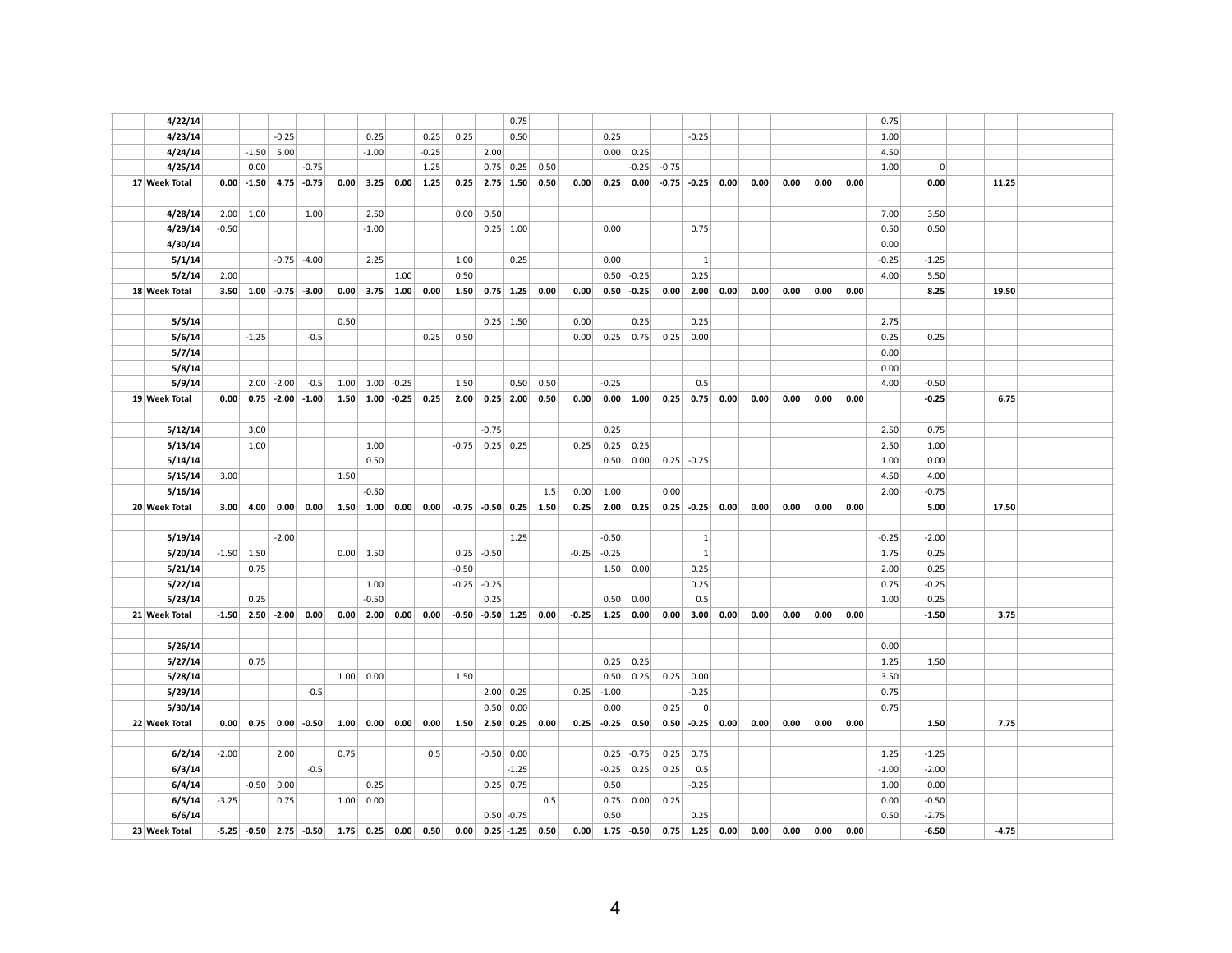| 6/9/14             |         |              |                                 |                 | 0.50    |                 |                 |                         |           |                         |                  |                    |         | 0.75    | $-0.50$         |      | $0 - 0.25$     |      |      |      |      |      | 0.50            | $-1.00$         |       |  |
|--------------------|---------|--------------|---------------------------------|-----------------|---------|-----------------|-----------------|-------------------------|-----------|-------------------------|------------------|--------------------|---------|---------|-----------------|------|----------------|------|------|------|------|------|-----------------|-----------------|-------|--|
| 6/10/14            |         |              | $-1.00$                         |                 |         | $-2.00$         |                 |                         |           |                         |                  |                    | 0.25    | 0.75    | 0.25            | 0.00 |                |      |      |      |      |      | $-1.75$         | $-1.50$         |       |  |
| 6/11/14            | $-1.00$ |              |                                 |                 |         |                 |                 |                         |           |                         |                  |                    | 0.00    | 0.00    | 0.25            |      | 0.5            |      |      |      |      |      | $-0.25$         | $-1.00$         |       |  |
| 6/12/14            |         | $-1.00$ 0.75 |                                 |                 |         |                 |                 | 0.75                    |           | 0.25                    |                  |                    |         |         | $0.25$ 1.00     | 0.5  | 0.25           |      |      |      |      |      | 2.75            | 2.50            |       |  |
| 6/13/14            | 0.75    |              |                                 |                 |         | 1.50            |                 |                         |           | 0.75                    |                  |                    |         |         |                 |      | 0.5            |      |      |      |      |      | 3.50            | 1.25            |       |  |
| 24 Week Total      |         |              | $-1.25$ 0.75 $-1.00$ 0.00       |                 |         | $0.50 - 0.50$   |                 | $0.00 \mid 0.75$        |           | $0.00$ 1.00 0.00 0.00   |                  |                    | 0.25    |         | $1.75$ 1.00     |      | $0.50$ 1.00    | 0.00 | 0.00 | 0.00 | 0.00 | 0.00 |                 | 0.25            | 5.00  |  |
|                    |         |              |                                 |                 |         |                 |                 |                         |           |                         |                  |                    |         |         |                 |      |                |      |      |      |      |      |                 |                 |       |  |
| 6/16/14            | 2.00    |              |                                 |                 |         | 1.00            |                 |                         |           |                         |                  |                    |         | 1.50    |                 |      |                |      |      |      |      |      | 4.50            | 4.00            |       |  |
| 6/17/14            |         |              |                                 | 0.75            |         |                 |                 |                         |           | $-0.25$                 |                  |                    |         | 0.50    |                 |      | $-0.5$         |      |      |      |      |      | 0.50            | 1.50            |       |  |
| 6/18/14            |         |              |                                 |                 |         |                 |                 |                         |           |                         |                  |                    |         |         |                 |      |                |      |      |      |      |      | 0.00            |                 |       |  |
| 6/19/14            |         |              | $-0.50$                         |                 |         |                 |                 |                         |           |                         | $-0.25$ $-0.25$  |                    |         | 0.25    | 0.25            | 0.25 | 0.25           |      |      |      |      |      | 0.00            |                 |       |  |
| 6/20/14            |         |              |                                 |                 |         |                 |                 |                         |           | 0.25                    |                  |                    |         | 0.75    | $-0.25$         |      | 0.25           |      |      |      |      |      | 1.00            |                 |       |  |
| 25 Week Total      |         |              | $2.00$ 0.00 -0.50 0.75          |                 |         | $0.00 \ 1.00$   |                 | 0.00 0.00               |           | $0.00$ -0.25 -0.25 0.00 |                  |                    | 0.00    | 3.00    | 0.00            | 0.25 | 0.00           | 0.00 | 0.00 | 0.00 | 0.00 | 0.00 |                 | 5.50            | 11.50 |  |
|                    |         |              |                                 |                 |         |                 |                 |                         |           |                         |                  |                    |         |         |                 |      |                |      |      |      |      |      |                 |                 |       |  |
| 6/23/14            |         |              |                                 |                 | 0.75    |                 |                 |                         |           |                         | $0.75$ 0.00      |                    | 0.25    | 0.25    |                 | 0.25 | $-0.5$         |      |      |      |      |      | 1.75            |                 |       |  |
| 6/24/14<br>6/25/14 |         | 0.00<br>0.00 |                                 | $\overline{0}$  | $-2.00$ | 1.00<br>0.00    |                 |                         |           |                         |                  |                    |         | 0.25    |                 |      |                |      |      |      |      |      | 1.00<br>$-1.75$ | 0.00<br>$-1.00$ |       |  |
| 6/26/14            |         |              | $1.00$ -0.50 -0.25              |                 |         | 1.00            |                 | 1                       |           |                         | $0.25 - 0.25$    |                    |         | 0.25    |                 |      | 0.25           |      |      |      |      |      | 2.75            | 2.00            |       |  |
| 6/27/14            |         |              |                                 |                 |         | 0.25            |                 |                         |           | $-0.75$                 |                  | $-0.25$            |         | $-0.50$ | 0.50            |      | 0.25           |      |      |      |      |      | $-0.50$         |                 |       |  |
| 26 Week Total      |         |              | $0.00$ 1.00 -0.50               | $-0.25$         |         | $-1.25$ 2.25    |                 | $0.00$ 1.00             | 0.00      |                         |                  | $0.25$ -0.25 -0.25 | 0.25    | 0.25    | 0.50            | 0.25 | 0.00           | 0.00 | 0.00 | 0.00 | 0.00 | 0.00 |                 | 1.00            | 4.25  |  |
|                    |         |              |                                 |                 |         |                 |                 |                         |           |                         |                  |                    |         |         |                 |      |                |      |      |      |      |      |                 |                 |       |  |
| 6/30/14            |         | 0.75         |                                 | 0.25            |         | 2.25            |                 |                         |           |                         |                  |                    |         |         | 0.25            |      | $-0.25$        |      |      |      |      |      | 3.25            |                 |       |  |
| 7/1/14             |         | $-0.25$      |                                 |                 |         |                 |                 |                         |           |                         | $1.00 \mid 0.25$ |                    | $-0.25$ | 0.00    | 0.25            | 0.25 | 1              |      |      |      |      |      | 2.25            | $-0.25$         |       |  |
| 7/2/14             |         |              |                                 |                 |         | $-0.25$         |                 |                         |           | 0.25                    |                  |                    |         | 0.00    |                 |      | 0.25           |      |      |      |      |      | 0.25            |                 |       |  |
| 7/3/14             |         |              |                                 |                 |         | 0.25            |                 |                         |           |                         | $0.25$ -0.25     |                    | 0.75    |         | $0.75$ -0.25    |      | 0.25           |      |      |      |      |      | 1.75            |                 |       |  |
| 7/4/14             |         |              |                                 |                 |         |                 |                 |                         |           |                         |                  |                    |         |         |                 |      |                |      |      |      |      |      | 0.00            |                 |       |  |
| 27 Week Total      |         |              | $0.00$ 0.50 0.00                | 0.25            |         |                 |                 | $0.00$ 2.25 0.00 0.00   |           | $0.00$ 1.50 0.00 0.00   |                  |                    | 0.50    |         | $0.75$ 0.25     |      | $0.25$ 1.25    | 0.00 | 0.00 | 0.00 | 0.00 | 0.00 |                 | $-0.25$         | 7.25  |  |
|                    |         |              |                                 |                 |         |                 |                 |                         |           |                         |                  |                    |         |         |                 |      |                |      |      |      |      |      |                 |                 |       |  |
| 7/7/14             |         |              |                                 | $-0.25$         |         | $-0.50$         |                 |                         |           |                         |                  | $-0.25$ $-0.75$    | 0.00    | 0.50    | 1.00            |      | $\mathbf 0$    |      |      |      |      |      | $-0.25$         | $-0.75$         |       |  |
| 7/8/14             | 1.00    |              | 0.75                            |                 |         |                 |                 |                         |           |                         |                  | 0.25               |         |         | 0.25            |      | 1.75           |      |      |      |      |      | 4.00            | 2.50            |       |  |
| 7/9/14             |         |              |                                 | 0.75            |         | 2.50            |                 |                         |           |                         | $0.25$ 0.25      |                    | 0.00    | 0.25    | 0.00            |      | 0.00           |      |      |      |      |      | 4.00            |                 |       |  |
| 7/10/14            |         |              |                                 |                 |         | 1.00            |                 |                         | $-0.50$   |                         | 0.00             |                    |         | 0.75    | $-0.25$         |      | $-0.25$        |      |      |      |      |      | 0.75            |                 |       |  |
| 7/11/14            |         | 1.50         |                                 |                 |         | $-0.75$ $-0.75$ |                 |                         |           | 0.50                    |                  |                    | 0.25    | 0.50    | $-0.25$         |      | 0.25           |      |      |      |      |      | 1.25            | 2.25            |       |  |
| 28 Week Total      |         |              | $1.00$ $1.50$ $0.75$ $0.50$     |                 | $-0.75$ | 2.25            |                 | $0.00 \,   \, 0.00  $   | $-0.50$   |                         |                  | $0.75$ 0.00 -0.50  | 0.25    | 2.00    | 0.75            |      | $0.00$ 1.75    | 0.00 | 0.00 | 0.00 | 0.00 | 0.00 |                 | 4.00            | 13.75 |  |
|                    |         |              |                                 |                 |         |                 |                 |                         |           |                         |                  |                    |         |         |                 |      |                |      |      |      |      |      |                 |                 |       |  |
| 7/14/14            |         |              |                                 |                 |         | 0.00            |                 |                         |           |                         | $0.25 - 0.75$    |                    | $-0.25$ |         | $-0.25$ $-0.50$ |      | 0.25           |      |      |      |      |      | $-1.25$         |                 |       |  |
| 7/15/14            |         |              | 1.00                            | $\vert 1 \vert$ |         |                 | $-0.75$ $-1.00$ |                         | $2$ -0.50 | 0.25                    |                  |                    | 0.50    | 0.50    |                 |      | 2.5            |      |      |      |      |      | 5.50            | 1.00            |       |  |
| 7/16/14            | 0.75    |              |                                 |                 |         | $0.00$ -0.25    |                 |                         |           | 0.50                    |                  |                    | 0.50    | $-1.00$ | $-0.75$         | 0    | 0.5            |      |      |      |      |      | 0.25            | 0.50            |       |  |
| 7/17/14            | 0.25    |              |                                 | 4.5             |         |                 |                 |                         |           |                         |                  |                    |         | 0.00    | 0.50            |      | $\overline{0}$ |      |      |      |      |      | 5.25            | 5.25            |       |  |
| 7/18/14            |         |              |                                 | $^{\mbox{-}}1$  |         | 0.75            |                 |                         | 0.75      |                         | $0.25$ 0.75      |                    | 0.00    | 0.50    | 0.25            |      | $-0.25$        |      |      |      |      |      | 2.00            | $-2.25$         |       |  |
| 29 Week Total      |         |              | $1.00 \mid 0.00 \mid 1.00 \mid$ | 4.50            |         |                 |                 | $0.00$ -0.25 -1.00 2.00 |           | $0.25$ 1.25 0.00        |                  | 0.00               | 0.75    |         | $-0.25$ $-0.50$ | 0.00 | 3.00           | 0.00 | 0.00 | 0.00 | 0.00 | 0.00 |                 | 4.50            | 16.25 |  |
| 7/21/14            |         |              |                                 |                 |         | $-0.25$ 3.25    |                 |                         |           |                         |                  | 0                  | 0.50    | $-0.25$ | 0.50            | 0.25 | $\mathbf 0$    |      |      |      |      |      | 4.00            |                 |       |  |
| 7/22/14            |         | $-1.00$      |                                 |                 |         | $-0.75$         |                 |                         |           | 0.00                    |                  |                    | 0.50    | 0.25    |                 |      | 0.25           |      |      |      |      |      | $-0.75$         | $-1.00$         |       |  |
| 7/23/14            |         |              |                                 |                 |         | $0.75$ 0.50     |                 |                         |           |                         |                  |                    | 0.50    | $-0.50$ | 0.25            |      | 0.25           |      |      |      |      |      | 1.75            |                 |       |  |
|                    |         |              |                                 |                 |         |                 |                 |                         |           |                         |                  |                    |         |         |                 |      |                |      |      |      |      |      |                 |                 |       |  |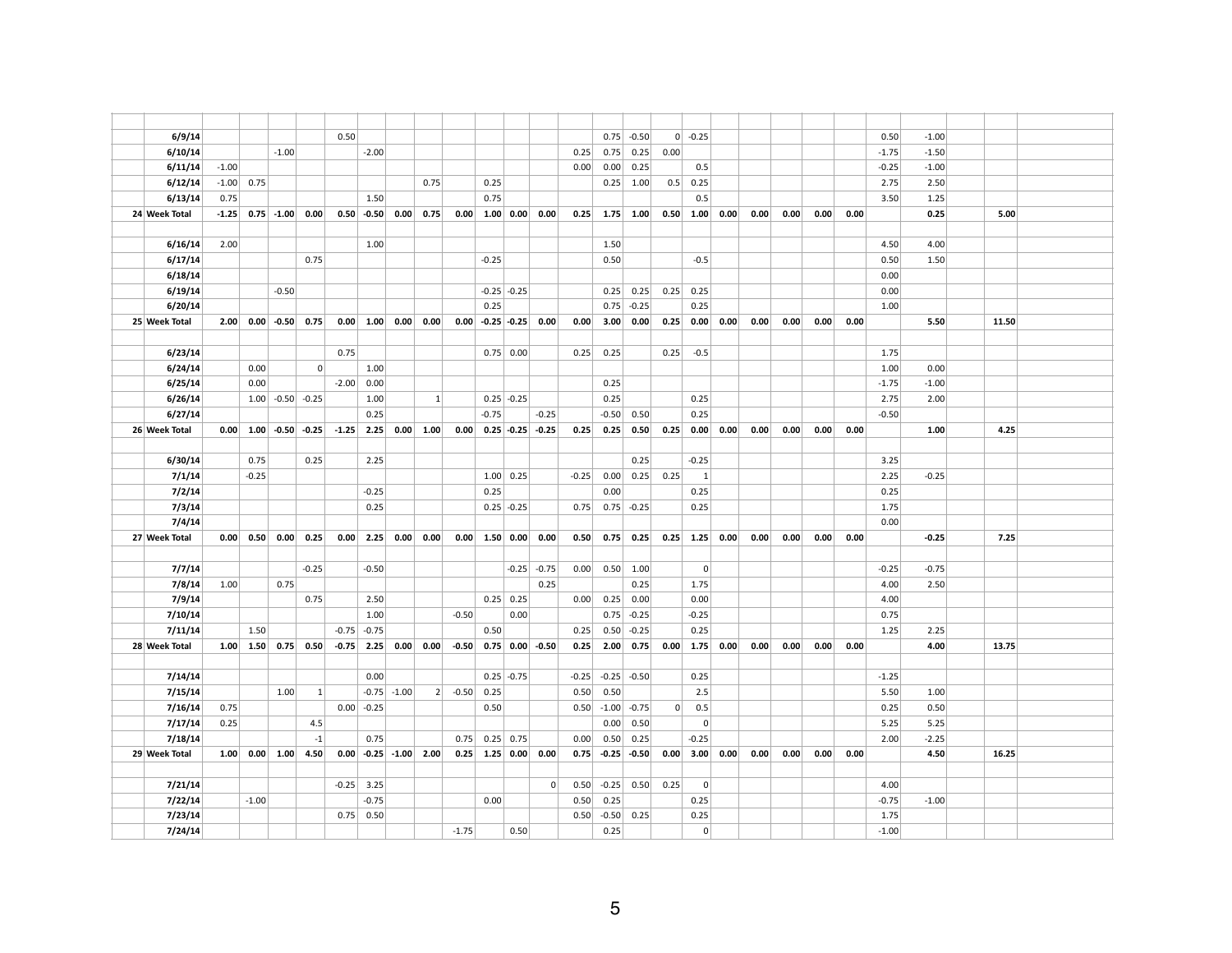| 7/25/14       |      |                       |                   |             |         | 3.50            |                  |                              |         |                                 |              | 0.25                     |         | 0.50    |                 |                         | $\mathbf 0$  |                  |      |      |      |      | 4.25    |           |         |  |
|---------------|------|-----------------------|-------------------|-------------|---------|-----------------|------------------|------------------------------|---------|---------------------------------|--------------|--------------------------|---------|---------|-----------------|-------------------------|--------------|------------------|------|------|------|------|---------|-----------|---------|--|
| 30 Week Total |      | $0.00$ -1.00          | 0.00              | 0.00        | 0.50    | 6.50            | 0.00             | 0.00                         |         | $-1.75$ 0.00 0.50               |              | 0.25                     | 1.50    | 0.25    | 0.75            | 0.25                    | 0.50         | 0.00             | 0.00 | 0.00 | 0.00 | 0.00 |         | $-1.00$   | 7.25    |  |
|               |      |                       |                   |             |         |                 |                  |                              |         |                                 |              |                          |         |         |                 |                         |              |                  |      |      |      |      |         |           |         |  |
| 7/28/14       |      |                       | 1.00              |             |         | 0.00            |                  |                              |         | 0.50                            |              |                          | 0.00    | $-0.25$ | 1.50            | 0.25                    | $\mathbf{1}$ |                  |      |      |      |      | 4.00    | 1.75      |         |  |
| 7/29/14       |      | $0.00$ 1.75           |                   |             |         |                 |                  |                              | 0.50    |                                 |              |                          |         | 1.25    |                 |                         | 0.5          |                  |      |      |      |      | 4.00    | 5.75      |         |  |
| 7/30/14       |      |                       |                   |             |         |                 |                  |                              |         |                                 |              |                          |         |         |                 |                         |              |                  |      |      |      |      | 0.00    |           |         |  |
| 7/31/14       | 0.25 |                       |                   | $-0.5$      |         |                 |                  | $-1$                         | $-0.50$ |                                 | $1.50$ -2.00 | 1.5                      | 0.25    |         | 0.75            | 0.75                    | $\mathbf{1}$ |                  |      |      |      |      | 2.00    | 0.25      |         |  |
| 8/1/14        |      | $0.25$ 1.00           | 1.00              | $^{\rm -1}$ |         |                 |                  |                              | 0.50    |                                 | $-1.25$ 0.50 |                          |         | 0.50    | 1.75            |                         | 0.25         |                  |      |      |      |      | 3.50    | 1.00      |         |  |
| 31 Week Total |      | $0.50 \mid 2.75 \mid$ | 2.00              | $-1.50$     | 0.00    | 0.00            |                  | $0.00 - 1.00$                |         |                                 |              | $0.50$ $0.75$ -1.50 1.50 | 0.25    | 1.50    | 4.00            | 1.00                    | 2.75         | 0.00             | 0.00 | 0.00 | 0.00 | 0.00 |         | 8.75      | 22.25   |  |
|               |      |                       |                   |             |         |                 |                  |                              |         |                                 |              |                          |         |         |                 |                         |              |                  |      |      |      |      |         |           |         |  |
| 8/4/14        |      |                       |                   | 0.75        |         | 2.00            |                  |                              |         |                                 | $0.25$ 0.50  |                          |         |         | 0.50            | 0.25                    | 0.75         |                  |      |      |      |      | 5.00    |           |         |  |
| 8/5/14        |      | 1.50                  |                   |             | 1.75    |                 | 0.75             |                              |         |                                 |              |                          |         |         |                 |                         |              |                  |      |      |      |      | 4.00    |           |         |  |
| 8/6/14        |      |                       |                   |             | $-4.25$ |                 | $-0.50$ 0.00     | 1.00                         | 1.50    |                                 |              |                          | 0.50    | 0.50    |                 | $-0.75$                 | 0.5          |                  |      |      |      |      | $-1.50$ |           |         |  |
| 8/7/14        |      |                       | $3.75$ -0.25      |             |         |                 |                  | $-0.5$                       |         |                                 | 0.50         | 0.5                      |         |         |                 | $-0.75$                 | 0.75         |                  |      |      |      |      | 4.00    | 1.00      |         |  |
| 8/8/14        |      |                       |                   |             | 0.25    |                 | $1.00$ -1.25     | 1.5                          |         |                                 |              |                          |         |         | 1.50            | $\mathbf{1}$            |              |                  |      |      |      |      | 4.00    |           |         |  |
| 32 Week Total |      |                       | $0.00$ 5.25 -0.25 | 0.75        | $-2.25$ |                 |                  | $2.50$ -0.50 2.00            |         | $1.50 \mid 0.25 \mid 1.00 \mid$ |              | 0.50                     | 0.50    | 0.50    | 2.00            | $-0.25$                 | 2.00         | 0.00             | 0.00 | 0.00 | 0.00 | 0.00 |         | 1.00      | 16.50   |  |
|               |      |                       |                   |             |         |                 |                  |                              |         |                                 |              |                          |         |         |                 |                         |              |                  |      |      |      |      |         |           |         |  |
| 8/11/14       |      | $-0.50$               |                   | 2.25        | $-1.50$ |                 |                  |                              | 0.25    |                                 |              |                          | 0.25    |         | $-0.75$ $-0.50$ | $-1$                    | $\mathbf 0$  |                  |      |      |      |      | $-1.50$ | $\vert$ 1 |         |  |
| 8/12/14       |      |                       | $0.25$ -0.75      | 1           | 1.00    |                 |                  |                              |         |                                 | 0.00         |                          | $-1.00$ |         | $-0.75$         | 0.00                    | 0.25         |                  |      |      |      |      | 0.00    | $-1.5$    |         |  |
| 8/13/14       |      |                       |                   | 1           | 0.75    |                 | 1.00             |                              |         | 0.50                            |              | $-0.5$                   | 0.50    | 0.00    | 0.25            |                         | 0.5          |                  |      |      |      |      | 4.00    | $-2$      |         |  |
| 8/14/14       |      |                       |                   |             |         |                 |                  |                              |         | 0.25                            |              |                          |         | 0.25    |                 |                         | 0.5          |                  |      |      |      |      | 1.00    |           |         |  |
| 8/15/14       |      | $2.00$ 1.00           | 1.00              |             |         |                 |                  |                              |         |                                 |              |                          | 0.25    |         |                 |                         |              |                  |      |      |      |      | 4.25    | 7         |         |  |
| 33 Week Total | 2.00 | 0.75                  | 0.25              | 4.25        |         |                 | $0.25$ 0.00 1.00 | 0.00                         |         |                                 |              | $0.25$ 0.75 0.00 -0.50   | 0.00    |         |                 | $-0.50$ $-1.00$ $-1.00$ | 1.25         | 0.00             | 0.00 | 0.00 | 0.00 | 0.00 |         | 4.50      | 12.25   |  |
|               |      |                       |                   |             |         |                 |                  |                              |         |                                 |              |                          |         |         |                 |                         |              |                  |      |      |      |      |         |           |         |  |
| 8/18/14       |      |                       |                   |             |         |                 |                  |                              |         |                                 | $-0.50$      |                          |         |         | $-0.50$ $-0.75$ |                         | $-0.25$      |                  |      |      |      |      | $-2.00$ | $-0.75$   |         |  |
| 8/19/14       |      |                       |                   |             |         |                 |                  |                              |         |                                 | 0.00         |                          | $-0.25$ | 0.00    | 0.00            |                         | $\pmb{0}$    |                  |      |      |      |      | $-0.25$ | $-4.25$   |         |  |
| 8/20/14       |      |                       |                   |             |         |                 |                  |                              |         |                                 |              |                          |         |         |                 |                         |              |                  |      |      |      |      | 0.00    |           |         |  |
| 8/21/14       |      |                       |                   | 0.5         |         |                 |                  | 0.25                         | 0.50    |                                 | 0.50         |                          |         | 0.25    | 0.00            |                         | 0.25         |                  |      |      |      |      | 2.25    |           |         |  |
| 8/22/14       |      |                       |                   | $-0.75$     | 1.00    |                 |                  | $1.00$ 0.75 -1.25            | $-1.00$ |                                 |              | 0.5                      |         | 0.75    |                 |                         | 0.25         |                  |      |      |      |      | 1.25    | $-1.50$   |         |  |
| 34 Week Total |      | $0.00 \,   \, 0.00  $ | 0.00              | $-0.25$     |         |                 |                  | $1.00$ $1.00$ $0.75$ $-1.00$ |         |                                 |              | $-0.50$ 0.00 0.00 0.50   | $-0.25$ |         | $0.50 - 0.75$   | 0.00                    |              | $0.25$ 0.00      | 0.00 | 0.00 | 0.00 | 0.00 |         | $-6.50$   | $-5.25$ |  |
|               |      |                       |                   |             |         |                 |                  |                              |         |                                 |              |                          |         |         |                 |                         |              |                  |      |      |      |      |         |           |         |  |
| 8/25/14       |      | $-0.75$               |                   |             |         | $-0.50$         |                  |                              | 0.25    |                                 | $0.00$ -0.25 |                          | 0.25    |         |                 | 0                       | 0.25         |                  |      |      |      |      | $-0.75$ | $-1.00$   |         |  |
| 8/26/14       |      | $-0.50$               |                   | 0.25        |         | 0.00            | 0.00             |                              |         | $-0.25$                         |              |                          |         | $-0.75$ | 0.50            |                         | 0.25         |                  |      |      |      |      | $-0.50$ |           |         |  |
| 8/27/14       |      |                       |                   |             |         | $-0.25$         |                  |                              |         | $-0.50$ 0.25 0.25               |              |                          |         | $-0.50$ | 0.50            |                         | $-0.5$       |                  |      |      |      |      | $-0.75$ |           |         |  |
| 8/28/14       |      |                       |                   |             |         |                 |                  |                              |         | 0.25                            |              | 0.5                      | $-0.50$ | $-0.50$ | $-0.25$         |                         | $\vert$ 1    | 0.25             |      |      |      |      | 0.75    | $-3.25$   |         |  |
| 8/29/14       |      | 0.75                  |                   |             | $-0.50$ |                 |                  |                              |         | $-0.25$                         |              |                          |         |         | 0.25            | 0.25                    | 0.5          |                  |      |      |      |      | 1.00    | $-1.75$   |         |  |
| 35 Week Total | 0.00 | $-0.50$               | 0.00              | 0.25        |         | $-0.50$ $-0.75$ | 0.00             | 0.00                         |         | $-0.25$ 0.00 0.00               |              | 0.50                     | $-0.25$ | $-1.75$ | 1.00            | 0.25                    | 1.50         | 0.25             | 0.00 | 0.00 | 0.00 | 0.00 |         | $-6.00$   | $-6.25$ |  |
| 9/1/14        |      |                       |                   |             |         |                 |                  |                              |         |                                 |              |                          |         |         |                 |                         |              |                  |      |      |      |      | 0.00    |           |         |  |
| 9/2/14        |      |                       |                   |             |         |                 |                  |                              | 0.25    |                                 | $0.25$ 0.00  |                          |         | $-0.50$ | 0.25            | $-0.25$                 | 0.25         |                  |      |      |      |      | 0.25    |           |         |  |
| 9/3/14        |      |                       |                   | 1.50        |         |                 |                  |                              |         | 0.25                            |              |                          | 0.25    | 0.00    | 0.25            | 0.50                    | 0.50         | 0.75             |      |      |      |      | 4.00    |           |         |  |
| 9/4/14        |      | 1.00   0.25           |                   |             |         | $-2.25$         |                  | $-0.50$                      | 0.00    |                                 | 0.25         |                          | 0.00    | 0.75    |                 |                         | 0.50         | 0.50             |      |      |      |      | 0.50    | 4.75      |         |  |
| 9/5/14        |      |                       |                   |             |         | $-1.00$         | 0.75             |                              |         |                                 | 0.25         |                          | 0.25    | $-0.25$ |                 |                         | 1.25         | $-0.25$          |      |      |      |      | 1.00    | 1.00      |         |  |
| 36 Week Total |      | $1.00 \, 0.25$        |                   | $0.00$ 1.50 |         | $0.00$ -3.25    |                  | $0.75 - 0.50$                |         |                                 |              | $0.25$ 0.50 0.50 0.00    | 0.50    | 0.00    | 0.50            |                         |              | $0.25$ 2.50 1.00 | 0.00 | 0.00 | 0.00 | 0.00 |         | 5.75      | 11.50   |  |
|               |      |                       |                   |             |         |                 |                  |                              |         |                                 |              |                          |         |         |                 |                         |              |                  |      |      |      |      |         |           |         |  |
| 9/8/14        |      | 1.50                  |                   |             |         |                 |                  |                              |         |                                 |              |                          |         |         |                 |                         |              |                  |      |      |      |      | 1.50    | 2.50      |         |  |
| 9/9/14        |      |                       | 0.75              |             |         | $-3.00$         |                  |                              |         | $-1.00$ 0.00                    |              |                          | 0.00    | 0.25    | 0.25            | $-0.75$ 0.25 0.25       |              |                  |      |      |      |      | $-3.00$ | 3.50      |         |  |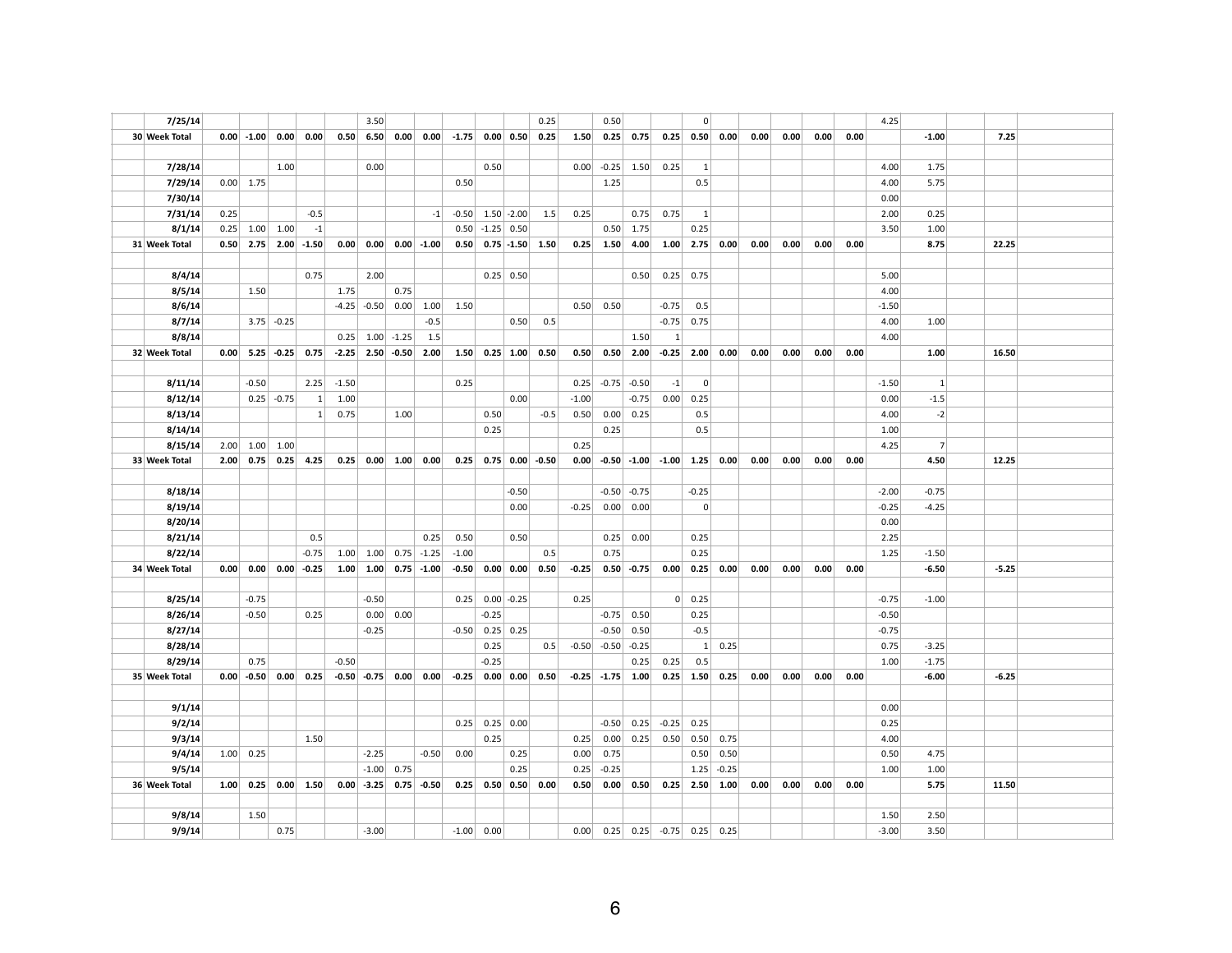| 9/11/14       |         | $-0.75$             |                          | 1.00           |              | 2.50            |                        |                          |         |                               | 0.75        |                        |         | 0.50    |               |                       | $-0.25$          | 0.25        |      |      |      |      | 4.00    | 1.00    |       |  |
|---------------|---------|---------------------|--------------------------|----------------|--------------|-----------------|------------------------|--------------------------|---------|-------------------------------|-------------|------------------------|---------|---------|---------------|-----------------------|------------------|-------------|------|------|------|------|---------|---------|-------|--|
| 9/12/14       |         |                     | 1.50                     |                |              | $-0.50$ 1.00    |                        |                          | 0.50    |                               |             |                        |         |         | 0.00          |                       | 0.50             |             |      |      |      |      | 3.00    | 1.00    |       |  |
| 37 Week Total |         | $0.00 \,   \, 0.75$ |                          | $2.25 \, 1.00$ |              |                 |                        | $-0.50$ 0.50 0.75 0.00   |         |                               |             | $-1.00$ 0.00 0.75 0.25 | 0.25    | 0.75    |               | $0.75 - 0.75$         |                  | $0.75$ 1.00 | 0.00 | 0.00 | 0.00 | 0.00 |         | 2.25    | 9.75  |  |
|               |         |                     |                          |                |              |                 |                        |                          |         |                               |             |                        |         |         |               |                       |                  |             |      |      |      |      |         |         |       |  |
| 9/15/14       |         |                     | $-2.00$                  | 0.00           |              |                 |                        |                          | $-0.25$ |                               | $-0.75$     |                        |         | 1.25    | $-0.25$       | 0.25                  | 0.75             | $-0.25$     |      |      |      |      | $-1.25$ |         |       |  |
| 9/16/14       |         |                     |                          | 3.25           |              |                 |                        | 0.00                     |         |                               |             |                        |         |         |               |                       | $0.50$ 1.00      | 0.50        |      |      |      |      | 5.25    | $-1.25$ |       |  |
| 9/17/14       |         |                     |                          |                |              |                 |                        |                          |         |                               |             |                        |         |         |               |                       |                  |             |      |      |      |      | 0.00    |         |       |  |
| 9/18/14       |         |                     | $-0.25$                  |                |              | $-1.00$         |                        | 1.00                     | $-1.00$ |                               |             | $0.25$ 1.25            |         |         | $0.25$ -0.25  |                       | 0.00             | 0.50        |      |      |      |      | 0.75    | 1.75    |       |  |
| 9/19/14       | 0.75    |                     | $-0.50$                  |                |              | $-0.25$         |                        |                          |         |                               | 0.50        |                        | $-0.25$ |         | $-1.00$       | $-0.25$               | 0.75             |             |      |      |      |      | $-0.25$ | 1.25    |       |  |
| 38 Week Total |         |                     | $0.75$ 0.00 -2.75 3.25   |                |              |                 |                        | $0.00$ -1.25 $0.00$ 1.00 |         |                               |             | $-1.25$ 0.00 0.00 1.25 | $-0.25$ |         | $1.50 - 1.50$ |                       | $0.50$ 2.50      | 0.75        | 0.00 | 0.00 | 0.00 | 0.00 |         | 1.75    | 6.25  |  |
| 9/22/14       |         | $-2.00$             |                          | $-1.75$        |              | 0.00            |                        | $0.00$ 1.00              |         | $0.75$ 0.50                   |             | 0.50                   | 0.25    |         |               |                       | 0.75             | 0.75        |      |      |      |      | 0.75    | $-2.00$ |       |  |
| 9/23/14       |         |                     |                          | $-0.25$        |              | 1.25            |                        |                          |         |                               | $0.25$ 0.25 |                        |         |         | 0.50          |                       | $0.25$ 0.25      |             |      |      |      |      | 2.50    |         |       |  |
| 9/24/14       | 1.25    |                     | $0.00$ -0.25             |                | $-0.25$      |                 |                        |                          | $-0.25$ |                               |             | $-0.75$                |         |         | 0.00          |                       | 0.00             |             |      |      |      |      | $-0.25$ | 3.25    |       |  |
| 9/25/14       |         |                     |                          |                |              |                 |                        |                          | 0.00    |                               |             | $0.25$ -0.50           | 1.25    |         | $0.50$ -0.25  | $-0.50$               | 1.00             | 1.50        |      |      |      |      | 3.25    | $-5.00$ |       |  |
| 9/26/14       |         |                     |                          | 0.00           | $-1.25$      | 0.50            |                        |                          |         | 1.00                          |             |                        |         |         | 0.00          |                       | 0.75             | 0.25        |      |      |      |      | 1.25    |         |       |  |
| 39 Week Total |         |                     | $1.25$ -2.00 -0.25 -2.00 |                |              |                 | $-1.50$ 1.75 0.00 1.00 |                          |         |                               |             | $0.50$ 1.75 0.50 -0.75 | 1.50    | 0.50    |               | $0.25$ -0.25 2.75     |                  | 2.50        | 0.00 | 0.00 | 0.00 | 0.00 |         | $-3.75$ | 3.75  |  |
| 9/29/14       |         | $-3.75$             | 1.00                     |                | 0.75         |                 | 0.75                   |                          | 0.00    |                               | 0.25        |                        |         | $-0.25$ | 0.00          |                       | 0.00             | 0.75        |      |      |      |      | $-0.50$ | $-0.25$ |       |  |
| 9/30/14       |         |                     | $-0.50$ $-1.00$          |                | 3.00         |                 | $1.00 \mid 1.50$       |                          |         |                               |             |                        |         |         | $-0.25$       |                       | $-0.50$          | $-0.50$     |      |      |      |      | 2.75    | 1.75    |       |  |
| 10/1/14       | 2.00    |                     |                          |                | 0.00         |                 | 1.00                   |                          | 0.25    |                               |             | $-1.50$ 1.00           |         | 0.50    | 0.50          |                       | 0.50             |             |      |      |      |      | 4.25    | 3.00    |       |  |
| 10/2/14       | 3.25    |                     |                          |                |              | $-1.00$         |                        | 0.50                     |         |                               |             |                        |         |         | 0.25          |                       | 0.75             | 0.25        |      |      |      |      | 4.00    | 2.75    |       |  |
| 10/3/14       | $-1.00$ |                     |                          | 2.50           |              | $-0.25$         |                        | 1.00                     | 0.50    | $0.50$ 1.00                   |             |                        |         | 0.50    | $-0.25$       |                       |                  |             |      |      |      |      | 4.50    | $-1.00$ |       |  |
| 40 Week Total |         | $4.25 - 4.25$       | 0.00                     | 2.50           |              |                 |                        | $3.75$ -0.25 3.25 1.50   |         | $0.75$ 0.50 -0.25 1.00        |             |                        | 0.00    | 0.75    | 0.25          | 0.00                  | 0.75             | 0.50        | 0.00 | 0.00 | 0.00 | 0.00 |         | 6.25    | 21.25 |  |
|               |         |                     |                          |                |              |                 |                        |                          |         |                               |             |                        |         |         |               |                       |                  |             |      |      |      |      |         |         |       |  |
| 10/6/14       |         |                     |                          | 1.25           |              |                 |                        | 0.75                     |         |                               |             | $-0.50$ $-0.50$        |         |         | 0.50          |                       | 1.50             | 1.00        |      |      |      |      | 4.00    |         |       |  |
| 10/7/14       |         |                     | $0.75$ -1.00             |                | 0.75         |                 | 1.50                   |                          |         |                               |             |                        |         | 0.00    |               |                       | 1.50             | 0.50        |      |      |      |      | 4.00    | 0.50    |       |  |
| 10/8/14       |         |                     | $-1.00$ 1.50             | 0.50           | $-0.75$ 2.75 |                 |                        | $-1.75$                  |         | $0.50$ 1.50 - 0.25            |             |                        | $-0.25$ |         |               |                       | 1.50             | 0.50        |      |      |      |      | 4.75    | $-0.50$ |       |  |
| 10/9/14       |         |                     |                          |                |              | 1.00            |                        |                          |         | 0.75                          |             |                        | 0.75    |         |               |                       | $0.50$ 1.00      |             |      |      |      |      | 4.00    |         |       |  |
| 10/10/14      |         |                     |                          |                |              |                 |                        | 2.00                     | 2.00    |                               |             |                        |         |         |               |                       |                  |             |      |      |      |      | 4.00    |         |       |  |
| 41 Week Total |         | $0.00$ -0.25        |                          | $0.50 \, 1.75$ |              |                 |                        | $0.00$ 3.75 1.50 1.00    |         | $2.50$ $2.25$ $-0.75$ $-0.50$ |             |                        | 0.50    | 0.00    | 0.50          |                       | $0.50$ 5.50 2.00 |             | 0.00 | 0.00 | 0.00 | 0.00 |         | 0.00    | 20.75 |  |
| 10/13/14      |         |                     |                          |                |              |                 |                        |                          |         |                               |             |                        |         |         |               |                       |                  |             |      |      |      |      | 0.00    |         |       |  |
| 10/14/14      |         |                     |                          | $1.00$ -2.00   |              |                 |                        |                          | $-0.25$ |                               | $-1.50$     | 0.50                   | 0.00    |         | 0.50          |                       | 0.50             | $-0.75$     |      |      |      |      | $-2.00$ | 1.75    |       |  |
| 10/15/14      |         |                     |                          |                |              |                 |                        | 0.50                     | 2.00    |                               |             | $-1.25$                | 1.00    |         |               |                       | $1.00$ 1.50      | $-0.25$     |      |      |      |      | 4.50    | 4.00    |       |  |
| 10/16/14      |         |                     |                          |                |              |                 |                        |                          |         |                               |             |                        |         |         |               |                       |                  | 4.00        |      |      |      |      | 4.00    |         |       |  |
| 10/17/14      |         | 4.00                |                          |                |              |                 |                        |                          |         |                               |             |                        |         |         |               |                       |                  |             |      |      |      |      | 4.00    | $-1.00$ |       |  |
| 42 Week Total |         |                     | $0.00$ 4.00 1.00 -2.00   |                |              |                 |                        | $0.00$ 0.00 0.00 0.50    |         | $1.75$ 0.00 -1.50 -0.75       |             |                        | 1.00    | 0.00    |               | $0.50$ 1.00 2.00 3.00 |                  |             | 0.00 | 0.00 | 0.00 | 0.00 |         | 4.75    | 15.25 |  |
|               |         |                     |                          |                |              |                 |                        |                          |         |                               |             |                        |         |         |               |                       |                  |             |      |      |      |      |         |         |       |  |
| 10/20/14      |         |                     |                          |                |              |                 |                        |                          | $-2.50$ |                               | $0.75$ 1.00 |                        | 1.00    |         | 0.50          | 1.50                  | 1.00             | 1.50        |      |      |      |      | 4.75    |         |       |  |
| 10/21/14      |         |                     |                          |                |              | $1.00$ -1.75    |                        |                          |         | $0.25$ -0.25 -1.00            |             |                        | 0.25    | 0.00    |               |                       | 0.00             | $-1.50$     |      |      |      |      | $-3.00$ |         |       |  |
| 10/22/14      |         | 0.75                |                          |                |              | 0.25            |                        |                          | $-1.00$ |                               |             |                        | 0.25    |         | $0.25$ 0.50   | 0.50                  |                  | 0.50        |      |      |      |      | 2.00    | $-0.50$ |       |  |
| 10/23/14      |         | $0.25$ -1.50        | 0.75                     |                |              | $-0.50$ $-2.25$ |                        |                          |         | $-0.75$ 0.25                  |             | 0.50                   |         |         |               |                       | 0.00             | 0.00        |      |      |      |      | $-3.25$ | 2.00    |       |  |
| 10/24/14      |         |                     |                          |                |              | 4.00            |                        |                          |         |                               |             |                        |         |         |               |                       |                  |             |      |      |      |      | 4.00    | $-1.00$ |       |  |
| 43 Week Total |         | $0.25$ -0.75        | 0.75                     | 0.00           | 0.50         |                 | $0.25$ 0.00            | 0.00                     |         | $-4.00$ 0.75 0.00 0.50        |             |                        | 1.50    |         | $0.25$ 1.00   | 2.00                  | 1.00             | 0.50        | 0.00 | 0.00 | 0.00 | 0.00 |         | 0.50    | 5.00  |  |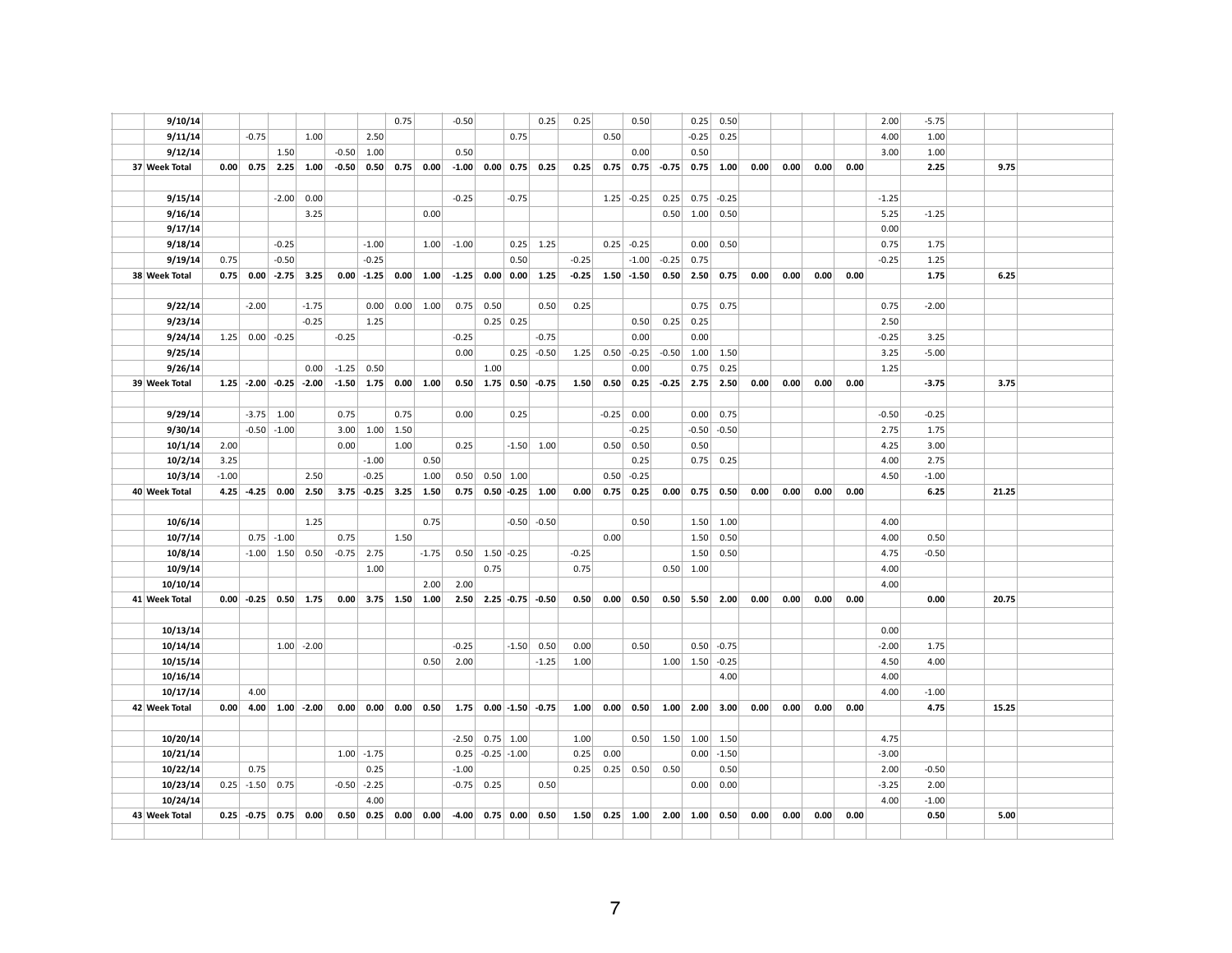| 10/27/14             |         | $-2.00$                     |         |               | 1.75    |                 |                    |                          | 0.50    |                              |              |                                                   |      |                 | 1.25         |               | 0.25          | 0.00            |      |      |      |      | 1.75            | $-3.00$         |                      |  |
|----------------------|---------|-----------------------------|---------|---------------|---------|-----------------|--------------------|--------------------------|---------|------------------------------|--------------|---------------------------------------------------|------|-----------------|--------------|---------------|---------------|-----------------|------|------|------|------|-----------------|-----------------|----------------------|--|
| 10/28/14             |         |                             |         |               |         | 0.75            |                    | 0.25                     |         | 0.50                         |              |                                                   |      |                 | 0.75         | $-0.75$       | 0.25          | 1.50            |      |      |      |      | 3.25            |                 |                      |  |
| 10/29/14             |         | 3.25                        | 0.75    |               |         |                 |                    |                          |         |                              |              |                                                   | 0.25 | 0.50            | 0.25         |               | 0.25          | $-0.75$         |      |      |      |      | 4.50            | 3.00            |                      |  |
| 10/30/14             |         |                             | $-1.25$ |               |         |                 | $0.50$ -2.00       |                          |         |                              |              |                                                   |      | 0.25            | $-0.25$      |               | 0.25          | 1.00            |      |      |      |      | $-1.50$         |                 |                      |  |
| 10/31/14             |         |                             |         |               |         |                 |                    |                          |         | 0.50                         |              |                                                   |      | 0.25            | 0.75         |               | 0.75          | $-1.00$         |      |      |      |      | 1.25            |                 |                      |  |
| 44 Week Total        |         | $0.00 \,   \, 1.25 \,   \,$ | $-0.50$ | 0.00          |         |                 | $1.75$ 1.25 -2.00  | 0.25                     |         | $0.50$ 1.00 0.00             |              | 0.00                                              | 0.25 | 1.00            |              | $2.75 - 0.75$ | 1.75          | 0.75            | 0.00 | 0.00 | 0.00 | 0.00 |                 | 0.00            | 9.25                 |  |
|                      |         |                             |         |               |         |                 |                    |                          |         |                              |              |                                                   |      |                 |              |               |               |                 |      |      |      |      |                 |                 |                      |  |
| 11/3/14              |         |                             |         |               |         |                 |                    |                          |         |                              |              |                                                   | 0.25 | 0.00            | 0.25         |               | $-0.75$       |                 |      |      |      |      | $-0.25$         | $-0.75$         |                      |  |
| 11/4/14              | $-2.00$ |                             | 1.00    |               | $-1.75$ | 2.00            |                    | $-1.50$                  | $-0.50$ |                              | 0.25         |                                                   |      | 0.25            | 0.00         | 0.50          | 0.50          | 0.25            |      |      |      |      | $-1.00$         |                 | 6.75 ** compound .75 |  |
| 11/5/14              |         | 0.00                        |         |               | $-4.00$ | 1.00            |                    | 0.50                     |         | $-1.25$                      |              |                                                   |      |                 | $-0.25$      |               | 0.25          | 1.75            |      |      |      |      | $-2.00$         | 0.00            |                      |  |
| 11/6/14              |         |                             |         |               |         | $-2.00$ $-1.75$ |                    |                          |         |                              |              | $-0.25$                                           | 0.50 | 1.00            | 0.50         | 0.50          | 0.00          | 0.75            |      |      |      |      | $-0.75$         | $-4.00$         |                      |  |
| 11/7/14              | 1.00    |                             | 0.75    |               |         |                 |                    |                          |         | $-0.50$                      |              |                                                   |      |                 | $-0.50$      |               | 0.75          | $-0.50$         |      |      |      |      | 1.00            | $-1.00$         |                      |  |
| 45 Week Total        |         | $-1.00$ 0.00 1.75           |         | 0.00          |         |                 |                    | $-7.75$ 1.25 0.00 -1.00  |         | $-0.50$ $-1.75$ 0.25 $-0.25$ |              |                                                   | 0.75 | 1.25            | 0.00         | 1.00          | 0.75          | 2.25            | 0.00 | 0.00 | 0.00 | 0.00 |                 | 1.00            | $-2.00$              |  |
|                      |         |                             |         |               |         |                 |                    |                          |         |                              |              |                                                   |      |                 |              |               |               |                 |      |      |      |      |                 |                 |                      |  |
| 11/10/14             |         |                             |         |               |         | 1.50            |                    |                          |         | $-0.25$ $-0.75$              |              |                                                   |      | 0.50            |              |               | $0.25$ -1.50  |                 |      |      |      |      | $-0.25$         |                 |                      |  |
| 11/11/14             |         |                             |         |               |         |                 |                    |                          |         |                              |              |                                                   |      |                 |              |               |               |                 |      |      |      |      | 0.00            |                 |                      |  |
| 11/12/14             |         | 0.75                        |         |               |         | 0.25            |                    |                          | $-1.00$ | $-0.50$                      |              |                                                   |      |                 |              |               | $-0.75$       | 0.75            |      |      |      |      | $-0.50$         | 2.00            |                      |  |
| 11/13/14             | 0.75    | 1.75                        |         |               |         |                 |                    |                          | 0.00    |                              |              | $0.25$ 0.50 0.25                                  |      |                 | $0.00$ -0.75 |               | 0.00          | $-0.50$         |      |      |      |      | 2.25            | 4.75            |                      |  |
| 11/14/14             |         | $-0.75$                     |         |               |         | 0.00            |                    | $-0.50$                  |         | $-0.75$                      |              |                                                   |      |                 | $-0.25$      |               | 1.50          | 0.25            |      |      |      |      | $-0.50$         | $-0.75$         |                      |  |
| 46 Week Total        |         | $0.75$ 1.75                 | 0.00    | 0.00          |         |                 |                    | $0.00$ 1.75 $0.00$ -0.50 |         | $-1.25$ $-1.75$ 0.50         |              | 0.25                                              | 0.00 |                 | $0.50$ -1.00 |               | $0.25 - 0.75$ | 0.50            | 0.00 | 0.00 | 0.00 | 0.00 |                 | 6.00            | 7.00                 |  |
|                      |         |                             |         |               |         |                 |                    |                          |         |                              |              |                                                   |      |                 |              |               |               |                 |      |      |      |      |                 |                 |                      |  |
| 11/17/14             |         |                             |         |               |         | $0.75$ -2.00    |                    | $-1.00$                  | $-0.75$ |                              |              |                                                   | 0.25 | 1.25            | $-0.75$      |               |               | 0.00            |      |      |      |      | $-2.25$         | 0.25            |                      |  |
| 11/18/14             |         | $-1.50$                     |         |               |         |                 |                    |                          |         |                              |              |                                                   |      | 0.25            | $-0.25$      |               | 0.75          |                 |      |      |      |      | $-0.75$         | $-4.75$         |                      |  |
| 11/19/14             |         |                             |         |               |         |                 |                    | $-1.25$                  |         |                              | $-0.50$ 0.50 |                                                   |      | 0.75            | $-0.50$      |               | $-0.50$       | $-0.25$         |      |      |      |      | $-1.75$         | 1.25            |                      |  |
| 11/20/14             |         |                             |         |               |         |                 |                    | $-0.50$ $-0.25$          | $-0.50$ |                              |              |                                                   |      | 0.00            | 0.75         |               | 1.00          | $-0.50$         |      |      |      |      | 0.00            |                 |                      |  |
| 11/21/14             |         |                             |         |               |         | $-0.50$         |                    |                          | $-0.50$ |                              | $0.50$ 0.25  |                                                   |      | $-0.25$         |              |               | $-0.75$       | $-0.50$         |      |      |      |      | $-1.75$         |                 |                      |  |
| 47 Week Total        |         | $0.00$ -1.50                | 0.00    | 0.00          |         |                 |                    | $0.75$ -2.50 -0.50 -2.50 | $-1.75$ |                              |              | $0.00 \mid 0.75 \mid 0.00 \mid$                   | 0.25 |                 | $2.00$ -0.75 | 0.00          |               | $0.50 - 1.25$   | 0.00 | 0.00 | 0.00 | 0.00 |                 | $-3.25$         | $-9.75$              |  |
|                      |         |                             |         |               |         |                 |                    |                          |         |                              |              |                                                   |      |                 |              |               |               |                 |      |      |      |      |                 |                 |                      |  |
| 11/24/14             |         | $-1.00$                     |         |               |         | $-0.25$         |                    |                          |         |                              | 0.00         |                                                   |      | 0.25            | 0.25         | 0.25          | 0.50          | 0.25            |      |      |      |      | 0.25            | $-2.50$         |                      |  |
| 11/25/14             |         |                             |         |               |         | $-0.25$         |                    | 0.00                     |         |                              | 0.25         |                                                   |      | 0.00            | 0.25         |               | $-0.25$       | $-0.50$         |      |      |      |      | $-0.50$         | $-1.50$         |                      |  |
| 11/26/14             |         |                             |         |               |         |                 |                    |                          |         |                              | $0.00$ -0.25 |                                                   |      | $-2.25$         |              |               | 0.50          | $-0.25$         |      |      |      |      | $-2.25$         |                 |                      |  |
| 11/27/14             |         |                             |         |               |         |                 |                    |                          |         |                              |              |                                                   |      |                 |              |               |               |                 |      |      |      |      | 0.00            |                 |                      |  |
| 11/28/14             |         |                             |         |               |         |                 |                    |                          |         |                              |              |                                                   |      |                 |              |               |               |                 |      |      |      |      | 0.00            |                 |                      |  |
| 48 Week Total        |         | $0.00$ -1.00                | 0.00    | 0.00          |         |                 | $0.00$ -0.50 0.00  | 0.00                     | 0.00    |                              |              | $0.00 \begin{array}{ c c } 0.00 \end{array}$ 0.00 | 0.00 | $-2.00$         | 0.50         | 0.25          |               | $0.75 - 0.50$   | 0.00 | 0.00 | 0.00 | 0.00 |                 | $-4.00$         | $-6.50$              |  |
|                      |         |                             |         |               |         |                 |                    |                          |         |                              |              |                                                   |      |                 |              |               |               |                 |      |      |      |      |                 |                 |                      |  |
| 12/1/14              |         | $-3.00$                     |         | $-1.50$       |         |                 |                    | 1.50                     |         | $-0.25$ 2.25                 |              |                                                   |      | 0.50            | 0.50         |               | 1.50          | $-0.75$         |      |      |      |      | 0.75            | $-2.75$         |                      |  |
| 12/2/14              |         | $-0.75$                     |         |               |         |                 |                    |                          |         |                              | 1.00   0.00  |                                                   |      | $-0.50$         | 0.00         |               | 1.00          |                 |      |      |      |      | 0.75            | $-0.50$         |                      |  |
| 12/3/14              |         |                             |         |               |         | 0.75            |                    |                          |         |                              |              |                                                   |      | 1.00            | 0.25         |               | 0.50          | 0.00            |      |      |      |      | 2.50            | $-0.50$         |                      |  |
| 12/4/14              |         |                             | 2.00    |               | $-1.50$ |                 |                    | $-1.00$                  | $-0.25$ |                              | $0.25$ 0.00  |                                                   | 0.75 | 0.75            |              |               | 0.50          | 0.75            |      |      |      |      | 2.25            | 4.25            |                      |  |
| 12/5/14              |         | $-0.50$                     |         |               |         |                 | 1.00   0.75        |                          |         | $-0.50$ $-1.25$              |              |                                                   | 0.00 | 0.50            | 2.00         |               | 0.00          | $-0.25$         |      |      |      |      | 1.75            | $-0.25$         |                      |  |
| 49 Week Total        |         | $0.00$ -4.25                |         | $2.00 - 1.50$ |         |                 |                    | $-1.50$ 1.75 0.75 0.50   |         | $-1.00$ 2.25 0.00 0.00       |              |                                                   | 0.75 | 2.25            | 2.75         | 0.00          | 3.50          | $-0.25$         | 0.00 | 0.00 | 0.00 | 0.00 |                 | 0.25            | 8.25                 |  |
|                      |         |                             |         |               |         |                 |                    |                          |         |                              |              |                                                   |      |                 |              |               |               |                 |      |      |      |      |                 |                 |                      |  |
|                      |         |                             |         |               |         |                 |                    |                          |         |                              |              |                                                   |      |                 |              |               |               |                 |      |      |      |      |                 |                 |                      |  |
|                      |         |                             |         |               |         |                 |                    |                          |         |                              |              |                                                   |      |                 |              |               |               |                 |      |      |      |      |                 |                 |                      |  |
| 12/8/14              |         |                             |         |               |         |                 |                    |                          |         |                              | $-0.50$ 0.00 |                                                   |      | 0.00            | 0.00         |               | 0.25          | 0.50            |      |      |      |      | 0.25            | $-0.50$         |                      |  |
| 12/9/14              | 0.75    |                             |         | 2.00          |         |                 |                    | 2.00                     |         | $0.50$ -1.25 1.00 -0.25      |              |                                                   | 0.50 |                 |              |               |               | $-0.25$         |      |      |      |      | 5.00            | 0.25            |                      |  |
| 12/10/14<br>12/11/14 | $-1.00$ | $-4.00$                     | 2.00    | $-1.25$       | 1.00    |                 | $0.25$ -1.00 -1.25 | 0.00<br>0.50             | 1.00    | $1.50 \mid 0.50$             |              | 1.00                                              | 0.50 | $-1.50$<br>0.50 |              |               | 2.00<br>0.75  | $-1.50$<br>0.00 |      |      |      |      | 0.25<br>$-0.25$ | 0.25<br>$-6.00$ |                      |  |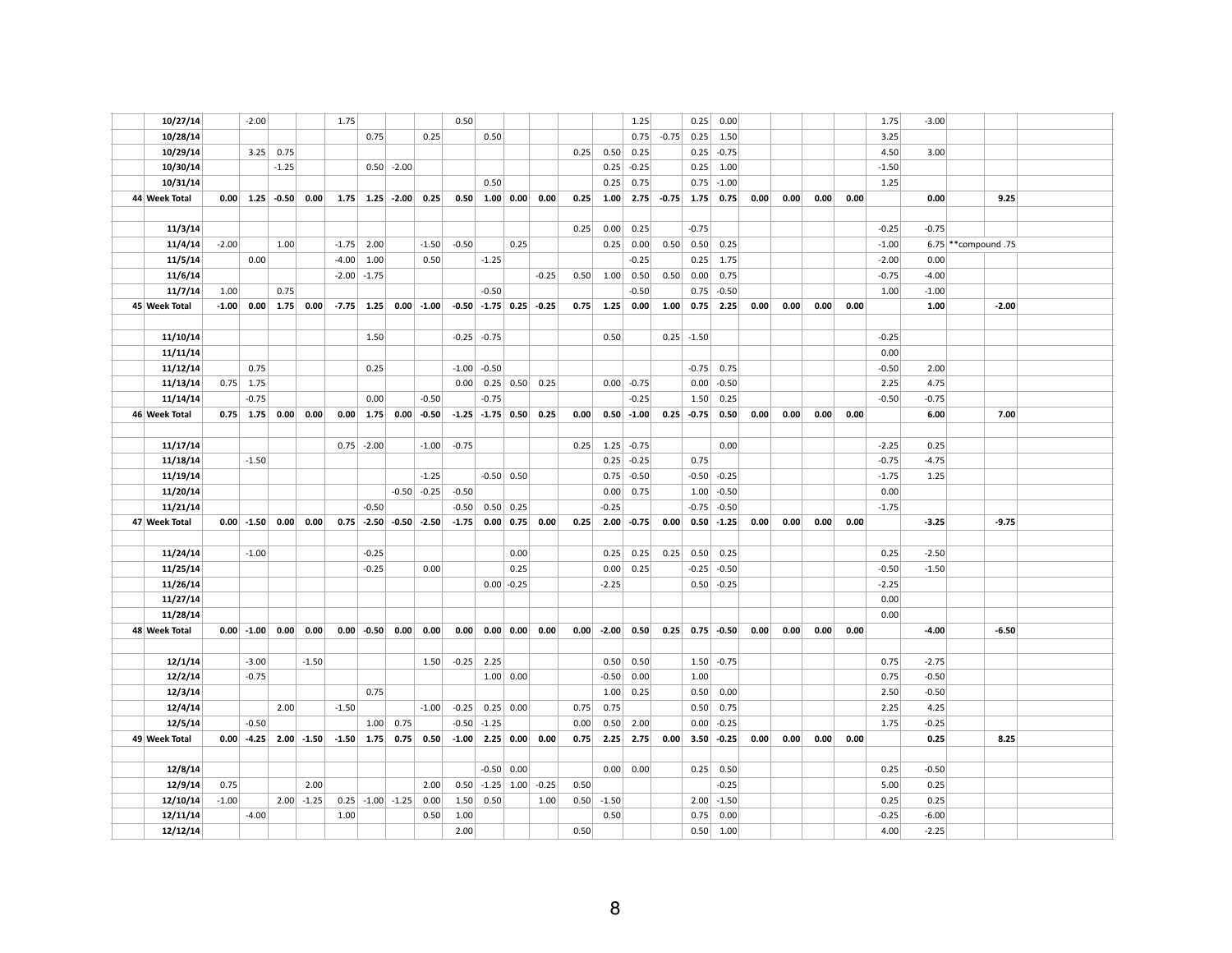| 50 Week Total       |      |                | $-0.25$ $-4.00$ 2.00 0.75 |      |         |     |              | $1.25$ -1.00 -1.25 2.50      |      | $5.00$ -1.25 1.00 0.75       |                 |     |                                         | $1.50$ -1.00 0.00 |                       |          | $0.00$ 3.50 -0.25                       |              | 0.00 | 0.00                    | 0.00 | 0.00 |         | $-8.25$    | 1.00   |        |
|---------------------|------|----------------|---------------------------|------|---------|-----|--------------|------------------------------|------|------------------------------|-----------------|-----|-----------------------------------------|-------------------|-----------------------|----------|-----------------------------------------|--------------|------|-------------------------|------|------|---------|------------|--------|--------|
|                     |      |                |                           |      |         |     |              |                              |      |                              |                 |     |                                         |                   |                       |          |                                         |              |      |                         |      |      |         |            |        |        |
| 12/15/14            |      |                |                           | 0.75 |         |     |              | 0.50                         |      | 2.00                         |                 |     |                                         |                   |                       |          |                                         | $0.25$ 0.50  |      |                         |      |      | 4.00    |            |        |        |
| 12/16/14            |      |                |                           | 4.00 |         |     |              | $-4.50$ $-0.50$ $-1.00$ 2.00 | 1.00 |                              | 0.50            |     | 3.00                                    |                   | 2.00                  |          |                                         | $-0.75$ 2.00 |      |                         |      |      | 7.75    | $-2.00$    |        |        |
| 12/17/14            |      |                |                           |      |         |     |              |                              |      |                              |                 |     |                                         |                   |                       |          |                                         |              |      |                         |      |      | 0.00    |            |        |        |
| 12/18/14            |      |                |                           | 1.75 |         |     |              |                              |      | 0.50                         |                 |     | 1.00                                    |                   |                       |          |                                         | $-0.75$ 1.50 |      |                         |      |      | 4.00    | $-1.25$    |        |        |
| 12/19/14            | 0.00 |                |                           |      | $-1.25$ |     |              |                              |      |                              | $-1.25$ $-1.00$ |     |                                         | 0.00              |                       |          |                                         | $-0.75$ 1.50 |      |                         |      |      | $-2.75$ | 5.00       |        |        |
| 51 Week Total       |      | $0.00 \, 0.00$ | 0.00                      | 6.50 |         |     |              | $-5.75$ $-0.50$ $-1.00$ 2.50 |      | $1.00$ $1.25$ $-0.50$ $0.00$ |                 |     | 4.00                                    |                   | $0.00$ 2.00           |          | $0.00$ -2.00 5.50                       |              | 0.00 | 0.00                    | 0.00 | 0.00 |         | 1.75       | 14.75  |        |
|                     |      |                |                           |      |         |     |              |                              |      |                              |                 |     |                                         |                   |                       |          |                                         |              |      |                         |      |      |         |            |        |        |
| 12/22/14            |      |                |                           |      |         |     |              |                              |      |                              | 2.25            |     |                                         | 1.00              |                       |          |                                         | $0.75$ 0.00  |      |                         |      |      | 4.00    |            |        |        |
| 12/23/14            |      |                |                           | 0.25 |         |     | $0.00$ -0.50 |                              |      | 0.50                         |                 |     |                                         |                   | $-0.75$ 0.25          |          |                                         | $-0.25$ 1.75 |      |                         |      |      | 1.25    |            |        |        |
| 12/24/14            |      |                |                           |      |         |     |              |                              |      |                              |                 |     |                                         |                   |                       |          |                                         |              |      |                         |      |      | 0.00    |            |        |        |
| 12/25/14            |      |                |                           |      |         |     |              |                              |      |                              |                 |     |                                         |                   |                       |          |                                         |              |      |                         |      |      | 0.00    |            |        |        |
| 12/26/14            |      |                |                           |      |         |     |              |                              |      |                              |                 |     |                                         |                   |                       |          |                                         |              |      |                         |      |      | 0.00    |            |        |        |
| 52 Week Total       |      | 0.00   0.00    | 0.00                      | 0.25 |         |     |              | $0.00$ 0.00 -0.50 0.00       |      | $0.00$ 0.50 2.25 0.00        |                 |     | 0.00                                    |                   | $0.25$ 0.25           |          | $0.00$ 0.50 1.75                        |              | 0.00 | 0.00                    | 0.00 | 0.00 |         | 0.00       | 5.25   |        |
|                     |      |                |                           |      |         |     |              |                              |      |                              |                 |     |                                         |                   |                       |          |                                         |              |      |                         |      |      |         |            |        |        |
| 12/29/14            |      |                |                           |      |         |     |              |                              |      |                              |                 |     |                                         |                   |                       |          |                                         |              |      |                         |      |      | 0.00    |            |        |        |
| 12/30/14            |      |                |                           |      |         |     |              |                              |      |                              |                 |     |                                         |                   |                       |          |                                         |              |      |                         |      |      | 0.00    |            |        |        |
| 12/31/14            |      |                |                           |      |         |     |              |                              |      |                              |                 |     |                                         |                   |                       |          |                                         |              |      |                         |      |      | 0.00    |            |        |        |
| 1/1/15              |      |                |                           |      |         |     |              |                              |      |                              |                 |     |                                         |                   |                       |          |                                         |              |      |                         |      |      | 0.00    |            |        |        |
| 1/2/15              |      |                |                           |      |         |     |              |                              |      |                              |                 |     |                                         |                   |                       |          |                                         |              |      |                         |      |      | 0.00    |            |        |        |
| 53 Week Total       |      | 0.00   0.00    | 0.00                      | 0.00 |         |     |              | $0.00$ $0.00$ $0.00$ $0.00$  |      | $0.00$ $0.00$ $0.00$ $0.00$  |                 |     | 0.00                                    |                   | $0.00 \,   \, 0.00  $ |          | $0.00$ $0.00$ $0.00$                    |              | 0.00 | 0.00                    | 0.00 | 0.00 |         | 0.00       | 0.00   |        |
|                     |      |                |                           |      |         |     |              |                              |      |                              |                 |     |                                         |                   |                       |          |                                         |              |      |                         |      |      |         |            |        |        |
|                     |      |                |                           |      |         |     |              |                              |      |                              |                 |     |                                         |                   |                       |          |                                         |              |      |                         |      |      |         |            |        |        |
| <b>Annual Total</b> |      |                | 30.00 35.75 16.25 37.75   |      |         |     |              | $-7.25$ 37.50 7.75 18.50     |      |                              |                 |     | 8.50 25.25 10.75 8.75 17.50 30.75 22.50 |                   |                       |          | $9.00 \,   \, 96.00 \,   \, 20.00 \,  $ |              | 0.00 | 0.00                    | 0.00 | 0.00 |         | 85.00      | 510.25 |        |
|                     |      |                |                           |      |         |     |              |                              |      |                              |                 |     |                                         |                   |                       |          |                                         |              |      |                         |      |      |         |            | 510.25 |        |
|                     | 10.A | 10,5           | $10,B$ 5,A                |      | 5,B     | 5,3 | 5,C          | 3,B                          | 3,C  | 3,1                          | 3,D             | 1,C | 1,D                                     | $1,$ VOL $1,$ E   |                       | VOL,D EK |                                         | <b>VEF</b>   |      | New 1 New 2 New 3 New 4 |      |      |         | <b>S10</b> |        |        |
|                     |      |                |                           |      |         |     |              |                              |      |                              |                 |     |                                         |                   |                       |          |                                         |              |      |                         |      |      |         |            |        |        |
|                     |      |                |                           |      |         |     |              |                              |      |                              |                 |     |                                         |                   |                       |          |                                         |              |      |                         |      |      |         |            |        |        |
|                     |      |                |                           |      |         |     |              |                              |      |                              |                 |     |                                         |                   |                       |          |                                         |              |      |                         |      |      |         |            |        |        |
|                     |      |                |                           |      |         |     |              |                              |      |                              |                 |     |                                         |                   |                       |          |                                         |              |      |                         |      |      |         |            |        | 657.50 |
|                     |      |                |                           |      |         |     |              |                              |      |                              |                 |     |                                         |                   |                       |          |                                         |              |      |                         |      |      |         |            |        |        |
|                     |      |                |                           |      |         |     |              |                              |      |                              |                 |     |                                         |                   |                       |          |                                         |              |      |                         |      |      |         |            |        |        |
|                     |      |                |                           |      |         |     |              |                              |      |                              |                 |     |                                         |                   |                       |          |                                         |              |      |                         |      |      |         |            |        |        |
|                     |      |                |                           |      |         |     |              |                              |      |                              |                 |     |                                         |                   |                       |          |                                         |              |      |                         |      |      |         |            |        |        |
|                     |      |                |                           |      |         |     |              |                              |      |                              |                 |     |                                         |                   |                       |          |                                         |              |      |                         |      |      |         |            |        |        |
|                     |      |                |                           |      |         |     |              |                              |      |                              |                 |     |                                         |                   |                       |          |                                         |              |      |                         |      |      |         |            |        |        |
|                     |      |                |                           |      |         |     |              |                              |      |                              |                 |     |                                         |                   |                       |          |                                         |              |      |                         |      |      |         |            |        |        |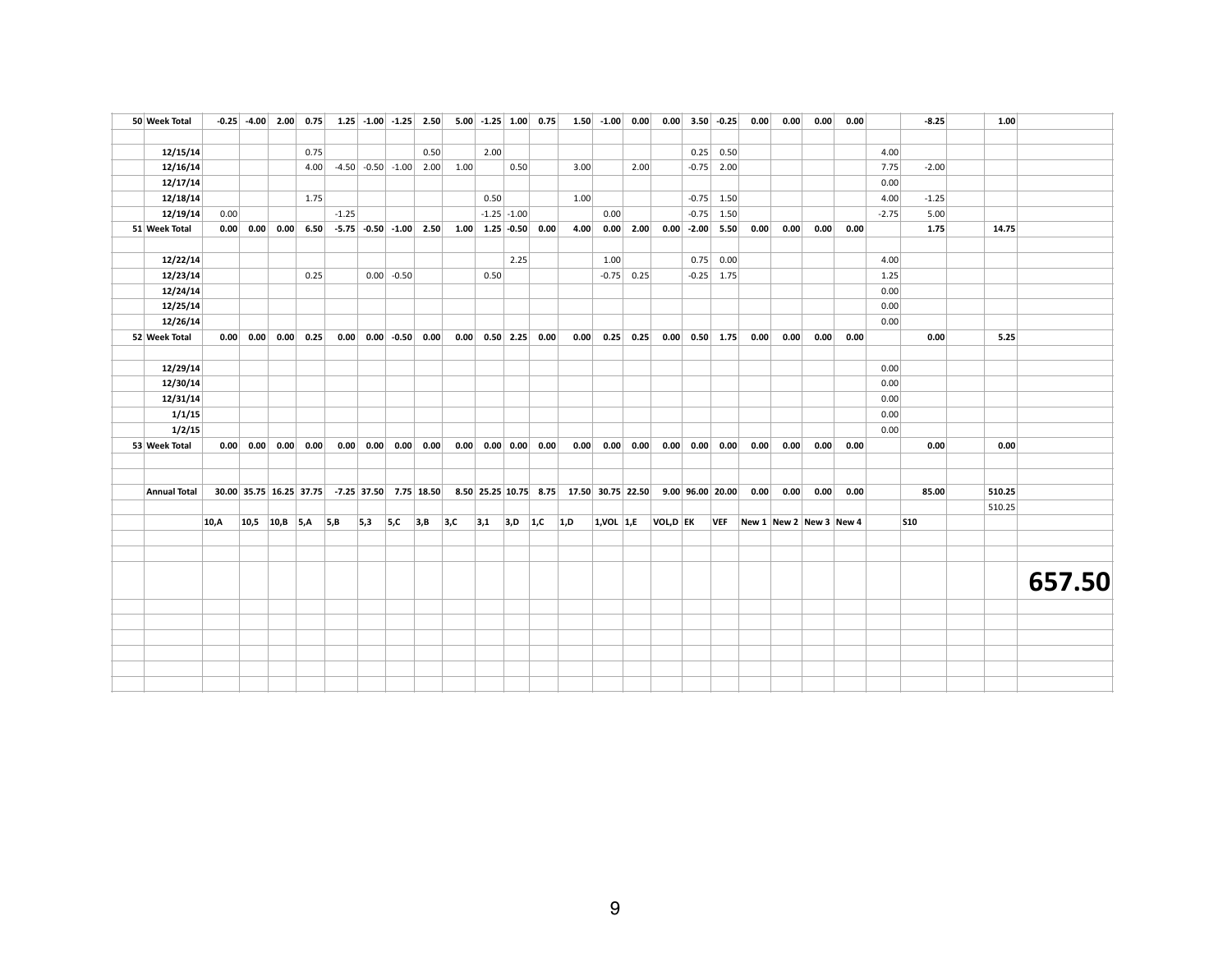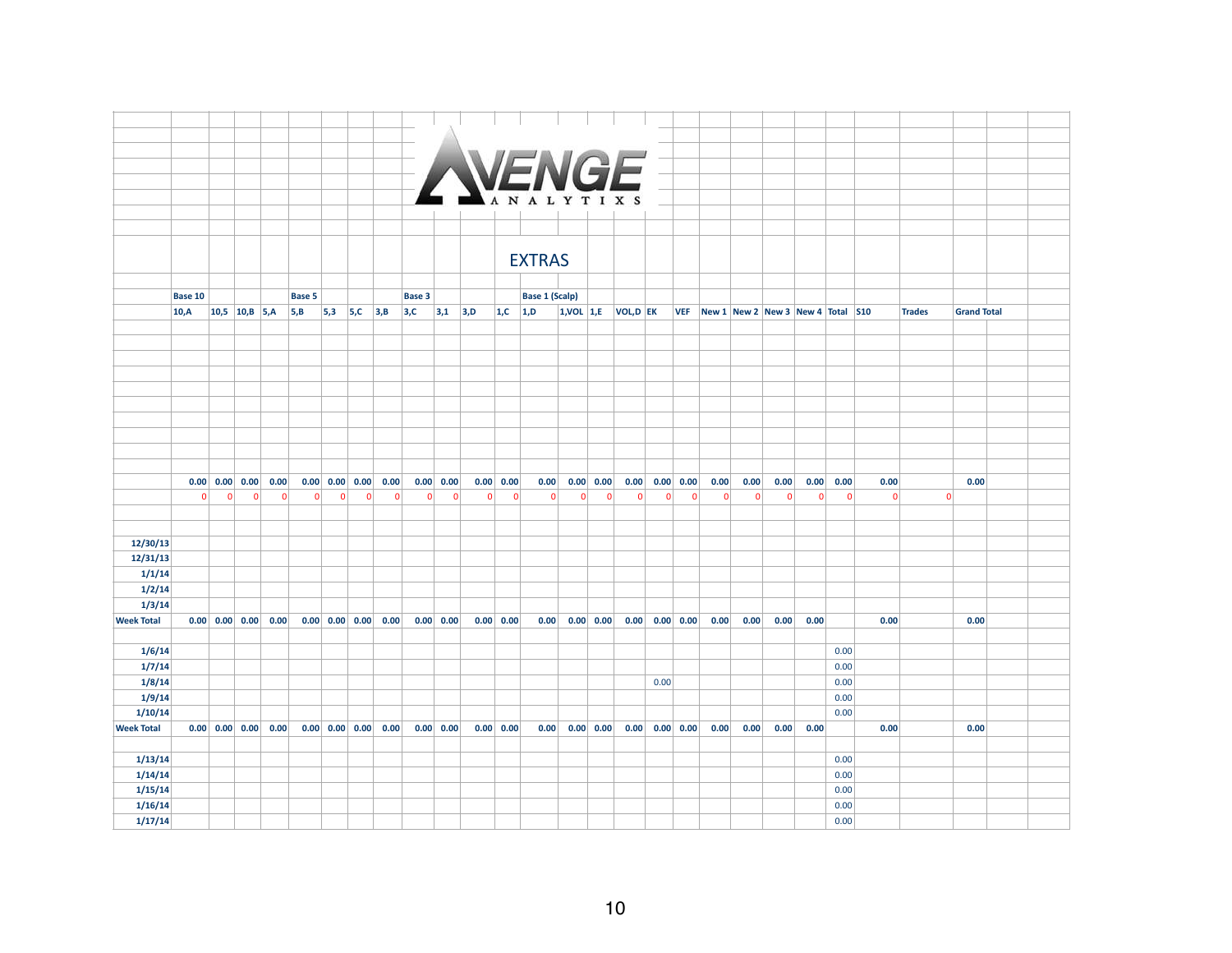| 1/20/14<br>0.00<br>1/21/14<br>0.00<br>1/22/14<br>0.00<br>1/23/14<br>0.00<br>1/24/14<br>0.00<br>$0.00$ $0.00$ $0.00$<br>0.00<br>0.00<br><b>Week Total</b><br>$0.00 \begin{array}{ c c c } 0.00 & 0.00 \end{array}$<br>0.00<br>$0.00 \begin{array}{ c c c } 0.00 & 0.00 \end{array}$<br>0.00<br>$0.00 \,   \, 0.00$<br>0.00 0.00<br>0.00<br>$0.00 \, 0.00$<br>0.00<br>0.00<br>0.00<br>0.00<br>1/27/14<br>5.75<br>0.50<br>0.50<br>$0.50$ 2.00<br>9.25<br>1/28/14<br>0.00<br>1/29/14<br>$1.00 \mid 1.00$<br>$-1.00$<br>0.75<br>3.25<br>1.00<br>0.50<br>1/30/14<br>0.00<br>1/31/14<br>0.00<br><b>Week Total</b><br>$0.00 \begin{array}{ c c c } 0.00 & 0.00 & 5.75 \end{array}$<br>$0.00$ 1.00 1.00<br>$0.50 \, 0.50$<br>$2.75$ 0.00<br>0.00<br>12.50<br>0.50<br>0.00   1.00<br>$0.00$ -1.00<br>0.00<br>0.50<br>0.00<br>0.00<br>0.00<br>0.00<br>2/3/14<br>$-1.00$<br>0.50<br>1.50<br>$-2.50$<br>1.00 |  |
|-------------------------------------------------------------------------------------------------------------------------------------------------------------------------------------------------------------------------------------------------------------------------------------------------------------------------------------------------------------------------------------------------------------------------------------------------------------------------------------------------------------------------------------------------------------------------------------------------------------------------------------------------------------------------------------------------------------------------------------------------------------------------------------------------------------------------------------------------------------------------------------------------|--|
|                                                                                                                                                                                                                                                                                                                                                                                                                                                                                                                                                                                                                                                                                                                                                                                                                                                                                                 |  |
|                                                                                                                                                                                                                                                                                                                                                                                                                                                                                                                                                                                                                                                                                                                                                                                                                                                                                                 |  |
|                                                                                                                                                                                                                                                                                                                                                                                                                                                                                                                                                                                                                                                                                                                                                                                                                                                                                                 |  |
|                                                                                                                                                                                                                                                                                                                                                                                                                                                                                                                                                                                                                                                                                                                                                                                                                                                                                                 |  |
|                                                                                                                                                                                                                                                                                                                                                                                                                                                                                                                                                                                                                                                                                                                                                                                                                                                                                                 |  |
|                                                                                                                                                                                                                                                                                                                                                                                                                                                                                                                                                                                                                                                                                                                                                                                                                                                                                                 |  |
|                                                                                                                                                                                                                                                                                                                                                                                                                                                                                                                                                                                                                                                                                                                                                                                                                                                                                                 |  |
|                                                                                                                                                                                                                                                                                                                                                                                                                                                                                                                                                                                                                                                                                                                                                                                                                                                                                                 |  |
|                                                                                                                                                                                                                                                                                                                                                                                                                                                                                                                                                                                                                                                                                                                                                                                                                                                                                                 |  |
|                                                                                                                                                                                                                                                                                                                                                                                                                                                                                                                                                                                                                                                                                                                                                                                                                                                                                                 |  |
|                                                                                                                                                                                                                                                                                                                                                                                                                                                                                                                                                                                                                                                                                                                                                                                                                                                                                                 |  |
|                                                                                                                                                                                                                                                                                                                                                                                                                                                                                                                                                                                                                                                                                                                                                                                                                                                                                                 |  |
|                                                                                                                                                                                                                                                                                                                                                                                                                                                                                                                                                                                                                                                                                                                                                                                                                                                                                                 |  |
|                                                                                                                                                                                                                                                                                                                                                                                                                                                                                                                                                                                                                                                                                                                                                                                                                                                                                                 |  |
|                                                                                                                                                                                                                                                                                                                                                                                                                                                                                                                                                                                                                                                                                                                                                                                                                                                                                                 |  |
|                                                                                                                                                                                                                                                                                                                                                                                                                                                                                                                                                                                                                                                                                                                                                                                                                                                                                                 |  |
| 2/4/14<br>0.00                                                                                                                                                                                                                                                                                                                                                                                                                                                                                                                                                                                                                                                                                                                                                                                                                                                                                  |  |
| 2/5/14<br>0.00                                                                                                                                                                                                                                                                                                                                                                                                                                                                                                                                                                                                                                                                                                                                                                                                                                                                                  |  |
| 2/6/14<br>0.00                                                                                                                                                                                                                                                                                                                                                                                                                                                                                                                                                                                                                                                                                                                                                                                                                                                                                  |  |
| 2/7/14<br>0.00                                                                                                                                                                                                                                                                                                                                                                                                                                                                                                                                                                                                                                                                                                                                                                                                                                                                                  |  |
| $0.00 \begin{array}{ c c } 0.00 & 0.00 \end{array}$<br>0.00   0.00<br>0.00<br>$-2.50$<br>$-1.50$<br><b>Week Total</b><br>$0.00 \begin{array}{ c c c } 0.00 & 0.00 & -1.00 \end{array}$<br>0.50<br>$0.00 \,   \, 0.00 \,   \,$<br>0.00<br>$0.00 \,   \, 0.00  $<br>$0.00$ 1.50 0.00<br>0.00<br>0.00<br>0.00                                                                                                                                                                                                                                                                                                                                                                                                                                                                                                                                                                                      |  |
|                                                                                                                                                                                                                                                                                                                                                                                                                                                                                                                                                                                                                                                                                                                                                                                                                                                                                                 |  |
| 2/10/14<br>0.00                                                                                                                                                                                                                                                                                                                                                                                                                                                                                                                                                                                                                                                                                                                                                                                                                                                                                 |  |
| 2/11/14<br>0.00                                                                                                                                                                                                                                                                                                                                                                                                                                                                                                                                                                                                                                                                                                                                                                                                                                                                                 |  |
| 2/12/14<br>0.00                                                                                                                                                                                                                                                                                                                                                                                                                                                                                                                                                                                                                                                                                                                                                                                                                                                                                 |  |
| 2/13/14<br>0.00                                                                                                                                                                                                                                                                                                                                                                                                                                                                                                                                                                                                                                                                                                                                                                                                                                                                                 |  |
| 2/14/14<br>0.00                                                                                                                                                                                                                                                                                                                                                                                                                                                                                                                                                                                                                                                                                                                                                                                                                                                                                 |  |
| <b>Week Total</b><br>$0.00 \begin{array}{ c c c } 0.00 & 0.00 & 0.00 \end{array}$<br>$0.00 \begin{array}{ c c } 0.00 \end{array}$ 0.00<br>0.00<br>$0.00 \,   \, 0.00$<br>0.00 0.00<br>0.00<br>$0.00 \, 0.00$<br>$0.00$ $0.00$ $0.00$<br>0.00<br>0.00<br>0.00<br>0.00<br>0.00<br>0.00                                                                                                                                                                                                                                                                                                                                                                                                                                                                                                                                                                                                            |  |
|                                                                                                                                                                                                                                                                                                                                                                                                                                                                                                                                                                                                                                                                                                                                                                                                                                                                                                 |  |
| 2/17/14<br>0.00                                                                                                                                                                                                                                                                                                                                                                                                                                                                                                                                                                                                                                                                                                                                                                                                                                                                                 |  |
| 2/18/14<br>0.00                                                                                                                                                                                                                                                                                                                                                                                                                                                                                                                                                                                                                                                                                                                                                                                                                                                                                 |  |
| 2/19/14<br>0.50<br>0.50<br>1.00<br>5.00                                                                                                                                                                                                                                                                                                                                                                                                                                                                                                                                                                                                                                                                                                                                                                                                                                                         |  |
| 2/20/14<br>0.50<br>0.50<br>1.00<br>1.00<br>3.00                                                                                                                                                                                                                                                                                                                                                                                                                                                                                                                                                                                                                                                                                                                                                                                                                                                 |  |
| 2/21/14<br>0.00                                                                                                                                                                                                                                                                                                                                                                                                                                                                                                                                                                                                                                                                                                                                                                                                                                                                                 |  |
| <b>Week Total</b><br>$0.00$ $0.00$ $0.00$ $0.50$<br>$0.00 \begin{array}{ c c } 0.00 & 0.00 \end{array}$<br>0.00<br>0.00 0.00<br>$0.00$ 1.50 0.00<br>0.00<br>9.00<br>$0.00 \,   \, 0.50$<br>0.50<br>$1.00 \, 0.00$<br>0.00<br>0.00<br>0.00<br>5.00                                                                                                                                                                                                                                                                                                                                                                                                                                                                                                                                                                                                                                               |  |
|                                                                                                                                                                                                                                                                                                                                                                                                                                                                                                                                                                                                                                                                                                                                                                                                                                                                                                 |  |
| 2/24/14<br>0.00                                                                                                                                                                                                                                                                                                                                                                                                                                                                                                                                                                                                                                                                                                                                                                                                                                                                                 |  |
| 2/25/14<br>1.00   0.50<br>0.00<br>1.00<br>0.50<br>0.25<br>3.25<br>3.50                                                                                                                                                                                                                                                                                                                                                                                                                                                                                                                                                                                                                                                                                                                                                                                                                          |  |
| 2/26/14<br>0.00                                                                                                                                                                                                                                                                                                                                                                                                                                                                                                                                                                                                                                                                                                                                                                                                                                                                                 |  |
| 2/27/14<br>$-0.75$ 0.50<br>$0.50$ 1.00<br>0.00<br>3.25<br>4.00<br>$-1.25$<br>0.25<br>$-0.75$                                                                                                                                                                                                                                                                                                                                                                                                                                                                                                                                                                                                                                                                                                                                                                                                    |  |
| 2/28/14<br>0.00                                                                                                                                                                                                                                                                                                                                                                                                                                                                                                                                                                                                                                                                                                                                                                                                                                                                                 |  |
| <b>Week Total</b><br>$0.00$ 1.00<br>9.50<br>$0.00 \begin{array}{ c c c } 0.25 & 1.00 \end{array}$<br>0.00<br>$0.50$ 1.00 0.00<br>0.25<br>$0.00 \,   \, 0.00 \,   \,$<br>0.00<br>$0.50 - 0.75$<br>$0.00$ 3.50 0.00<br>0.00<br>0.00<br>0.00<br>0.00<br>2.25                                                                                                                                                                                                                                                                                                                                                                                                                                                                                                                                                                                                                                       |  |
|                                                                                                                                                                                                                                                                                                                                                                                                                                                                                                                                                                                                                                                                                                                                                                                                                                                                                                 |  |
| 3/3/14<br>0.00                                                                                                                                                                                                                                                                                                                                                                                                                                                                                                                                                                                                                                                                                                                                                                                                                                                                                  |  |
| 3/4/14<br>0.00                                                                                                                                                                                                                                                                                                                                                                                                                                                                                                                                                                                                                                                                                                                                                                                                                                                                                  |  |
| 3/5/14<br>0.00                                                                                                                                                                                                                                                                                                                                                                                                                                                                                                                                                                                                                                                                                                                                                                                                                                                                                  |  |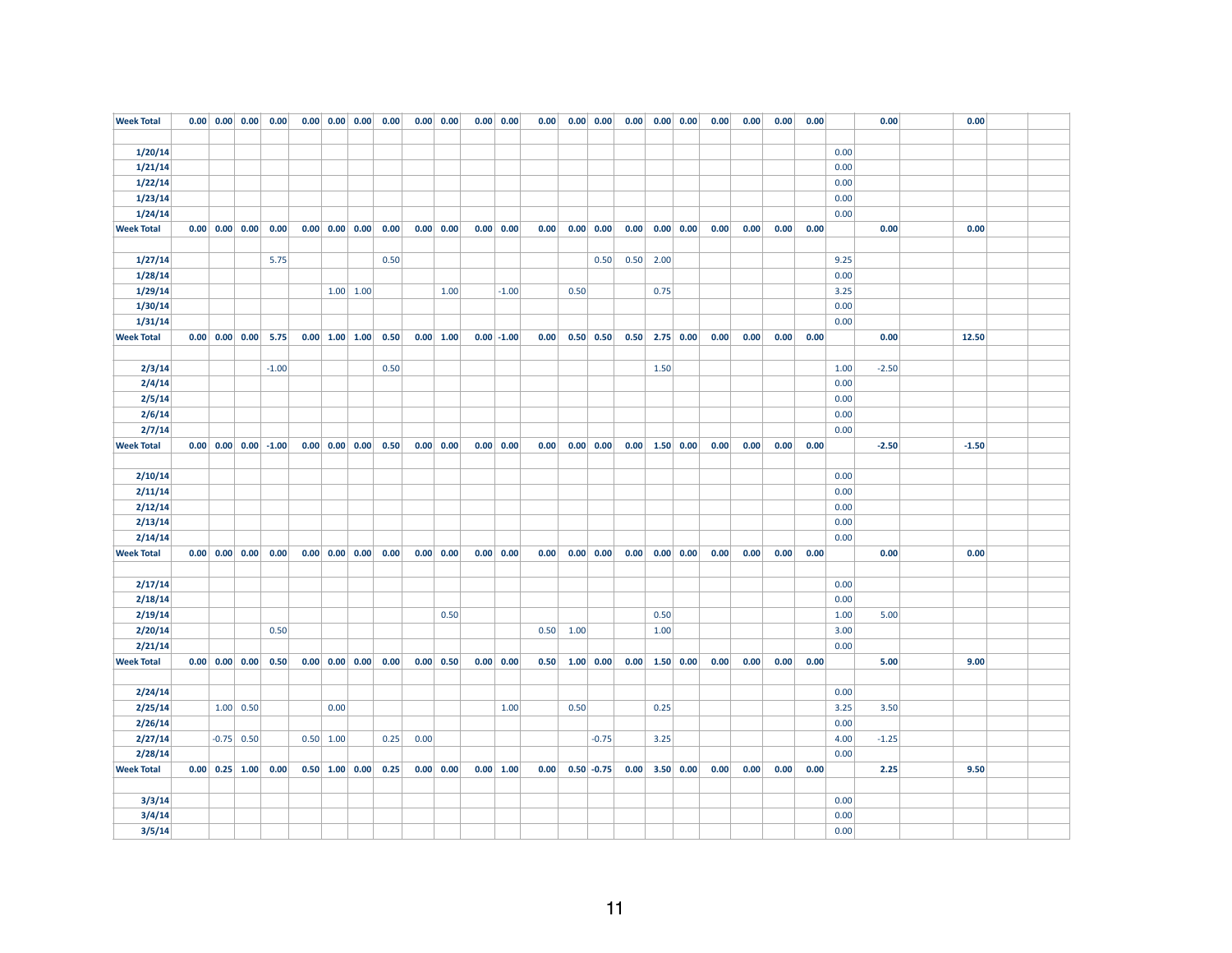| 3/6/14            |                 |                       |                                                       |                                                              |                                                       |                                                              |         |                     |         |                 |      |      |                       |      |              |                                                     |      |      |      |      | 0.00    |         |       |  |
|-------------------|-----------------|-----------------------|-------------------------------------------------------|--------------------------------------------------------------|-------------------------------------------------------|--------------------------------------------------------------|---------|---------------------|---------|-----------------|------|------|-----------------------|------|--------------|-----------------------------------------------------|------|------|------|------|---------|---------|-------|--|
| 3/7/14            |                 |                       |                                                       |                                                              |                                                       |                                                              |         |                     |         |                 |      |      |                       |      |              |                                                     |      |      |      |      | 0.00    |         |       |  |
| <b>Week Total</b> |                 |                       |                                                       | $0.00 \begin{array}{ c c c } 0.00 & 0.00 & 0.00 \end{array}$ |                                                       | $0.00 \begin{array}{ c c c } 0.00 & 0.00 & 0.00 \end{array}$ |         | $0.00 \,   \, 0.00$ |         | 0.00   0.00     | 0.00 |      | $0.00 \,   \, 0.00$   |      |              | $0.00 \begin{array}{ c c } 0.00 & 0.00 \end{array}$ | 0.00 | 0.00 | 0.00 | 0.00 |         | 0.00    | 0.00  |  |
|                   |                 |                       |                                                       |                                                              |                                                       |                                                              |         |                     |         |                 |      |      |                       |      |              |                                                     |      |      |      |      |         |         |       |  |
| 3/10/14           |                 | $3.00$ -1.50          |                                                       |                                                              |                                                       |                                                              | 0.50    |                     |         |                 |      |      |                       |      | 0.25         |                                                     |      |      |      |      | 2.25    | 3.00    |       |  |
| 3/11/14           |                 |                       |                                                       |                                                              |                                                       |                                                              |         |                     |         |                 |      |      |                       |      |              |                                                     |      |      |      |      | 0.00    |         |       |  |
| 3/12/14           |                 |                       |                                                       |                                                              |                                                       |                                                              |         |                     |         |                 |      |      |                       |      |              |                                                     |      |      |      |      | 0.00    |         |       |  |
| 3/13/14           |                 |                       |                                                       |                                                              |                                                       |                                                              |         |                     |         |                 |      |      |                       |      |              |                                                     |      |      |      |      | 0.00    |         |       |  |
| 3/14/14           |                 | $1.00 \mid 1.50 \mid$ |                                                       | 7.00                                                         |                                                       |                                                              |         | 0.50                |         |                 |      |      |                       |      | 0.50         |                                                     |      |      |      |      | 10.50   | 1.00    |       |  |
| <b>Week Total</b> |                 |                       | $4.00 \begin{array}{ c c } 0.00 \end{array}$ 0.00     | 7.00                                                         | $0.00 \begin{array}{ c c c } 0.00 & 0.00 \end{array}$ | 0.00                                                         |         | $0.50 \, 0.50$      |         | 0.00 0.00       | 0.00 |      | $0.00 \, 0.00$        | 0.00 |              | $0.75$ 0.00                                         | 0.00 | 0.00 | 0.00 | 0.00 |         | 4.00    | 16.75 |  |
|                   |                 |                       |                                                       |                                                              |                                                       |                                                              |         |                     |         |                 |      |      |                       |      |              |                                                     |      |      |      |      |         |         |       |  |
| 3/17/14           | 1.50            |                       |                                                       |                                                              | $-2.00$                                               |                                                              |         |                     | $-0.25$ |                 |      | 0.00 |                       | 0.00 | 0.25         |                                                     |      |      |      |      | $-0.50$ | $-0.75$ |       |  |
| 3/18/14           |                 | $-0.50$               |                                                       |                                                              | 1.00                                                  |                                                              |         |                     | 1.50    |                 |      |      |                       |      | 0.50         |                                                     |      |      |      |      | 2.50    |         |       |  |
| 3/19/14           |                 |                       |                                                       |                                                              | $-0.25$                                               |                                                              |         | $-0.50$             | $-0.50$ |                 |      | 0.00 |                       |      | 0.75         |                                                     |      |      |      |      | $-0.50$ |         |       |  |
| 3/20/14           |                 |                       |                                                       | $-0.50$                                                      | $-0.50$ 0.50                                          |                                                              | $-0.50$ |                     | 0.50    |                 |      |      |                       |      | 1.75         |                                                     |      |      |      |      | 1.25    |         |       |  |
| 3/21/14           |                 |                       |                                                       |                                                              |                                                       |                                                              |         |                     |         |                 |      |      |                       |      |              |                                                     |      |      |      |      | 0.00    |         |       |  |
| <b>Week Total</b> |                 |                       |                                                       | $1.50$ -0.50 0.00 -0.50                                      | $-0.50$ $-0.75$ 0.00                                  | 0.00                                                         |         | $-0.50$ $-0.50$     |         | $1.25$ 0.00     | 0.00 |      | $0.00 \,   \, 0.00  $ | 0.00 |              | $3.25$ 0.00                                         | 0.00 | 0.00 | 0.00 | 0.00 |         | $-0.75$ | 2.00  |  |
|                   |                 |                       |                                                       |                                                              |                                                       |                                                              |         |                     |         |                 |      |      |                       |      |              |                                                     |      |      |      |      |         |         |       |  |
| 3/24/14           | 1.00            |                       |                                                       |                                                              |                                                       | $-1.00$                                                      |         | 0.50                |         | $-0.50$ $-1.00$ |      |      |                       |      | 0.50         |                                                     |      |      |      |      | $-0.50$ | 2.50    |       |  |
| 3/25/14           |                 |                       |                                                       |                                                              | 0.00                                                  |                                                              |         | 1.00                |         | 0.50   0.25     |      |      |                       |      |              |                                                     |      |      |      |      | 1.75    |         |       |  |
| 3/26/14           | $-1.00$ $-2.00$ |                       |                                                       |                                                              | $-1.50$                                               | 1.00                                                         |         |                     |         |                 |      |      | $0.25$ 0.50           |      |              |                                                     |      |      |      |      | $-2.75$ |         |       |  |
| 3/27/14           |                 |                       |                                                       |                                                              |                                                       |                                                              |         |                     |         |                 |      |      |                       |      |              |                                                     |      |      |      |      | 0.00    |         |       |  |
| 3/28/14           |                 |                       |                                                       |                                                              |                                                       |                                                              |         |                     |         |                 |      |      |                       |      |              |                                                     |      |      |      |      | 0.00    |         |       |  |
| <b>Week Total</b> |                 |                       | $0.00$ -2.00 0.00                                     | 0.00                                                         | $0.00$ -1.50 0.00                                     | 0.00                                                         |         | 0.00 1.50           |         | $0.00 - 0.75$   | 0.00 |      | $0.25 \, 0.50$        | 0.00 |              | $0.50 \, 0.00$                                      | 0.00 | 0.00 | 0.00 | 0.00 |         | 2.50    | 1.00  |  |
|                   |                 |                       |                                                       |                                                              |                                                       |                                                              |         |                     |         |                 |      |      |                       |      |              |                                                     |      |      |      |      |         |         |       |  |
| 3/31/14           |                 |                       |                                                       |                                                              |                                                       |                                                              |         |                     |         |                 |      |      |                       |      |              |                                                     |      |      |      |      | 0.00    |         |       |  |
| 4/1/14            |                 |                       |                                                       |                                                              |                                                       |                                                              |         |                     |         |                 |      |      |                       |      |              |                                                     |      |      |      |      | 0.00    |         |       |  |
| 4/2/14            |                 |                       |                                                       |                                                              |                                                       |                                                              |         |                     |         |                 |      |      |                       |      |              |                                                     |      |      |      |      | 0.00    |         |       |  |
| 4/3/14            |                 |                       |                                                       |                                                              |                                                       |                                                              |         |                     |         |                 |      |      |                       |      |              |                                                     |      |      |      |      | 0.00    |         |       |  |
| 4/4/14            |                 |                       |                                                       |                                                              |                                                       |                                                              |         |                     |         |                 |      |      |                       |      |              |                                                     |      |      |      |      | 0.00    |         |       |  |
| <b>Week Total</b> |                 |                       | $0.00 \begin{array}{ c c c } 0.00 & 0.00 \end{array}$ | 0.00                                                         | $0.00 \begin{array}{ c c c } 0.00 & 0.00 \end{array}$ | 0.00                                                         |         | 0.00 0.00           |         | 0.00 0.00       | 0.00 |      | 0.00   0.00           | 0.00 |              | 0.00 0.00                                           | 0.00 | 0.00 | 0.00 | 0.00 |         | 0.00    | 0.00  |  |
|                   |                 |                       |                                                       |                                                              |                                                       |                                                              |         |                     |         |                 |      |      |                       |      |              |                                                     |      |      |      |      |         |         |       |  |
| 4/7/14            |                 |                       |                                                       |                                                              |                                                       |                                                              |         |                     |         |                 |      |      |                       |      |              |                                                     |      |      |      |      | 0.00    |         |       |  |
| 4/8/14            | 2.00            |                       |                                                       | $\vert$ 1                                                    |                                                       |                                                              |         |                     |         |                 |      |      |                       |      | $\mathbf{1}$ |                                                     |      |      |      |      | 4.00    | 9.00    |       |  |
| 4/9/14            |                 |                       | $0.75$ -1.25                                          |                                                              | 0.00                                                  |                                                              |         |                     | 1.00    |                 |      |      |                       |      |              |                                                     |      |      |      |      | 0.50    |         |       |  |
| 4/10/14           |                 |                       |                                                       | $\mathbf{1}$                                                 |                                                       |                                                              |         |                     |         | 0.5             |      |      |                       |      | 0.5          |                                                     |      |      |      |      | 2.00    |         |       |  |
| 4/11/14           | $-1.25$         |                       |                                                       | $\mathbf{1}$                                                 | $1.50$ -2.00 1.00                                     |                                                              |         |                     |         |                 |      |      |                       |      | 0.5          |                                                     |      |      |      |      | 0.75    | 1.00    |       |  |
| <b>Week Total</b> |                 |                       | $0.75$ 0.75 -1.25                                     | 3.00                                                         | $1.50$ -2.00 1.00                                     | 0.00                                                         |         | $0.00 \, 0.00$      |         | $1.00 \ 0.50$   | 0.00 |      | 0.00   0.00           | 0.00 |              | $2.00 \, 0.00$                                      | 0.00 | 0.00 | 0.00 | 0.00 |         | 10.00   | 17.25 |  |
|                   |                 |                       |                                                       |                                                              |                                                       |                                                              |         |                     |         |                 |      |      |                       |      |              |                                                     |      |      |      |      |         |         |       |  |
| 4/14/14           |                 |                       |                                                       |                                                              |                                                       |                                                              |         |                     |         |                 |      |      |                       |      |              |                                                     |      |      |      |      | 0.00    |         |       |  |
| 4/15/14           |                 |                       |                                                       |                                                              |                                                       |                                                              |         |                     |         |                 |      |      |                       |      |              |                                                     |      |      |      |      | 0.00    |         |       |  |
| 4/16/14           |                 |                       |                                                       |                                                              |                                                       |                                                              |         |                     |         |                 |      |      |                       |      |              |                                                     |      |      |      |      | 0.00    |         |       |  |
| 4/17/14           |                 |                       |                                                       |                                                              |                                                       |                                                              |         |                     |         |                 |      |      |                       |      |              |                                                     |      |      |      |      | 0.00    |         |       |  |
| 4/18/14           |                 |                       |                                                       |                                                              |                                                       |                                                              |         |                     |         |                 |      |      |                       |      |              |                                                     |      |      |      |      | 0.00    |         |       |  |
| <b>Week Total</b> |                 |                       | $0.00 \begin{array}{ c c } 0.00 & 0.00 \end{array}$   | 0.00                                                         | $0.00 \begin{array}{ c c c } 0.00 & 0.00 \end{array}$ | 0.00                                                         |         | 0.00 0.00           |         | 0.00 0.00       | 0.00 |      | $0.00 \, 0.00$        | 0.00 |              | 0.00 0.00                                           | 0.00 | 0.00 | 0.00 | 0.00 |         | 0.00    | 0.00  |  |
|                   |                 |                       |                                                       |                                                              |                                                       |                                                              |         |                     |         |                 |      |      |                       |      |              |                                                     |      |      |      |      |         |         |       |  |
| 4/21/14           |                 |                       |                                                       |                                                              | $-2.00$                                               |                                                              |         |                     |         |                 |      |      |                       |      |              |                                                     |      |      |      |      | $-2.00$ |         |       |  |
|                   |                 |                       |                                                       |                                                              |                                                       |                                                              |         |                     |         |                 |      |      |                       |      |              |                                                     |      |      |      |      |         |         |       |  |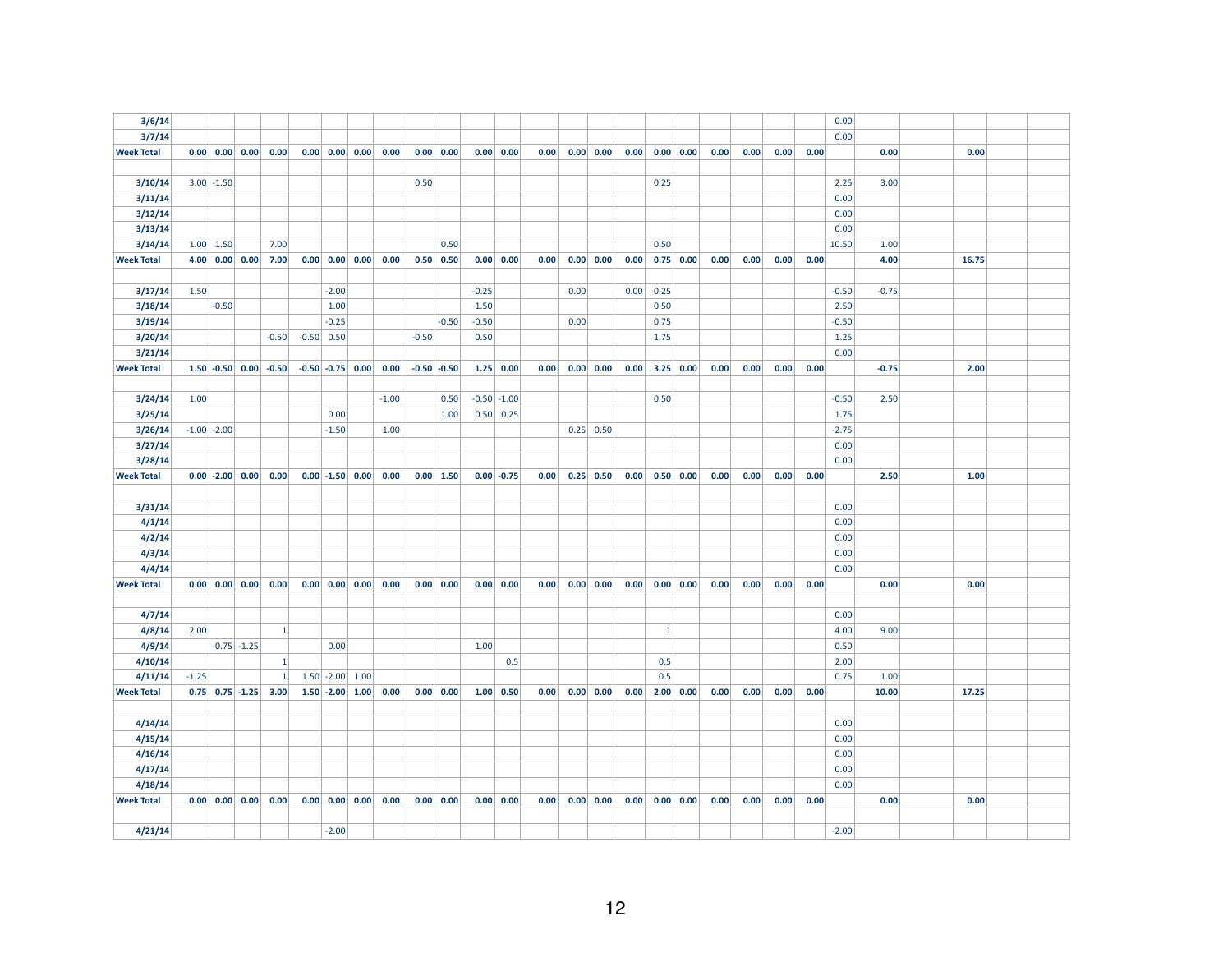| 4/22/14           |      |             |                                                       |                                           |      |                  |                                                              |         |                             |      |                          |      |                  |                     |      |                              |                     |      |      |      |      | 0.00 |         |         |  |
|-------------------|------|-------------|-------------------------------------------------------|-------------------------------------------|------|------------------|--------------------------------------------------------------|---------|-----------------------------|------|--------------------------|------|------------------|---------------------|------|------------------------------|---------------------|------|------|------|------|------|---------|---------|--|
| 4/23/14           |      |             |                                                       |                                           |      |                  |                                                              |         |                             |      |                          |      |                  |                     |      |                              |                     |      |      |      |      | 0.00 |         |         |  |
| 4/24/14           |      |             |                                                       |                                           |      |                  |                                                              |         |                             |      |                          |      |                  |                     |      |                              |                     |      |      |      |      | 0.00 |         |         |  |
| 4/25/14           |      |             |                                                       |                                           |      |                  |                                                              |         |                             |      |                          |      |                  |                     |      |                              |                     |      |      |      |      | 0.00 |         |         |  |
| <b>Week Total</b> |      |             | $0.00 \mid 0.00 \mid 0.00 \mid$                       | 0.00                                      |      |                  | $0.00$ -2.00 0.00 0.00                                       |         | $0.00 \,   \, 0.00 \,   \,$ |      | 0.00 0.00                | 0.00 |                  | $0.00 \,   \, 0.00$ | 0.00 |                              | 0.00   0.00         | 0.00 | 0.00 | 0.00 | 0.00 |      | 0.00    | $-2.00$ |  |
|                   |      |             |                                                       |                                           |      |                  |                                                              |         |                             |      |                          |      |                  |                     |      |                              |                     |      |      |      |      |      |         |         |  |
| 4/28/14           |      |             |                                                       |                                           |      |                  |                                                              |         |                             |      |                          |      |                  |                     |      |                              |                     |      |      |      |      | 0.00 |         |         |  |
| 4/29/14           |      |             |                                                       |                                           |      |                  |                                                              |         |                             |      |                          |      |                  |                     |      |                              |                     |      |      |      |      | 0.00 |         |         |  |
| 4/30/14           | 0.25 |             |                                                       |                                           |      | 0.00             |                                                              |         |                             | 0.00 |                          |      |                  |                     |      | 0.75                         |                     |      |      |      |      | 1.00 |         |         |  |
| 5/1/14            |      |             |                                                       |                                           |      |                  |                                                              |         |                             |      |                          |      |                  |                     |      |                              |                     |      |      |      |      | 0.00 |         |         |  |
| 5/2/14            |      |             |                                                       |                                           | 0.25 |                  |                                                              |         |                             |      | 0.5                      |      | 0.50             |                     | 0.5  | 0.5                          |                     |      |      |      |      | 2.25 |         |         |  |
| <b>Week Total</b> |      |             | $0.25$ 0.00 0.00                                      | 0.00                                      |      | $0.25$ 0.00 0.00 | 0.00                                                         |         | 0.00 0.00                   | 0.00 | 0.50                     | 0.00 |                  | $0.50 \,   \, 0.00$ | 0.50 |                              | $1.25$ 0.00         | 0.00 | 0.00 | 0.00 | 0.00 |      | 0.00    | 3.25    |  |
|                   |      |             |                                                       |                                           |      |                  |                                                              |         |                             |      |                          |      |                  |                     |      |                              |                     |      |      |      |      |      |         |         |  |
| 5/5/14            |      |             |                                                       |                                           |      |                  |                                                              |         |                             |      |                          |      |                  |                     |      |                              |                     |      |      |      |      | 0.00 |         |         |  |
| 5/6/14            |      |             |                                                       |                                           |      |                  |                                                              |         |                             |      |                          |      |                  |                     |      |                              |                     |      |      |      |      | 0.00 |         |         |  |
| 5/7/14            |      |             |                                                       | $-2.00$ $-1.25$ 0.50 $-2.00$              | 1.00 |                  | 2.75                                                         | 1.50    |                             |      |                          | 0.50 |                  | 0.50                |      | 0.25                         |                     |      |      |      |      | 1.75 | 6.00    |         |  |
| 5/8/14            |      | 0.50   0.00 |                                                       |                                           |      | 0.00             | 0.75                                                         | $-0.25$ |                             |      |                          |      | 0.75             |                     |      | 0.25                         |                     |      |      |      |      | 2.00 | $-1.75$ |         |  |
| 5/9/14            |      |             |                                                       |                                           |      |                  |                                                              |         |                             |      |                          |      |                  |                     |      |                              |                     |      |      |      |      | 0.00 |         |         |  |
| <b>Week Total</b> |      |             |                                                       | $-1.50$ $-1.25$ 0.50 $-2.00$              |      |                  | $1.00 \begin{array}{ c c c } 0.00 & 0.00 & 3.50 \end{array}$ |         | $1.25 \, 0.00$              | 0.00 | 0.00                     | 0.50 |                  | $0.75$ 0.50         | 0.00 |                              | $0.50 \,   \, 0.00$ | 0.00 | 0.00 | 0.00 | 0.00 |      | 4.25    | 8.00    |  |
|                   |      |             |                                                       |                                           |      |                  |                                                              |         |                             |      |                          |      |                  |                     |      |                              |                     |      |      |      |      |      |         |         |  |
| 5/12/14           |      |             |                                                       |                                           |      |                  |                                                              |         |                             |      |                          |      |                  |                     |      |                              |                     |      |      |      |      | 0.00 |         |         |  |
| 5/13/14           |      |             |                                                       |                                           |      |                  |                                                              |         |                             |      |                          |      |                  |                     |      |                              |                     |      |      |      |      | 0.00 |         |         |  |
| 5/14/14           |      |             |                                                       |                                           |      |                  |                                                              |         |                             |      |                          |      |                  |                     |      |                              |                     |      |      |      |      | 0.00 |         |         |  |
| 5/15/14           |      |             | 0.00                                                  | 1.75                                      |      | 0.25             | 1.00                                                         |         | 1.00                        | 0.25 |                          |      |                  | $0.25$ -0.25        |      | $-0.25$                      |                     |      |      |      |      | 4.00 | $-0.75$ |         |  |
| 5/16/14           |      |             |                                                       |                                           |      |                  |                                                              |         |                             |      |                          |      |                  |                     |      |                              |                     |      |      |      |      | 0.00 |         |         |  |
| <b>Week Total</b> |      |             | $0.00 \begin{array}{ c c c } 0.00 & 0.00 \end{array}$ | 1.75                                      |      |                  | $0.00 \begin{array}{ c c c } 0.25 & 0.00 & 1.00 \end{array}$ |         | $0.00 \,   1.00$            |      | $0.25$ 0.00              | 0.00 |                  | $0.25 - 0.25$       |      | $0.00$ -0.25 0.00            |                     | 0.00 | 0.00 | 0.00 | 0.00 |      | $-0.75$ | 3.25    |  |
|                   |      |             |                                                       |                                           |      |                  |                                                              |         |                             |      |                          |      |                  |                     |      |                              |                     |      |      |      |      |      |         |         |  |
| 5/19/14           |      |             |                                                       |                                           |      |                  |                                                              |         |                             |      |                          |      |                  |                     |      |                              |                     |      |      |      |      | 0.00 |         |         |  |
| 5/20/14           |      |             |                                                       |                                           |      |                  |                                                              |         |                             |      |                          |      |                  |                     |      |                              |                     |      |      |      |      | 0.00 |         |         |  |
| 5/21/14           |      |             |                                                       |                                           |      |                  |                                                              |         |                             |      |                          |      |                  |                     |      |                              |                     |      |      |      |      | 0.00 |         |         |  |
| 5/22/14           |      |             |                                                       |                                           |      |                  |                                                              |         |                             |      |                          |      |                  |                     |      |                              |                     |      |      |      |      | 0.00 |         |         |  |
| 5/23/14           |      |             |                                                       |                                           |      |                  |                                                              |         |                             |      |                          |      |                  |                     |      |                              |                     |      |      |      |      | 0.00 |         |         |  |
| <b>Week Total</b> |      |             | $0.00 \begin{array}{ c c c } 0.00 & 0.00 \end{array}$ | 0.00                                      |      |                  | $0.00 \begin{array}{ c c c } 0.00 & 0.00 & 0.00 \end{array}$ |         | $0.00 \, 0.00$              |      | $0.00 \, 0.00$           | 0.00 |                  | $0.00 \, 0.00$      |      | $0.00 \big  0.00 \big  0.00$ |                     | 0.00 | 0.00 | 0.00 | 0.00 |      | 0.00    | 0.00    |  |
|                   |      |             |                                                       |                                           |      |                  |                                                              |         |                             |      |                          |      |                  |                     |      |                              |                     |      |      |      |      |      |         |         |  |
| 5/26/14           |      |             |                                                       |                                           |      |                  |                                                              |         |                             |      |                          |      |                  |                     |      |                              |                     |      |      |      |      | 0.00 |         |         |  |
| 5/27/14           |      |             |                                                       |                                           |      |                  |                                                              |         |                             |      |                          |      |                  |                     |      |                              |                     |      |      |      |      | 0.00 |         |         |  |
| 5/28/14           |      |             |                                                       |                                           |      |                  |                                                              |         |                             |      |                          |      |                  |                     |      |                              |                     |      |      |      |      | 0.00 |         |         |  |
| 5/29/14           |      |             |                                                       |                                           |      |                  |                                                              |         |                             |      |                          |      |                  |                     |      |                              |                     |      |      |      |      | 0.00 |         |         |  |
| 5/30/14           |      |             |                                                       |                                           |      |                  |                                                              |         |                             |      |                          |      |                  |                     |      |                              |                     |      |      |      |      | 0.00 |         |         |  |
| <b>Week Total</b> |      |             | $0.00 \begin{array}{ c c c } 0.00 & 0.00 \end{array}$ | 0.00                                      |      |                  | $0.00 \begin{array}{ c c c } 0.00 & 0.00 & 0.00 \end{array}$ |         | $0.00 \ 0.00$               |      | 0.00   0.00              | 0.00 |                  | $0.00 \, 0.00$      | 0.00 |                              | 0.00 0.00           | 0.00 | 0.00 | 0.00 | 0.00 |      | 0.00    | 0.00    |  |
|                   |      |             |                                                       |                                           |      |                  |                                                              |         |                             |      |                          |      |                  |                     |      |                              |                     |      |      |      |      |      |         |         |  |
| 6/2/14            |      |             |                                                       |                                           |      |                  |                                                              |         |                             |      |                          |      |                  |                     |      |                              |                     |      |      |      |      | 0.00 |         |         |  |
| 6/3/14            |      |             |                                                       |                                           |      |                  |                                                              |         |                             |      |                          |      |                  |                     |      |                              |                     |      |      |      |      | 0.00 |         |         |  |
| 6/4/14            |      |             |                                                       |                                           |      |                  |                                                              |         |                             |      |                          |      |                  |                     |      |                              |                     |      |      |      |      | 0.00 |         |         |  |
| 6/5/14            |      |             |                                                       |                                           |      |                  |                                                              |         |                             |      |                          |      |                  |                     |      |                              |                     |      |      |      |      | 0.00 |         |         |  |
| 6/6/14            |      |             |                                                       |                                           |      |                  |                                                              |         |                             |      |                          |      |                  |                     |      |                              |                     |      |      |      |      | 0.00 |         |         |  |
| <b>Week Total</b> |      |             |                                                       | $0.00 \mid 0.00 \mid 0.00 \mid 0.00 \mid$ |      |                  | $0.00 \begin{array}{ c c c } 0.00 & 0.00 & 0.00 \end{array}$ |         | 0.00   0.00                 |      | $0.00 \,   \, 0.00 \,  $ |      | $0.00$ 0.00 0.00 |                     |      | $0.00$ 0.00 0.00             |                     | 0.00 | 0.00 | 0.00 | 0.00 |      | 0.00    | 0.00    |  |
|                   |      |             |                                                       |                                           |      |                  |                                                              |         |                             |      |                          |      |                  |                     |      |                              |                     |      |      |      |      |      |         |         |  |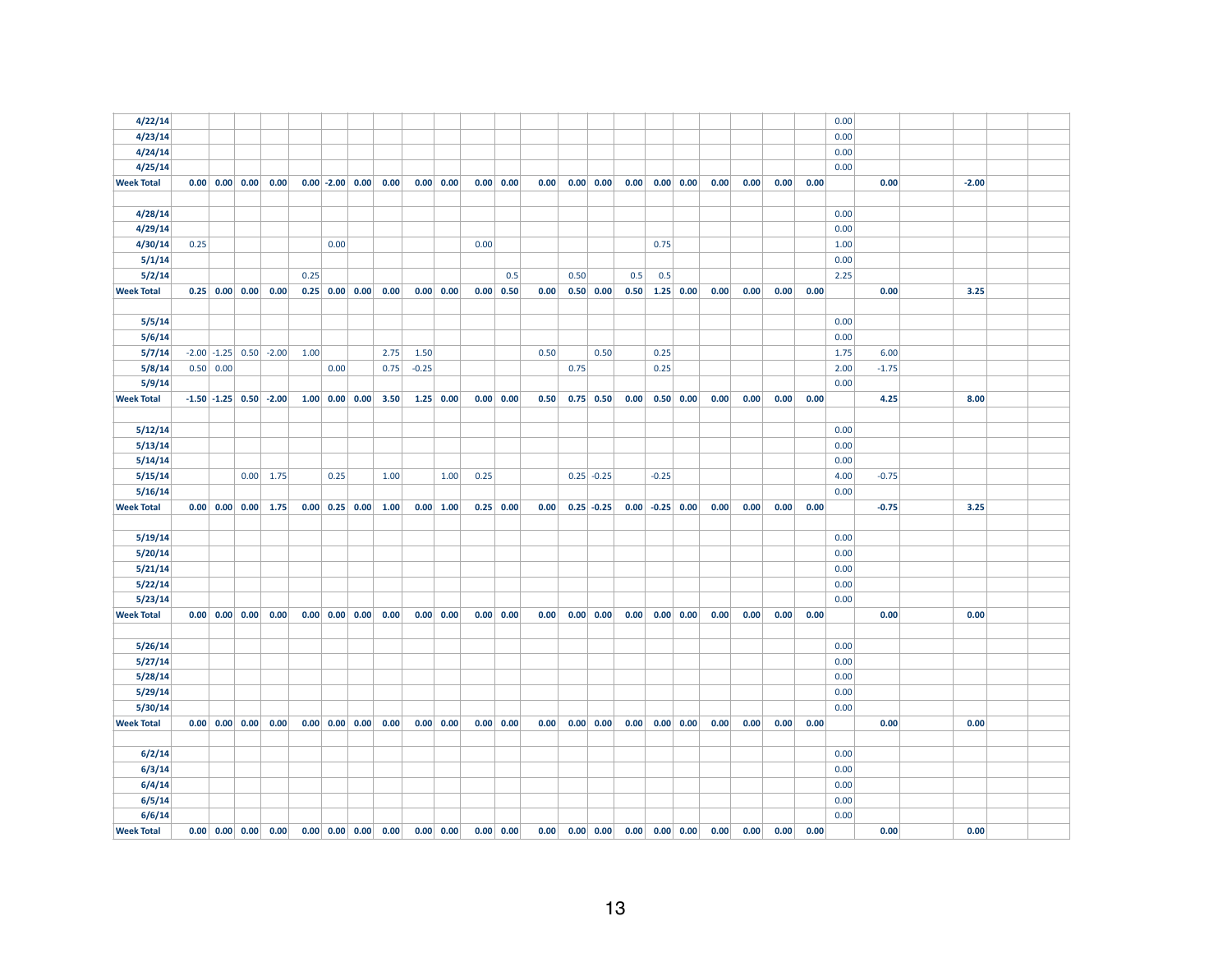| 6/9/14            |         |                                                     |                |         |                                                                  |                             |      |                |      |      |                       |      |                |                |      |      |      |      | 0.00    |      |      |  |
|-------------------|---------|-----------------------------------------------------|----------------|---------|------------------------------------------------------------------|-----------------------------|------|----------------|------|------|-----------------------|------|----------------|----------------|------|------|------|------|---------|------|------|--|
| 6/10/14           |         |                                                     |                |         |                                                                  |                             |      |                |      |      |                       |      |                |                |      |      |      |      | 0.00    |      |      |  |
| 6/11/14           |         |                                                     |                |         |                                                                  |                             |      |                |      |      |                       |      |                |                |      |      |      |      | 0.00    |      |      |  |
| 6/12/14           |         |                                                     |                |         |                                                                  |                             |      |                |      |      |                       |      |                |                |      |      |      |      | 0.00    |      |      |  |
| 6/13/14           |         |                                                     |                |         |                                                                  |                             |      |                |      |      |                       |      |                |                |      |      |      |      | 0.00    |      |      |  |
| <b>Week Total</b> |         | $0.00 \ 0.00 \ 0.00$                                | 0.00           |         | $0.00$ 0.00 0.00 0.00                                            | $0.00 \, 0.00$              |      | 0.00 0.00      | 0.00 |      | $0.00 \, 0.00$        | 0.00 |                | $0.00 \, 0.00$ | 0.00 | 0.00 | 0.00 | 0.00 |         | 0.00 | 0.00 |  |
|                   |         |                                                     |                |         |                                                                  |                             |      |                |      |      |                       |      |                |                |      |      |      |      |         |      |      |  |
| 6/16/14           | $-1.00$ |                                                     |                |         |                                                                  |                             |      |                |      | 1.00 |                       |      | 0.5            |                |      |      |      |      | 0.50    | 1.00 |      |  |
| 6/17/14           |         |                                                     |                |         |                                                                  |                             |      |                |      |      |                       |      |                |                |      |      |      |      | 0.00    |      |      |  |
| 6/18/14           |         |                                                     |                | $-0.75$ |                                                                  | $-0.75$                     |      |                | 0.25 | 0.25 |                       |      | $-0.25$        |                |      |      |      |      | $-1.25$ |      |      |  |
| 6/19/14           |         |                                                     |                |         |                                                                  |                             |      |                |      |      |                       |      |                |                |      |      |      |      | 0.00    |      |      |  |
| 6/20/14           |         |                                                     |                |         |                                                                  |                             |      |                |      |      |                       |      |                |                |      |      |      |      | 0.00    |      |      |  |
| <b>Week Total</b> |         | $-1.00$ 0.00 0.00                                   | 0.00           |         | $0.00$ -0.75 0.00 0.00                                           | $0.00$ -0.75                |      | 0.00 0.00      | 0.25 |      | $1.25 \ 0.00$         | 0.00 |                | $0.25$ 0.00    | 0.00 | 0.00 | 0.00 | 0.00 |         | 1.00 | 0.25 |  |
|                   |         |                                                     |                |         |                                                                  |                             |      |                |      |      |                       |      |                |                |      |      |      |      |         |      |      |  |
| 6/23/14           |         |                                                     |                |         |                                                                  |                             |      |                |      |      |                       |      |                |                |      |      |      |      | 0.00    |      |      |  |
| 6/24/14           |         |                                                     |                |         |                                                                  |                             |      |                |      |      |                       |      |                |                |      |      |      |      | 0.00    |      |      |  |
| 6/25/14           |         |                                                     |                |         |                                                                  |                             |      |                |      |      |                       |      |                |                |      |      |      |      | 0.00    |      |      |  |
| 6/26/14           |         |                                                     |                |         |                                                                  |                             |      |                |      |      |                       |      |                |                |      |      |      |      | 0.00    |      |      |  |
| 6/27/14           |         |                                                     |                |         |                                                                  |                             |      |                |      |      |                       |      |                |                |      |      |      |      | 0.00    |      |      |  |
| <b>Week Total</b> |         | $0.00 \mid 0.00 \mid 0.00 \mid$                     | 0.00           |         | $0.00$ 0.00 0.00 0.00                                            | $0.00 \,   \, 0.00 \,   \,$ |      | 0.00 0.00      | 0.00 |      | 0.00   0.00           | 0.00 |                | 0.00   0.00    | 0.00 | 0.00 | 0.00 | 0.00 |         | 0.00 | 0.00 |  |
|                   |         |                                                     |                |         |                                                                  |                             |      |                |      |      |                       |      |                |                |      |      |      |      |         |      |      |  |
| 6/30/14           |         |                                                     |                |         |                                                                  |                             |      |                |      |      |                       |      |                |                |      |      |      |      | 0.00    |      |      |  |
| 7/1/14            |         |                                                     |                |         |                                                                  |                             |      |                |      |      |                       |      |                |                |      |      |      |      | 0.00    |      |      |  |
| 7/2/14            |         |                                                     |                |         |                                                                  |                             |      |                |      |      |                       |      |                |                |      |      |      |      | 0.00    |      |      |  |
| 7/3/14            |         |                                                     |                |         |                                                                  |                             |      |                |      |      |                       |      |                |                |      |      |      |      | 0.00    |      |      |  |
| 7/4/14            |         |                                                     |                |         |                                                                  |                             |      |                |      |      |                       |      |                |                |      |      |      |      | 0.00    |      |      |  |
| <b>Week Total</b> |         | $0.00 \,   \, 0.00 \,   \, 0.00 \,   \,$            | 0.00           |         | $0.00 \begin{array}{ c c c c c } 0.00 & 0.00 & 0.00 \end{array}$ | $0.00 \,   \, 0.00$         |      | 0.00 0.00      | 0.00 |      | $0.00 \,   \, 0.00  $ | 0.00 |                | $0.00 \, 0.00$ | 0.00 | 0.00 | 0.00 | 0.00 |         | 0.00 | 0.00 |  |
|                   |         |                                                     |                |         |                                                                  |                             |      |                |      |      |                       |      |                |                |      |      |      |      |         |      |      |  |
| 7/7/14            |         |                                                     |                |         |                                                                  |                             |      |                |      |      |                       |      |                |                |      |      |      |      | 0.00    |      |      |  |
| 7/8/14            |         |                                                     | $\overline{2}$ |         |                                                                  |                             |      |                | 0.50 |      | 0.50                  |      |                |                |      |      |      |      | 3.00    |      |      |  |
| 7/9/14            |         |                                                     | 0.75           |         |                                                                  | $-0.25$                     | 0.00 |                |      | 0.25 |                       |      | $\overline{0}$ |                |      |      |      |      | 0.75    |      |      |  |
| 7/10/14           |         |                                                     |                |         |                                                                  |                             |      |                |      |      |                       |      |                |                |      |      |      |      | 0.00    |      |      |  |
| 7/11/14           |         |                                                     |                |         |                                                                  |                             |      |                |      |      |                       |      |                |                |      |      |      |      | 0.00    |      |      |  |
| <b>Week Total</b> |         | $0.00 \begin{array}{ c c c } 0.00 \end{array}$ 0.00 | 2.75           |         | $0.00 \begin{array}{ c c c } 0.00 & 0.00 & 0.00 \end{array}$     | $0.00$ -0.25                |      | 0.00 0.00      | 0.50 |      | $0.25$ 0.50           | 0.00 |                | $0.00 \, 0.00$ | 0.00 | 0.00 | 0.00 | 0.00 |         | 0.00 | 3.75 |  |
|                   |         |                                                     |                |         |                                                                  |                             |      |                |      |      |                       |      |                |                |      |      |      |      |         |      |      |  |
| 7/14/14           |         |                                                     |                |         |                                                                  |                             |      |                |      |      |                       |      |                |                |      |      |      |      | 0.00    |      |      |  |
| 7/15/14           |         |                                                     |                |         |                                                                  |                             |      |                |      |      |                       |      |                |                |      |      |      |      | 0.00    |      |      |  |
| 7/16/14           |         |                                                     |                |         |                                                                  |                             |      |                |      |      |                       |      |                |                |      |      |      |      | 0.00    |      |      |  |
| 7/17/14           | 4.00    |                                                     |                | $-2.50$ |                                                                  |                             |      | 0.75           |      |      |                       |      |                |                |      |      |      |      | 2.25    | 4.00 |      |  |
| 7/18/14           |         |                                                     |                |         |                                                                  |                             |      |                |      |      |                       |      |                |                |      |      |      |      | 0.00    |      |      |  |
| <b>Week Total</b> |         | $4.00 \mid 0.00 \mid 0.00 \mid$                     | 0.00           |         | $0.00$ -2.50 $0.00$ 0.00                                         | $0.00 \,   \, 0.00 \,   \,$ |      | $0.00 \, 0.75$ | 0.00 |      | 0.00   0.00           | 0.00 |                | 0.00   0.00    | 0.00 | 0.00 | 0.00 | 0.00 |         | 4.00 | 6.25 |  |
|                   |         |                                                     |                |         |                                                                  |                             |      |                |      |      |                       |      |                |                |      |      |      |      |         |      |      |  |
| 7/21/14           |         |                                                     |                |         |                                                                  |                             |      |                |      |      |                       |      |                |                |      |      |      |      | 0.00    |      |      |  |
| 7/22/14           |         |                                                     |                |         |                                                                  |                             |      |                |      |      |                       |      |                |                |      |      |      |      | 0.00    |      |      |  |
| 7/23/14           |         |                                                     |                |         |                                                                  |                             |      |                |      |      |                       |      |                |                |      |      |      |      | 0.00    |      |      |  |
| 7/24/14           |         |                                                     |                |         |                                                                  |                             |      |                |      |      |                       |      |                |                |      |      |      |      | 0.00    |      |      |  |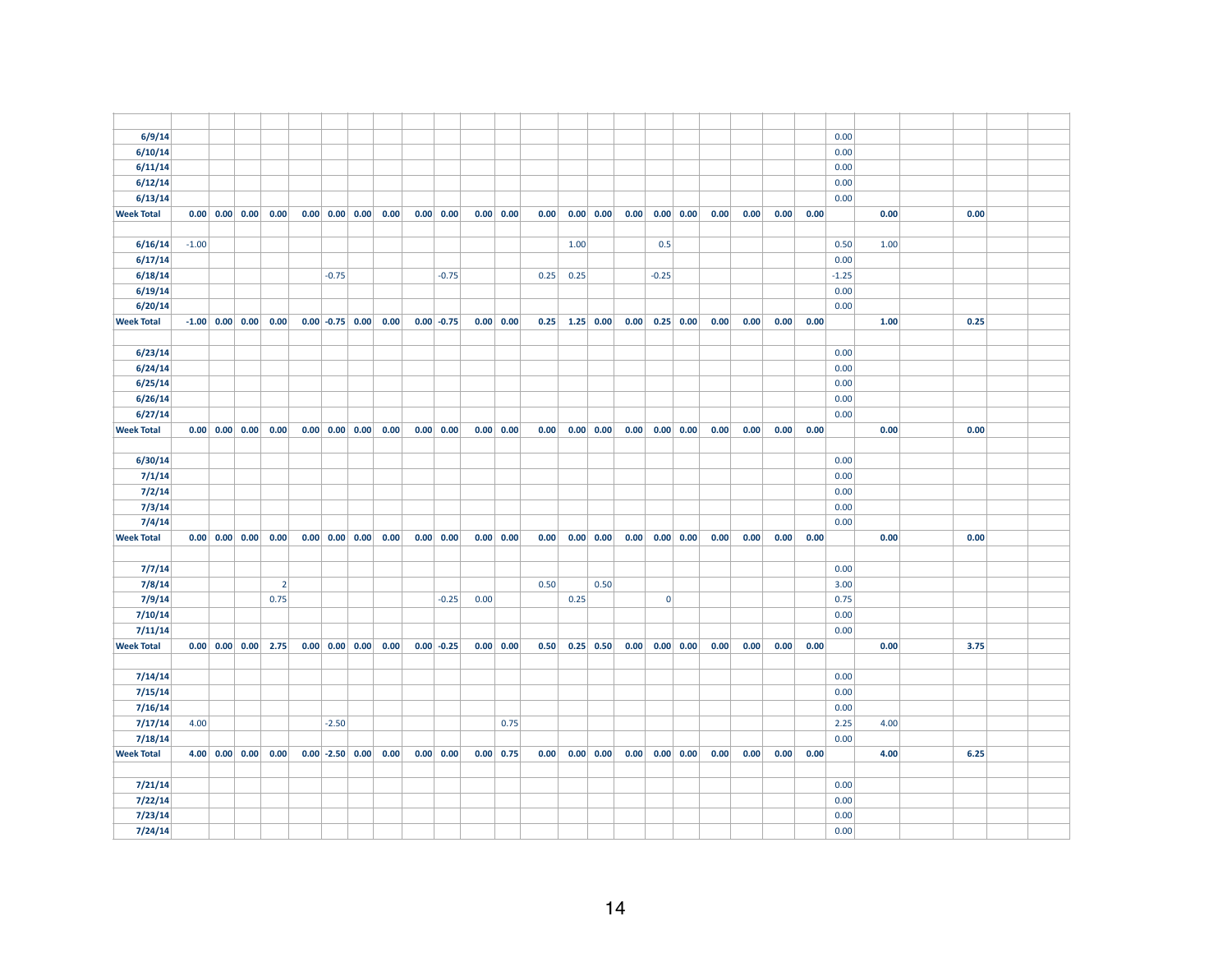| 7/25/14           |      |                   |                                                       | $-1.5$                                                        |      | $0.75$ -1.50                                          |                 |                                                              |         | $-0.50$ 0.25                |         |                  |      |         | 0.00                        | 0.25 | 0.25            |                      |      |      |      |      | $-2.00$ |         |         |  |
|-------------------|------|-------------------|-------------------------------------------------------|---------------------------------------------------------------|------|-------------------------------------------------------|-----------------|--------------------------------------------------------------|---------|-----------------------------|---------|------------------|------|---------|-----------------------------|------|-----------------|----------------------|------|------|------|------|---------|---------|---------|--|
| <b>Week Total</b> |      |                   |                                                       | $0.00 \begin{array}{ c c c } 0.00 & 0.00 & -1.50 \end{array}$ |      | $0.75$ -1.50 0.00                                     |                 | 0.00                                                         |         | $-0.50$ 0.25                |         | 0.00   0.00      | 0.00 |         | $0.00 \,   \, 0.00 \,   \,$ | 0.25 |                 | $0.25$ 0.00          | 0.00 | 0.00 | 0.00 | 0.00 |         | 0.00    | $-2.00$ |  |
|                   |      |                   |                                                       |                                                               |      |                                                       |                 |                                                              |         |                             |         |                  |      |         |                             |      |                 |                      |      |      |      |      |         |         |         |  |
| 7/28/14           | 0.50 |                   |                                                       |                                                               |      | 0.00                                                  |                 |                                                              |         |                             |         |                  |      | $-0.50$ |                             |      |                 |                      |      |      |      |      | 0.00    | 0.50    |         |  |
| 7/29/14           |      | $-1.00$ 1.00 1.00 |                                                       |                                                               |      | $-0.50$                                               |                 |                                                              |         |                             |         |                  | 0.50 |         |                             |      |                 |                      |      |      |      |      | 1.00    | 0.00    |         |  |
| 7/30/14           |      | $0.00$ 0.50 0.25  |                                                       |                                                               |      |                                                       | $-0.50$ 1.00    | 1.5                                                          | $-2.00$ |                             |         | $\vert 1 \vert$  |      |         | $-0.50$ 1.50                |      | $-0.25$ $-0.25$ |                      |      |      |      |      | 2.25    | 0.00    |         |  |
| 7/31/14           |      |                   |                                                       |                                                               |      |                                                       |                 |                                                              |         |                             |         |                  |      |         |                             |      |                 |                      |      |      |      |      | 0.00    |         |         |  |
| 8/1/14            |      | $-1.00$           |                                                       |                                                               |      |                                                       |                 | $-0.25$                                                      | 1.00    |                             | 2.00    |                  |      |         |                             |      |                 |                      |      |      |      |      | 1.75    | $-3.00$ |         |  |
| <b>Week Total</b> |      |                   |                                                       | $-0.50$ 0.50 1.25 0.00                                        |      |                                                       |                 | $0.00$ -1.00 1.00 1.25                                       |         | $-1.00$ 0.00                |         | $2.00 \mid 1.00$ | 0.50 |         | $-1.00$ 1.50                |      |                 | $-0.25$ $-0.25$ 0.00 | 0.00 | 0.00 | 0.00 | 0.00 |         | $-2.50$ | 2.50    |  |
|                   |      |                   |                                                       |                                                               |      |                                                       |                 |                                                              |         |                             |         |                  |      |         |                             |      |                 |                      |      |      |      |      |         |         |         |  |
| 8/4/14            |      |                   |                                                       |                                                               |      |                                                       | $-0.75$ $-1.25$ |                                                              | 1.00    |                             | $-0.25$ |                  |      | 0.00    |                             |      |                 |                      |      |      |      |      | $-1.25$ |         |         |  |
| 8/5/14            |      | $-1.75$           |                                                       | $\mathbf{1}$                                                  |      | 1.50                                                  |                 |                                                              |         | 1.00                        | 0.00    |                  | 0.25 |         | $0.75$ 0.50                 |      | 0.5             |                      |      |      |      |      | 3.75    |         |         |  |
| 8/6/14            |      |                   |                                                       |                                                               |      |                                                       |                 |                                                              |         |                             |         |                  |      |         |                             |      |                 |                      |      |      |      |      | 0.00    |         |         |  |
| 8/7/14            |      |                   |                                                       |                                                               |      |                                                       |                 | $-0.75$                                                      | $-1.50$ |                             | 1.00    |                  |      |         | 0.25                        |      |                 |                      |      |      |      |      | $-1.00$ | $-2.75$ |         |  |
| 8/8/14            |      |                   |                                                       |                                                               |      |                                                       |                 |                                                              |         |                             |         |                  |      |         | $0.50 - 0.50$               |      | 0.25            |                      |      |      |      |      | 0.25    |         |         |  |
| <b>Week Total</b> |      |                   |                                                       | $0.00$ -1.75 $0.00$ 1.00                                      |      |                                                       |                 | $0.00 \begin{array}{ c c c c c c } 0.75 & -0.75 \end{array}$ |         | $-0.50$ 1.00                |         | $0.75$ 0.00      | 0.25 |         | $1.25 \mid 0.25$            | 0.00 |                 | $0.75$ 0.00          | 0.00 | 0.00 | 0.00 | 0.00 |         | $-2.75$ | $-1.00$ |  |
|                   |      |                   |                                                       |                                                               |      |                                                       |                 |                                                              |         |                             |         |                  |      |         |                             |      |                 |                      |      |      |      |      |         |         |         |  |
| 8/11/14           |      |                   |                                                       |                                                               |      |                                                       |                 |                                                              |         |                             |         |                  |      |         |                             |      |                 |                      |      |      |      |      | 0.00    |         |         |  |
| 8/12/14           |      |                   |                                                       |                                                               |      |                                                       |                 |                                                              |         |                             |         |                  |      |         |                             |      |                 |                      |      |      |      |      | 0.00    |         |         |  |
| 8/13/14           |      |                   |                                                       |                                                               | 1.00 |                                                       |                 |                                                              |         |                             |         |                  |      |         |                             |      |                 |                      |      |      |      |      | 1.00    |         |         |  |
| 8/14/14           |      |                   |                                                       |                                                               |      |                                                       |                 |                                                              |         |                             |         |                  |      |         |                             |      |                 |                      |      |      |      |      | 0.00    |         |         |  |
| 8/15/14           |      |                   |                                                       |                                                               |      |                                                       |                 |                                                              | 1.00    |                             |         |                  |      | 0.50    |                             |      |                 |                      |      |      |      |      | 1.50    |         |         |  |
| <b>Week Total</b> |      |                   |                                                       | $0.00 \begin{array}{ c c c } 0.00 & 0.00 & 0.00 \end{array}$  |      | $1.00 \begin{array}{ c c c } 0.00 & 0.00 \end{array}$ |                 | 0.00                                                         |         | 1.00   0.00                 |         | 0.00 0.00        | 0.00 |         | $0.50 \,   \, 0.00 \,  $    |      |                 | $0.00$ $0.00$ $0.00$ | 0.00 | 0.00 | 0.00 | 0.00 |         | 0.00    | 2.50    |  |
|                   |      |                   |                                                       |                                                               |      |                                                       |                 |                                                              |         |                             |         |                  |      |         |                             |      |                 |                      |      |      |      |      |         |         |         |  |
| 8/18/14           |      |                   |                                                       |                                                               |      |                                                       |                 |                                                              |         |                             |         |                  |      |         |                             |      |                 |                      |      |      |      |      | 0.00    |         |         |  |
| 8/19/14           |      |                   |                                                       |                                                               |      |                                                       |                 |                                                              |         |                             |         |                  |      |         |                             |      |                 |                      |      |      |      |      | 0.00    |         |         |  |
| 8/20/14           |      |                   |                                                       |                                                               | 0.00 |                                                       |                 |                                                              |         | $0.25$ 0.00                 |         |                  |      | $-0.25$ |                             |      | 0.75            |                      |      |      |      |      | 0.75    |         |         |  |
| 8/21/14           |      |                   |                                                       |                                                               |      |                                                       |                 |                                                              |         |                             |         |                  |      |         |                             |      |                 |                      |      |      |      |      | 0.00    |         |         |  |
| 8/22/14           |      |                   |                                                       |                                                               |      |                                                       |                 |                                                              |         |                             |         |                  |      |         |                             |      |                 |                      |      |      |      |      | 0.00    |         |         |  |
| <b>Week Total</b> |      |                   | $0.00 \begin{array}{ c c c } 0.00 & 0.00 \end{array}$ | 0.00                                                          |      | $0.00 \begin{array}{ c c } 0.00 & 0.00 \end{array}$   |                 | 0.00                                                         |         | $0.25 \, 0.00$              |         | 0.00 0.00        | 0.00 |         | $-0.25$ 0.00                | 0.00 |                 | $0.75$ 0.00          | 0.00 | 0.00 | 0.00 | 0.00 |         | 0.00    | 0.75    |  |
|                   |      |                   |                                                       |                                                               |      |                                                       |                 |                                                              |         |                             |         |                  |      |         |                             |      |                 |                      |      |      |      |      |         |         |         |  |
| 8/25/14           |      |                   |                                                       |                                                               |      |                                                       |                 |                                                              |         |                             |         |                  |      |         |                             |      |                 |                      |      |      |      |      | 0.00    |         |         |  |
| 8/26/14           |      |                   |                                                       |                                                               |      |                                                       |                 |                                                              |         |                             |         |                  |      |         |                             |      |                 |                      |      |      |      |      | 0.00    |         |         |  |
| 8/27/14           |      |                   |                                                       |                                                               |      |                                                       |                 |                                                              |         |                             |         |                  |      |         |                             |      |                 |                      |      |      |      |      | 0.00    |         |         |  |
| 8/28/14           |      |                   |                                                       |                                                               |      |                                                       |                 |                                                              |         |                             |         |                  |      |         |                             |      |                 |                      |      |      |      |      | 0.00    |         |         |  |
| 8/29/14           |      |                   |                                                       |                                                               |      |                                                       |                 |                                                              |         |                             |         |                  |      |         |                             |      |                 |                      |      |      |      |      | 0.00    |         |         |  |
| <b>Week Total</b> |      |                   | $0.00 \begin{array}{ c c c } 0.00 & 0.00 \end{array}$ | 0.00                                                          |      | $0.00 \begin{array}{ c c } 0.00 \end{array}$ 0.00     |                 | 0.00                                                         |         | $0.00 \,   \, 0.00$         |         | 0.00 0.00        | 0.00 |         | $0.00 \, 0.00$              |      |                 | $0.00$ $0.00$ $0.00$ | 0.00 | 0.00 | 0.00 | 0.00 |         | 0.00    | 0.00    |  |
|                   |      |                   |                                                       |                                                               |      |                                                       |                 |                                                              |         |                             |         |                  |      |         |                             |      |                 |                      |      |      |      |      |         |         |         |  |
| 9/1/14            |      |                   |                                                       |                                                               |      |                                                       |                 |                                                              |         |                             |         |                  |      |         |                             |      |                 |                      |      |      |      |      | 0.00    |         |         |  |
| 9/2/14            |      |                   |                                                       |                                                               |      |                                                       |                 |                                                              |         |                             |         |                  |      |         |                             |      |                 |                      |      |      |      |      | 0.00    |         |         |  |
| 9/3/14            |      |                   |                                                       |                                                               |      |                                                       |                 |                                                              |         |                             |         | $-0.50$          |      |         |                             |      |                 | 0.00   0.50          |      |      |      |      | 0.00    |         |         |  |
| 9/4/14            |      |                   |                                                       |                                                               |      |                                                       |                 |                                                              |         |                             |         |                  |      |         |                             |      |                 |                      |      |      |      |      | 0.00    |         |         |  |
| 9/5/14            |      |                   |                                                       |                                                               |      |                                                       |                 |                                                              |         |                             |         |                  |      |         |                             |      |                 |                      |      |      |      |      | 0.00    |         |         |  |
| <b>Week Total</b> |      |                   | $0.00 \,   \, 0.00 \,   \, 0.00 \,   \,$              | 0.00                                                          |      | $0.00 \begin{array}{ c c c } 0.00 & 0.00 \end{array}$ |                 | 0.00                                                         |         | $0.00 \,   \, 0.00 \,   \,$ |         | $0.00 - 0.50$    | 0.00 |         | 0.00   0.00                 |      |                 | $0.00$ 0.00 0.50     | 0.00 | 0.00 | 0.00 | 0.00 |         | 0.00    | 0.00    |  |
|                   |      |                   |                                                       |                                                               |      |                                                       |                 |                                                              |         |                             |         |                  |      |         |                             |      |                 |                      |      |      |      |      |         |         |         |  |
| 9/8/14            |      | $-0.50$           |                                                       |                                                               |      |                                                       | $1.25$ 0.50     |                                                              |         |                             |         |                  |      |         |                             |      | 0.25            |                      |      |      |      |      | 1.50    | $-0.50$ |         |  |
| 9/9/14            |      |                   |                                                       |                                                               |      |                                                       |                 |                                                              |         |                             |         |                  |      |         |                             |      |                 |                      |      |      |      |      | 0.00    |         |         |  |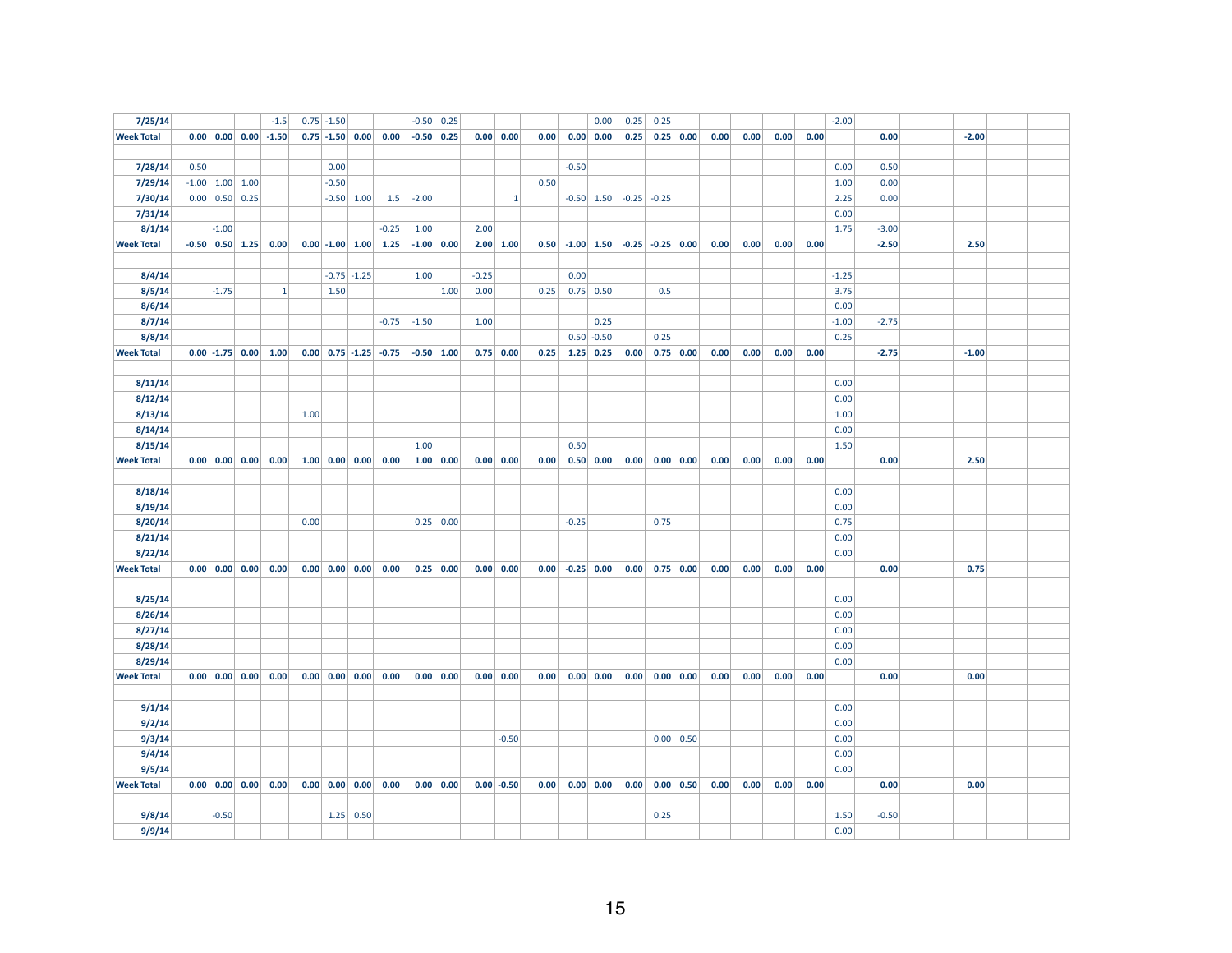| 9/10/14           |                 |              |                                                       |                          |      |                                                       |         |                                                              |         |                   |         |              |         |         |                       |      |         |                     |      |      |      |      | 0.00    |         |       |      |  |
|-------------------|-----------------|--------------|-------------------------------------------------------|--------------------------|------|-------------------------------------------------------|---------|--------------------------------------------------------------|---------|-------------------|---------|--------------|---------|---------|-----------------------|------|---------|---------------------|------|------|------|------|---------|---------|-------|------|--|
| 9/11/14           |                 |              |                                                       |                          |      |                                                       |         |                                                              |         | 0.25              |         |              |         | 0.25    | 0.25                  |      | 0.50    |                     |      |      |      |      | 1.25    |         |       |      |  |
| 9/12/14           |                 |              |                                                       | 0.75                     |      |                                                       |         |                                                              |         | 0.00              |         |              | 1.00    | $-0.25$ | 1.00                  |      |         | $0.00$ -0.25        |      |      |      |      | 2.25    |         |       |      |  |
| <b>Week Total</b> |                 |              | $0.00$ -0.50 0.00                                     | 0.75                     |      |                                                       |         | $0.00$ 1.25 0.50 0.00                                        |         | $0.00 \ 0.25$     | 0.00    | 0.00         | 1.00    |         | $0.00 \,   1.25$      | 0.00 |         | $0.75 - 0.25$       | 0.00 | 0.00 | 0.00 | 0.00 |         | $-0.50$ |       | 4.50 |  |
|                   |                 |              |                                                       |                          |      |                                                       |         |                                                              |         |                   |         |              |         |         |                       |      |         |                     |      |      |      |      |         |         |       |      |  |
| 9/15/14           |                 |              |                                                       |                          |      |                                                       |         |                                                              |         |                   |         |              |         |         |                       |      |         |                     |      |      |      |      | 0.00    |         |       |      |  |
| 9/16/14           |                 |              |                                                       | $-0.50$                  |      |                                                       | 1.00    |                                                              |         |                   |         |              |         |         |                       |      |         |                     |      |      |      |      | 0.50    |         |       |      |  |
| 9/17/14           |                 |              |                                                       |                          |      | 0.00                                                  |         |                                                              |         | 0.25              |         |              | 0.25    |         | 0.00   0.50           |      | $-0.50$ |                     |      |      |      |      | 0.50    | 1.75    |       |      |  |
| 9/18/14           |                 |              |                                                       |                          |      |                                                       |         |                                                              |         |                   |         |              |         |         |                       |      |         |                     |      |      |      |      | 0.00    |         |       |      |  |
| 9/19/14           |                 |              |                                                       |                          |      |                                                       |         |                                                              |         |                   |         |              |         |         |                       |      |         |                     |      |      |      |      | 0.00    |         |       |      |  |
| <b>Week Total</b> |                 |              | $0.00 \begin{array}{ c c } 0.00 & 0.00 \end{array}$   | $-0.50$                  |      | $0.00 \begin{array}{ c c c } 0.00 & 1.00 \end{array}$ |         | 0.00                                                         |         | 0.00 0.25         | 0.00    | 0.00         | 0.25    |         | $0.00 \,   \, 0.50$   | 0.00 |         | $-0.50$ 0.00        | 0.00 | 0.00 | 0.00 | 0.00 |         | 1.75    |       | 2.75 |  |
|                   |                 |              |                                                       |                          |      |                                                       |         |                                                              |         |                   |         |              |         |         |                       |      |         |                     |      |      |      |      |         |         |       |      |  |
| 9/22/14           |                 |              |                                                       |                          |      |                                                       |         |                                                              |         |                   |         |              |         |         |                       |      |         |                     |      |      |      |      | 0.00    |         |       |      |  |
| 9/23/14           |                 |              |                                                       |                          |      |                                                       |         |                                                              |         |                   |         |              |         |         |                       |      |         |                     |      |      |      |      | 0.00    |         |       |      |  |
| 9/24/14           |                 |              |                                                       |                          |      |                                                       |         |                                                              |         |                   |         |              |         |         |                       |      |         |                     |      |      |      |      | 0.00    |         |       |      |  |
| 9/25/14           |                 |              |                                                       |                          |      |                                                       |         |                                                              |         |                   |         |              |         |         |                       |      |         |                     |      |      |      |      | 0.00    |         |       |      |  |
| 9/26/14           |                 |              |                                                       |                          |      |                                                       |         |                                                              |         |                   |         |              |         |         |                       |      |         |                     |      |      |      |      | 0.00    |         |       |      |  |
| <b>Week Total</b> |                 |              | $0.00 \begin{array}{ c c c } 0.00 & 0.00 \end{array}$ | 0.00                     |      |                                                       |         | $0.00 \begin{array}{ c c c } 0.00 & 0.00 & 0.00 \end{array}$ |         | 0.00 0.00         |         | 0.00 0.00    | 0.00    |         | $0.00 \,   \, 0.00  $ | 0.00 |         | 0.00 0.00           | 0.00 | 0.00 | 0.00 | 0.00 |         | 0.00    |       | 0.00 |  |
|                   |                 |              |                                                       |                          |      |                                                       |         |                                                              |         |                   |         |              |         |         |                       |      |         |                     |      |      |      |      |         |         |       |      |  |
| 9/29/14           |                 |              |                                                       |                          |      |                                                       |         |                                                              |         |                   |         |              |         |         |                       |      |         |                     |      |      |      |      | 0.00    |         |       |      |  |
| 9/30/14           |                 |              |                                                       |                          |      |                                                       |         |                                                              |         |                   |         |              |         |         |                       |      |         |                     |      |      |      |      | 0.00    |         |       |      |  |
| 10/1/14           |                 |              |                                                       |                          |      | $4.00$ 1.00                                           |         |                                                              |         |                   |         |              |         | 1.00    |                       |      | $-0.50$ |                     |      |      |      |      | 5.50    |         |       |      |  |
| 10/2/14           | 0.00            |              |                                                       | $-0.75$                  |      | 1.00                                                  |         | 0.50                                                         |         | $1.25$ 0.50       | 0.50    |              |         |         | $-0.25$               | 1.00 |         | 0.00   0.25         |      |      |      |      | 4.00    |         |       |      |  |
| 10/3/14           |                 |              |                                                       |                          |      |                                                       |         |                                                              |         |                   |         |              |         | 0.75    |                       |      |         |                     |      |      |      |      | 0.75    |         |       |      |  |
| <b>Week Total</b> |                 |              | $0.00 \mid 0.00 \mid 0.00 \mid$                       | $-0.75$                  |      | $4.00$ 2.00 0.00                                      |         | 0.50                                                         |         | $1.25 \, 0.50$    |         | 0.50   0.00  | 0.00    |         | $1.75 - 0.25$         |      |         | $1.00$ -0.50 0.25   | 0.00 | 0.00 | 0.00 | 0.00 |         | 0.00    | 10.25 |      |  |
|                   |                 |              |                                                       |                          |      |                                                       |         |                                                              |         |                   |         |              |         |         |                       |      |         |                     |      |      |      |      |         |         |       |      |  |
| 10/6/14           | 1.00            |              |                                                       | 1.00                     |      |                                                       | $-0.25$ | 1.50                                                         |         | 1.00              |         |              |         |         | $-1.00$ 0.25          |      |         | $-0.50$ 0.50        |      |      |      |      | 3.50    | 0.50    |       |      |  |
| 10/7/14           |                 |              |                                                       | 1.00                     |      |                                                       | 1.00    |                                                              | $-0.75$ |                   |         |              |         | $-0.75$ |                       |      |         | 0.00 0.25           |      |      |      |      | 0.75    |         |       |      |  |
| 10/8/14           |                 |              |                                                       |                          |      |                                                       |         |                                                              |         |                   |         |              |         |         |                       |      |         |                     |      |      |      |      | 0.00    |         |       |      |  |
| 10/9/14           | $-2.00$         |              | $-0.50$                                               | 1.75                     | 0.75 |                                                       |         | 1.50                                                         | 2.50    |                   |         | 0.00         | 0.50    |         |                       | 0.50 |         | $1.50 - 1.75$       |      |      |      |      | 4.75    | $-0.50$ |       |      |  |
| 10/10/14          |                 |              |                                                       | $-0.50$                  |      | $-0.25$                                               |         | 1.00                                                         |         | $1.50$ 2.25       |         |              | $-1.50$ | 1.00    | 0.50                  |      |         | $-0.25$ $-1.75$     |      |      |      |      | 2.00    |         |       |      |  |
| <b>Week Total</b> |                 |              | $-1.00$ 0.00 $-0.50$                                  | 3.25                     |      | $0.75$ -0.25 0.75                                     |         | 4.00                                                         |         | $3.25$ 3.25       |         | 0.00 0.00    | $-1.00$ |         | $-0.75$ 0.75          |      |         | $0.50$ $0.75$ -2.75 | 0.00 | 0.00 | 0.00 | 0.00 |         | 0.00    | 11.00 |      |  |
|                   |                 |              |                                                       |                          |      |                                                       |         |                                                              |         |                   |         |              |         |         |                       |      |         |                     |      |      |      |      |         |         |       |      |  |
| 10/13/14          |                 |              |                                                       |                          |      |                                                       |         |                                                              |         |                   |         |              |         |         |                       |      |         |                     |      |      |      |      | 0.00    |         |       |      |  |
| 10/14/14          |                 |              |                                                       |                          |      |                                                       |         |                                                              |         |                   |         |              |         |         |                       |      |         |                     |      |      |      |      | 0.00    |         |       |      |  |
| 10/15/14          |                 | $3.00$ -2.00 |                                                       |                          |      |                                                       |         |                                                              | 1.00    |                   | $-2.00$ | 0.50         | $-1.75$ |         | 0.50                  |      |         | 2.00   0.50         |      |      |      |      | 1.75    | 4.00    |       |      |  |
| 10/16/14          |                 |              | $-2.00$                                               |                          |      |                                                       |         | 0.00                                                         | 3.75    |                   | 1.75    |              | $-2.00$ |         |                       |      | 1.25    |                     |      |      |      |      | 2.75    | 1.00    |       |      |  |
| 10/17/14          | $-1.00$ $-3.00$ |              |                                                       | $-2.00$                  |      | $-0.75$                                               |         | 0.50                                                         | 1.00    |                   | 1.00    |              | $-1.50$ |         |                       |      |         | $1.75$ -2.25        |      |      |      |      | $-6.25$ |         |       |      |  |
| <b>Week Total</b> |                 |              |                                                       | $2.00$ -5.00 -2.00 -2.00 |      | $0.00$ -0.75 0.00                                     |         | 0.50                                                         |         | 5.75 0.00         |         | $0.75$ 0.50  | $-5.25$ |         | 0.00 0.50             | 0.00 |         | $5.00 - 1.75$       | 0.00 | 0.00 | 0.00 | 0.00 |         | 5.00    |       | 3.25 |  |
|                   |                 |              |                                                       |                          |      |                                                       |         |                                                              |         |                   |         |              |         |         |                       |      |         |                     |      |      |      |      |         |         |       |      |  |
| 10/20/14          |                 |              |                                                       |                          |      | $-2.00$                                               |         | 0.50                                                         |         |                   | $-0.50$ |              |         |         | $-0.50$               |      |         | $0.50 - 0.25$       |      |      |      |      | $-2.25$ |         |       |      |  |
| 10/21/14          |                 |              |                                                       |                          |      |                                                       |         |                                                              |         |                   |         |              |         |         |                       |      |         |                     |      |      |      |      | 0.00    |         |       |      |  |
| 10/22/14          |                 |              |                                                       |                          |      |                                                       |         |                                                              |         |                   |         |              |         |         |                       |      |         |                     |      |      |      |      | 0.00    |         |       |      |  |
| 10/23/14          |                 |              |                                                       |                          |      |                                                       |         |                                                              |         |                   |         |              |         |         |                       |      |         |                     |      |      |      |      | 0.00    |         |       |      |  |
| 10/24/14          |                 |              |                                                       |                          |      |                                                       |         |                                                              |         | $2.00 \mid 1.00$  |         |              | 1.00    |         | $1.25$ 0.25           |      | 0.50    |                     |      |      |      |      | 6.00    |         |       |      |  |
| <b>Week Total</b> |                 |              | $0.00 \begin{array}{ c c c } 0.00 & 0.00 \end{array}$ | 0.00                     |      | $0.00$ -2.00 0.00                                     |         | 0.50                                                         |         | $2.00 \quad 1.00$ |         | $-0.50$ 0.00 | 1.00    |         | $1.25 - 0.25$         |      |         | $0.00$ 1.00 -0.25   | 0.00 | 0.00 | 0.00 | 0.00 |         | 0.00    |       | 3.75 |  |
|                   |                 |              |                                                       |                          |      |                                                       |         |                                                              |         |                   |         |              |         |         |                       |      |         |                     |      |      |      |      |         |         |       |      |  |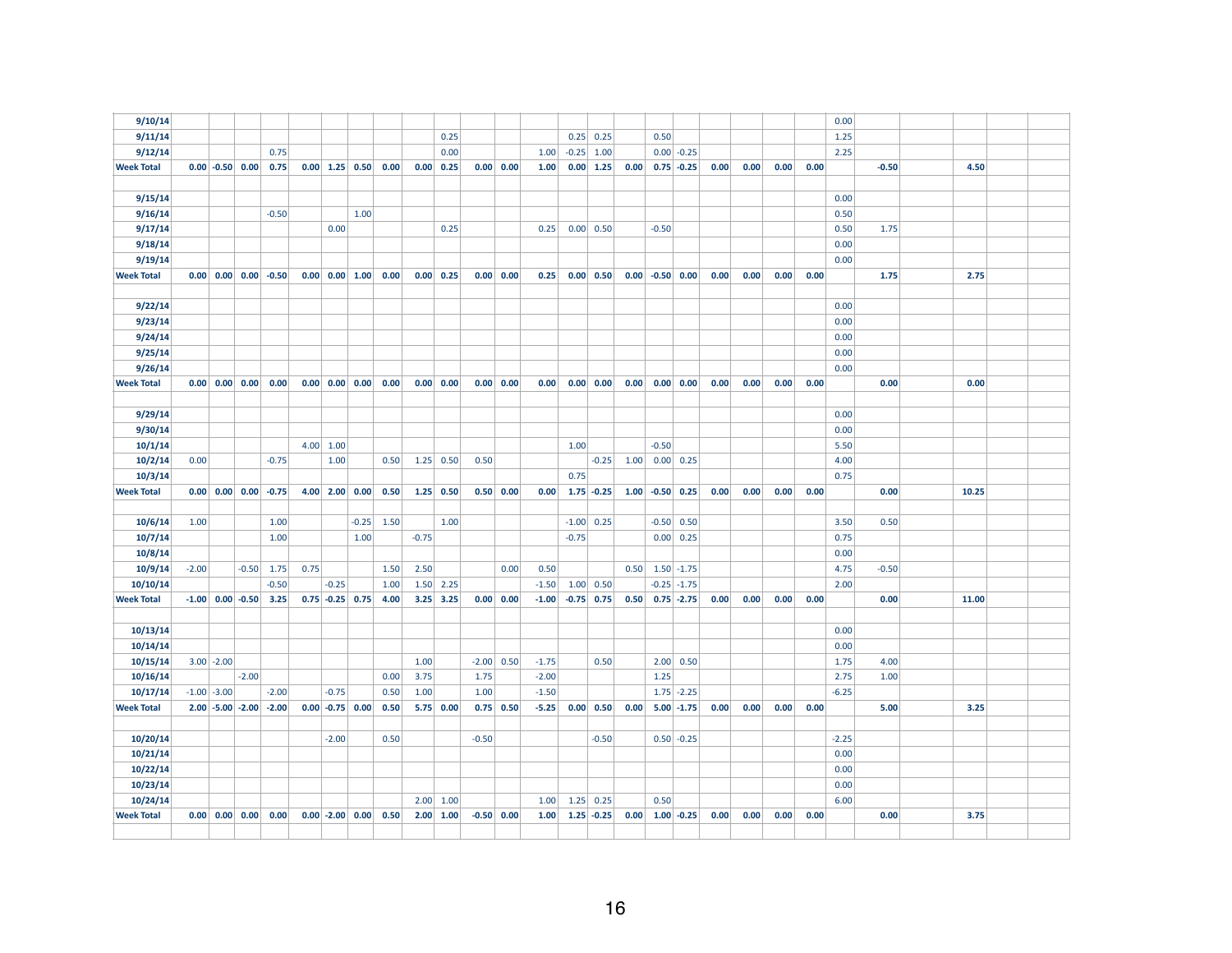| 10/27/14          |         |                                                       |         |                   |                 |                                                              |         |                             |      |             |      |                   |                     |      |             |      |      |      |      | 0.00    |      |                               |      |  |
|-------------------|---------|-------------------------------------------------------|---------|-------------------|-----------------|--------------------------------------------------------------|---------|-----------------------------|------|-------------|------|-------------------|---------------------|------|-------------|------|------|------|------|---------|------|-------------------------------|------|--|
| 10/28/14          |         |                                                       |         |                   |                 |                                                              |         |                             |      |             |      |                   |                     |      |             |      |      |      |      | 0.00    |      |                               |      |  |
| 10/29/14          |         |                                                       |         |                   |                 |                                                              |         |                             |      |             |      |                   |                     |      |             |      |      |      |      | 0.00    |      |                               |      |  |
| 10/30/14          |         |                                                       |         |                   |                 |                                                              |         |                             |      |             |      |                   |                     |      |             |      |      |      |      | 0.00    |      |                               |      |  |
| 10/31/14          |         |                                                       |         |                   |                 |                                                              |         |                             |      |             |      |                   |                     |      |             |      |      |      |      | 0.00    |      |                               |      |  |
| <b>Week Total</b> |         | $0.00 \begin{array}{ c c c } 0.00 & 0.00 \end{array}$ | 0.00    |                   |                 | $0.00 \begin{array}{ c c c } 0.00 & 0.00 & 0.00 \end{array}$ |         | 0.00 0.00                   | 0.00 | 0.00        | 0.00 |                   | $0.00 \,   \, 0.00$ | 0.00 | 0.00 0.00   | 0.00 | 0.00 | 0.00 | 0.00 |         | 0.00 |                               | 0.00 |  |
|                   |         |                                                       |         |                   |                 |                                                              |         |                             |      |             |      |                   |                     |      |             |      |      |      |      |         |      |                               |      |  |
| 11/3/14           |         |                                                       |         |                   |                 |                                                              |         |                             |      |             |      |                   |                     |      |             |      |      |      |      | 0.00    |      |                               |      |  |
| 11/4/14           |         |                                                       |         |                   |                 |                                                              |         |                             |      |             |      |                   |                     |      |             |      |      |      |      | 0.00    |      |                               |      |  |
| 11/5/14           |         |                                                       |         |                   |                 |                                                              |         |                             |      |             |      |                   |                     |      |             |      |      |      |      | 0.00    |      |                               |      |  |
| 11/6/14           |         |                                                       |         |                   |                 |                                                              |         |                             |      |             |      |                   |                     |      |             |      |      |      |      | 0.00    |      |                               |      |  |
| 11/7/14           |         |                                                       |         |                   |                 |                                                              |         |                             |      |             |      |                   |                     |      |             |      |      |      |      | 0.00    |      |                               |      |  |
| <b>Week Total</b> |         | $0.00 \mid 0.00 \mid 0.00 \mid$                       | 0.00    |                   |                 | $0.00$ $0.00$ $0.00$ $0.00$                                  |         | $0.00 \,   \, 0.00$         |      | 0.00   0.00 | 0.00 |                   | 0.00   0.00         | 0.00 | 0.00   0.00 | 0.00 | 0.00 | 0.00 | 0.00 |         | 0.00 |                               | 0.00 |  |
|                   |         |                                                       |         |                   |                 |                                                              |         |                             |      |             |      |                   |                     |      |             |      |      |      |      |         |      |                               |      |  |
| 11/10/14          |         |                                                       |         |                   |                 |                                                              |         |                             |      |             |      |                   |                     |      |             |      |      |      |      | 0.00    |      |                               |      |  |
| 11/11/14          |         |                                                       |         |                   |                 |                                                              |         |                             |      |             |      |                   |                     |      |             |      |      |      |      | 0.00    |      |                               |      |  |
| 11/12/14          |         |                                                       |         |                   |                 |                                                              |         |                             |      |             |      |                   |                     |      |             |      |      |      |      | 0.00    |      |                               |      |  |
| 11/13/14          |         |                                                       |         |                   |                 |                                                              |         |                             |      |             |      |                   |                     |      |             |      |      |      |      | 0.00    |      |                               |      |  |
| 11/14/14          |         |                                                       |         |                   |                 |                                                              |         |                             |      |             |      |                   |                     |      |             |      |      |      |      | 0.00    |      |                               |      |  |
| <b>Week Total</b> |         | $0.00 \begin{array}{ c c } 0.00 & 0.00 \end{array}$   | 0.00    |                   |                 | $0.00 \begin{array}{ c c c } 0.00 & 0.00 & 0.00 \end{array}$ |         | $0.00 \, 0.00$              |      | 0.00 0.00   | 0.00 |                   | $0.00 \, 0.00$      | 0.00 | 0.00 0.00   | 0.00 | 0.00 | 0.00 | 0.00 |         | 0.00 |                               | 0.00 |  |
|                   |         |                                                       |         |                   |                 |                                                              |         |                             |      |             |      |                   |                     |      |             |      |      |      |      |         |      |                               |      |  |
| 11/17/14          |         |                                                       |         |                   |                 |                                                              |         |                             |      |             |      |                   |                     |      |             |      |      |      |      | 0.00    |      |                               |      |  |
| 11/18/14          |         |                                                       |         |                   |                 |                                                              |         |                             |      |             |      |                   |                     |      |             |      |      |      |      | 0.00    |      |                               |      |  |
| 11/19/14          |         |                                                       |         |                   |                 |                                                              |         |                             |      |             |      |                   |                     |      |             |      |      |      |      | 0.00    |      |                               |      |  |
| 11/20/14          |         |                                                       |         |                   |                 |                                                              |         |                             |      |             |      |                   |                     |      |             |      |      |      |      | 0.00    |      |                               |      |  |
| 11/21/14          |         |                                                       |         |                   |                 |                                                              |         |                             |      |             |      |                   |                     |      |             |      |      |      |      | 0.00    |      |                               |      |  |
| <b>Week Total</b> |         | $0.00 \ 0.00 \ 0.00$                                  | 0.00    |                   |                 | $0.00$ $0.00$ $0.00$ $0.00$                                  |         | $0.00 \,   \, 0.00 \,   \,$ |      | 0.00 0.00   | 0.00 |                   | 0.00   0.00         | 0.00 | 0.00 0.00   | 0.00 | 0.00 | 0.00 | 0.00 |         | 0.00 |                               | 0.00 |  |
|                   |         |                                                       |         |                   |                 |                                                              |         |                             |      |             |      |                   |                     |      |             |      |      |      |      |         |      |                               |      |  |
| 11/24/14          |         |                                                       |         |                   |                 |                                                              |         |                             |      |             |      |                   |                     |      |             |      |      |      |      | 0.00    |      |                               |      |  |
| 11/25/14          |         |                                                       |         |                   |                 |                                                              |         |                             |      |             |      |                   |                     |      |             |      |      |      |      | 0.00    |      |                               |      |  |
| 11/26/14          |         |                                                       |         |                   |                 |                                                              |         |                             |      |             |      |                   |                     |      |             |      |      |      |      | 0.00    |      |                               |      |  |
| 11/27/14          |         |                                                       |         |                   |                 |                                                              |         |                             |      |             |      |                   |                     |      |             |      |      |      |      | 0.00    |      |                               |      |  |
| 11/28/14          |         |                                                       |         |                   |                 |                                                              |         |                             |      |             |      |                   |                     |      |             |      |      |      |      | 0.00    |      |                               |      |  |
| <b>Week Total</b> |         | $0.00 \begin{array}{ c c } 0.00 & 0.00 \end{array}$   | 0.00    |                   |                 | $0.00 \begin{array}{ c c c } 0.00 & 0.00 & 0.00 \end{array}$ |         | $0.00 \, 0.00$              |      | 0.00 0.00   | 0.00 |                   | $0.00 \,   \, 0.00$ | 0.00 | 0.00 0.00   | 0.00 | 0.00 | 0.00 | 0.00 |         | 0.00 |                               | 0.00 |  |
|                   |         |                                                       |         |                   |                 |                                                              |         |                             |      |             |      |                   |                     |      |             |      |      |      |      |         |      |                               |      |  |
| 12/1/14           |         |                                                       |         |                   |                 |                                                              |         |                             |      |             |      |                   |                     |      |             |      |      |      |      | 0.00    |      |                               |      |  |
| 12/2/14           |         |                                                       |         |                   |                 |                                                              |         |                             |      |             |      |                   |                     |      |             |      |      |      |      | 0.00    |      |                               |      |  |
| 12/3/14           |         |                                                       |         |                   |                 |                                                              |         |                             |      |             |      |                   |                     |      |             |      |      |      |      | 0.00    |      |                               |      |  |
| 12/4/14           |         |                                                       |         |                   |                 |                                                              |         |                             |      |             |      |                   |                     |      |             |      |      |      |      | 0.00    |      |                               |      |  |
| 12/5/14           |         |                                                       |         |                   |                 |                                                              |         |                             |      |             |      |                   |                     |      |             |      |      |      |      | 0.00    |      |                               |      |  |
| <b>Week Total</b> |         | $0.00 \begin{array}{ c c } 0.00 & 0.00 \end{array}$   | 0.00    |                   |                 | $0.00 \begin{array}{ c c c } 0.00 & 0.00 & 0.00 \end{array}$ |         | 0.00 0.00                   |      | 0.00 0.00   | 0.00 |                   | $0.00 \,   \, 0.00$ | 0.00 | 0.00 0.00   | 0.00 | 0.00 | 0.00 | 0.00 |         | 0.00 |                               | 0.00 |  |
|                   |         |                                                       |         |                   |                 |                                                              |         |                             |      |             |      |                   |                     |      |             |      |      |      |      |         |      |                               |      |  |
| 12/8/14           |         |                                                       |         |                   |                 |                                                              |         |                             |      |             |      |                   |                     |      |             |      |      |      |      | 0.00    |      |                               |      |  |
| 12/9/14           |         |                                                       | $-2.00$ |                   | $-2.00$ $-1.00$ | 0.00                                                         | $-0.25$ |                             |      |             |      |                   |                     |      | $0.25$ 1.25 |      |      |      |      | $-3.75$ |      |                               |      |  |
| 12/10/14          |         |                                                       |         |                   |                 |                                                              |         |                             |      |             |      |                   |                     |      |             |      |      |      |      | 0.00    |      |                               |      |  |
| 12/11/14          |         |                                                       |         |                   |                 |                                                              |         |                             |      |             |      |                   |                     |      |             |      |      |      |      | 0.00    |      |                               |      |  |
| 12/12/14          | $-3.50$ |                                                       | 2.75    | $-1.75$ 1.00 1.00 |                 |                                                              |         |                             |      |             |      | $0.50$ -1.25 0.50 |                     |      | $-2.00$     |      |      |      |      | $-2.75$ |      | ** Greg-add 2.5 on 5A on hold |      |  |
|                   |         |                                                       |         |                   |                 |                                                              |         |                             |      |             |      |                   |                     |      |             |      |      |      |      |         |      |                               |      |  |